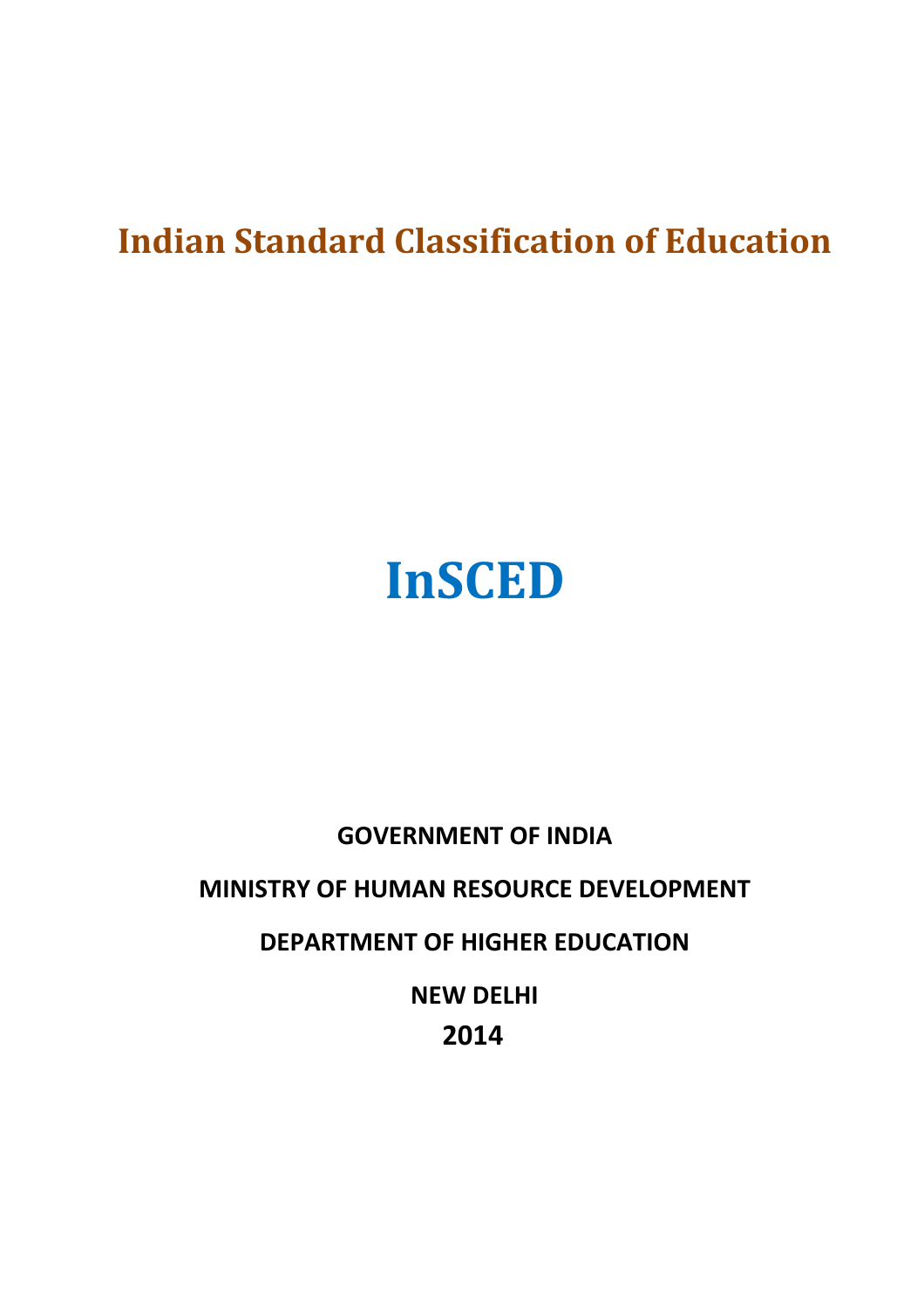## **Index**

|                                                                           | 1. Acknowledgement                               |           |
|---------------------------------------------------------------------------|--------------------------------------------------|-----------|
| 2. Acronyms                                                               |                                                  | Page (i)  |
| 3. Glossary                                                               |                                                  | Page (ii) |
| 4. Introduction                                                           |                                                  | Page 1    |
| 5. International Scenario                                                 |                                                  | Page 1    |
| 6. Structure                                                              |                                                  | Page 2    |
| 7. Detailed Structure                                                     |                                                  | Page 3    |
| A.                                                                        | Pre-Primary                                      | Page 3    |
| <b>B.</b>                                                                 | Primary                                          | Page 3    |
| C.                                                                        | <b>Upper Primary</b>                             | Page 4    |
| D.                                                                        | Secondary                                        | Page 4    |
| E.                                                                        | <b>Senior Secondary</b>                          | Page 13   |
| $F_{\cdot}$                                                               | <b>Under Graduate</b>                            | Page 23   |
| G.                                                                        | Post Graduate                                    | Page 24   |
| H.                                                                        | M.Phil.                                          | Page 24   |
| L.                                                                        | Ph.D.                                            | Page 25   |
| J.                                                                        | Diploma                                          | Page 25   |
| K.                                                                        | Post Graduate Diploma including Advanced Diploma | Page 26   |
| L.                                                                        | Integrated                                       | Page 26   |
| M.                                                                        | Certificate                                      | Page 26   |
| N.                                                                        | <b>In-Service Training</b>                       | Page 27   |
| 0.                                                                        | <b>Adult Education</b>                           | Page 27   |
| X.                                                                        | Education n.e.c.                                 | Page 27   |
| 8. Broad Groups and Fields of Education                                   |                                                  | Page 28   |
| 9. Single Digit Concordance between InSCED & ISCED                        |                                                  | Page 34   |
| 10. Ultimate Digit level Concordance between InSCED & ISCED               |                                                  | Page 35   |
| 11. Comparison of fields of Education in InSCED & ISCED                   |                                                  | Page 42   |
| 12. Constitution of the Committee for National Standard Classification of |                                                  | Page 54   |
|                                                                           | <b>Education (InSCED)</b>                        |           |
| 13. Minutes of the First meeting of the Committee on InSECD<br>Page 56    |                                                  |           |
| 14. Minutes of the Second meeting of the Committee on InSECD<br>Page 58   |                                                  |           |
| 15. Minutes of the Third meeting of the Committee on InSECD<br>Page 60    |                                                  |           |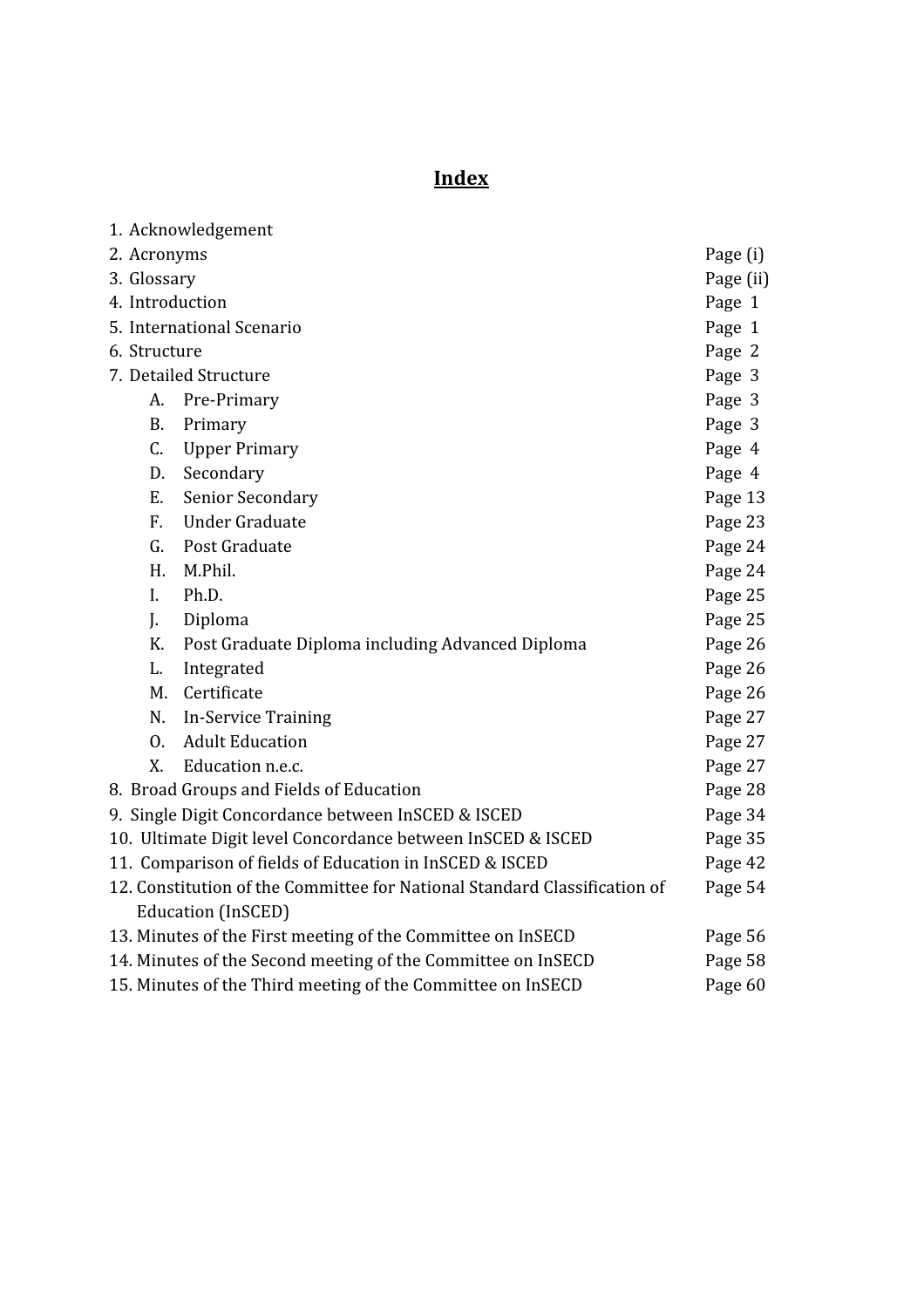#### **ACKNOWLEDGERMENT**

Ministry of Human Resource Development (MHRD) is vested with the responsibility of setting up standards for collection, compilation and dissemination of educational statistics. Educational Standard Classification is required for the collection, presentation and analysis of educational data and for international comparisons.

Indian Standard Classification on Education (InSCED) has been developed for the first time as part of a national framework for the storage, exchange and dissemination of statistical and administrative data on educational activities in India and will be known as InSCED 2014. I would like to place on record my appreciation for the efforts made by all the Committee Members and Shri Shailendra Sigdel, UIS, Ms. Ruchika Gupta, Joint Director and Shri Manoj Kumar Verma, Assistant Director for going into the details of draft and preparing the concordance between InSCED and the International Classification ISCED.

Improvement of classification and their updation is an ongoing task and I would like the users to follow InSCED 2014 extensively and send their comments/observations based on the experience of use, which should go a long way to improve the future classification.

Amit Khare Joint Secretary Department of Higher Education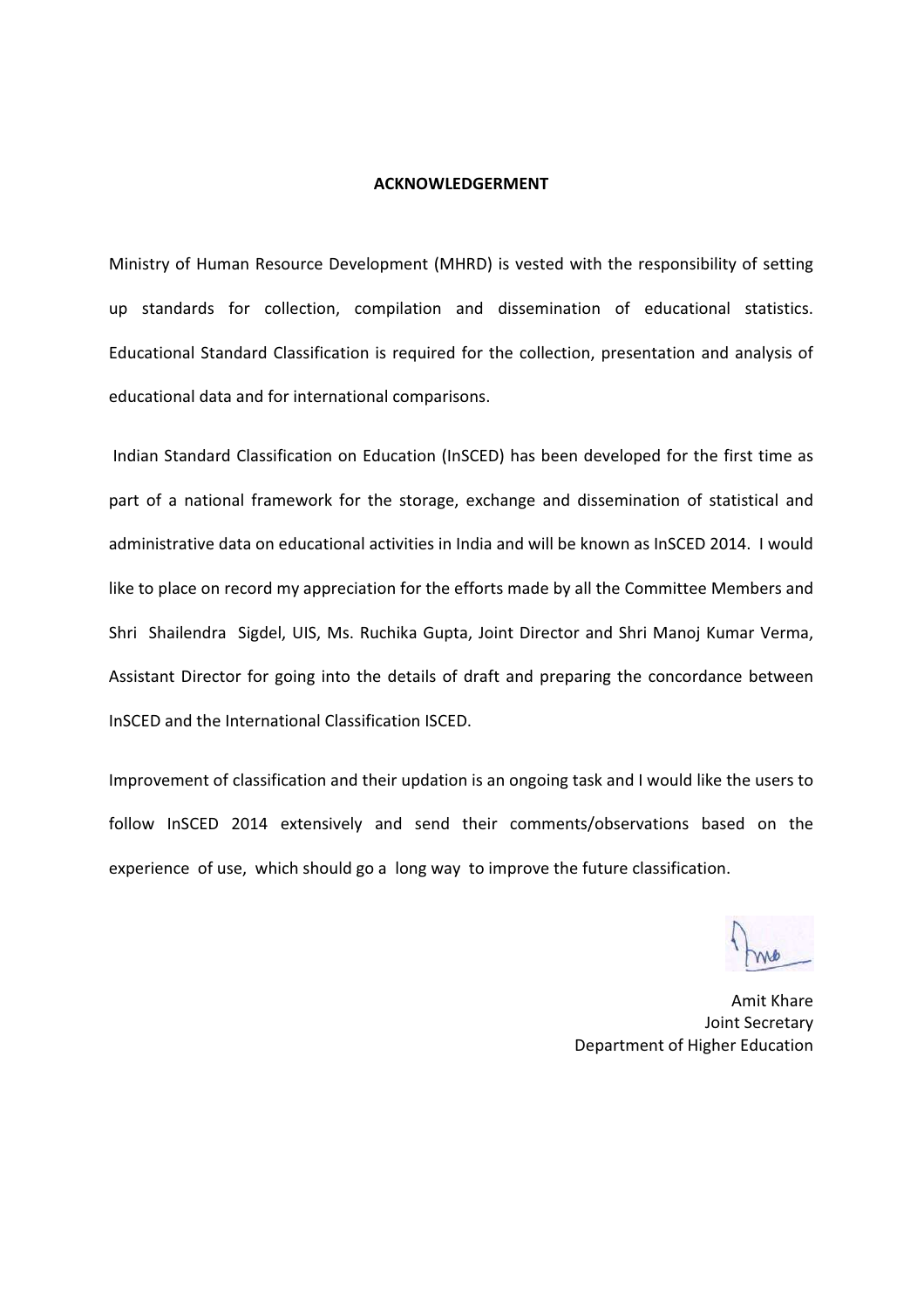## **List of Acronyms**

| <b>AISE</b>       | All India School Education Survey                                |  |
|-------------------|------------------------------------------------------------------|--|
| <b>AIU</b>        | <b>Association of Indian Universities</b>                        |  |
| B.Ed.             | <b>Bachelor of Education</b>                                     |  |
| <b>B.Tech</b>     | <b>Bachelor of Technology</b>                                    |  |
| <b>CBCS</b>       | Choice-based Credit System                                       |  |
| <b>CPD</b>        | Co-Ordination and Publication Division                           |  |
| <b>CSO</b>        | <b>Central Statistical Organisation</b>                          |  |
| <b>DCF</b>        | Data Capture Format                                              |  |
| <b>DISE</b>       | District Information System for Education                        |  |
| <b>DOSE&amp;L</b> | Department of School Education and Literacy                      |  |
| <b>GER</b>        | <b>Gross Enrolment Ratio</b>                                     |  |
| <b>HE</b>         | <b>Higher Education</b>                                          |  |
| <b>InSECD</b>     | Indian Standard Classification of Education                      |  |
| <b>ISCED</b>      | International Standard Classification of Education               |  |
| <b>IT</b>         | <b>Information Technology</b>                                    |  |
| L.L.B.            | <b>Bachelor of Law</b>                                           |  |
| M.B.B.S.          | Bachelor of Medicine and Bachelor of Surgery                     |  |
| M.Phil.           | <b>Master of Philosophy</b>                                      |  |
| <b>MHRD</b>       | Ministry of Human Resource Development                           |  |
| <b>MOSPI</b>      | Ministry of Statistics and Programme Implementation              |  |
| N.E.C.            | Not Elsewhere Classified                                         |  |
| <b>NCERT</b>      | National Council of Educational Research and Training            |  |
| <b>NFHS</b>       | National Family Health Survey                                    |  |
| NGO               | Non-Government Organisation                                      |  |
| <b>NIOS</b>       | National Institute of Open School                                |  |
| <b>NSSO</b>       | National Sample Survey Office                                    |  |
| <b>NVEQF</b>      | National Vocational Educational Quality Framework                |  |
| <b>PC</b>         | <b>Planning Commission</b>                                       |  |
| Ph.D.             | Doctor of Philosophy                                             |  |
| <b>PWD</b>        | Person with Disability                                           |  |
| <b>RMSA</b>       | Rashtriya Madhyamik Shiksha Abhiyan                              |  |
| <b>RTE Act</b>    | <b>Right to Education Act</b>                                    |  |
| <b>SDRD</b>       | <b>Survey Design and Research Division</b>                       |  |
| <b>SSD</b>        | Social Statistical Division                                      |  |
| <b>TOR</b>        | <b>Terms of Reference</b>                                        |  |
| <b>UGC</b>        | <b>University Grant Commission</b>                               |  |
| <b>UIS</b>        | <b>UNESCO Institute of Statistics</b>                            |  |
| <b>UNESCO</b>     | United Nations Educational, Scientific and Cultural Organization |  |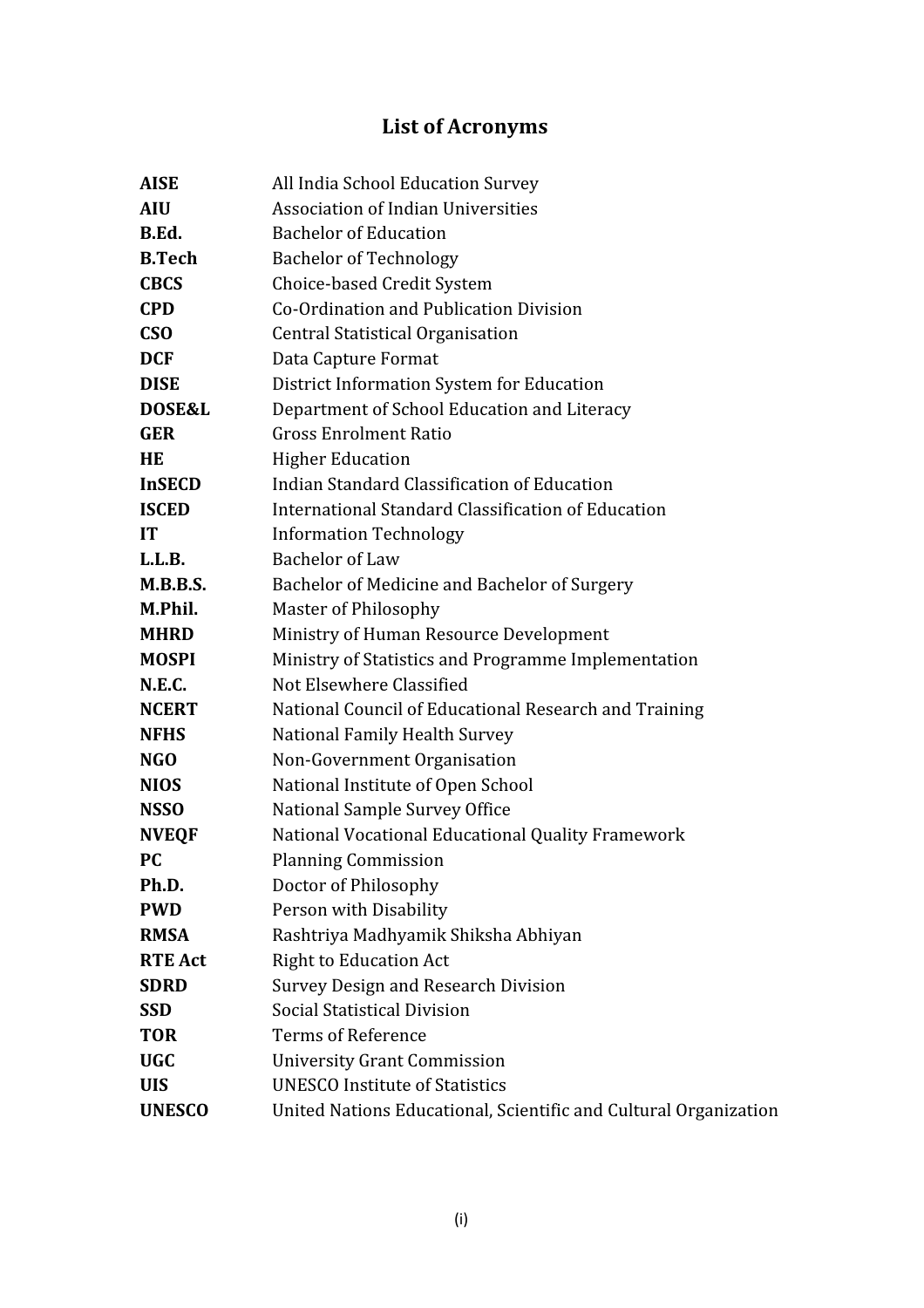#### **GLOSSARY**

**Academic vear:** The annual teaching or examination period, during which students attend courses or take final examinations; not taking minor breaks into account. It may be shorter than 12 months but would typically not be shorter than 9 months. It may vary for different levels of education or types of educational institutions. This is also referred to as the 'school year', mainly for the pre-tertiary level.

Academic Education: At higher education levels the term academic is used in place of general education.

**Adult education:** adults, who have lost the opportunity and have crossed the age of formal education, but now feel a need for learning of any type, including, basic education and skill development.

**Alternative & Innovative Education:** Through Alternative & Innovative Education Non- Government Organisation (NGO) is supported for implementing experimental and innovative steps for Universalisation of Primary Education.

Arts: Arts is defined as imaginative, creative and nonscientific branches of knowledge considered collectively with main contents of Economics, Geography, History, Indian & Foreign Language, Philosophy, Psychology, Political Science, Sociology.

**Certificate:** Programmes at Certificate Level provide a knowledge and skills ranging from an understanding of basic concepts and the ability to perform a defined range of routine and predictable activities, to a breadth, depth and complexity of knowledge incorporating some theoretical concepts and the ability to apply knowledge and skills to a variety of contexts most of which are complex and non-routine.

**Commerce:** Commerce includes a range of subjects, which give the student general understanding of the various elements of running a business.

**Completion of an education programme:** education programme (including final examinations if any), irrespective of the result of any potential assessment of achievement of learning objectives.

**Completion of an ISCED level:** Successful completion of an education programme sufficient for level completion. At ISCED levels 1 and 4-8, the successful completion of a programme meeting the content and minimum duration criteria for the given level is considered as level completion. At ISCED levels 2 and 3 the successful completion of any programme granting access to programmes at higher ISCED levels (i.e. ISCED level 3 in the case of ISCED level 2 programmes and ISCED level 5, 6 or 7 in the case of ISCED level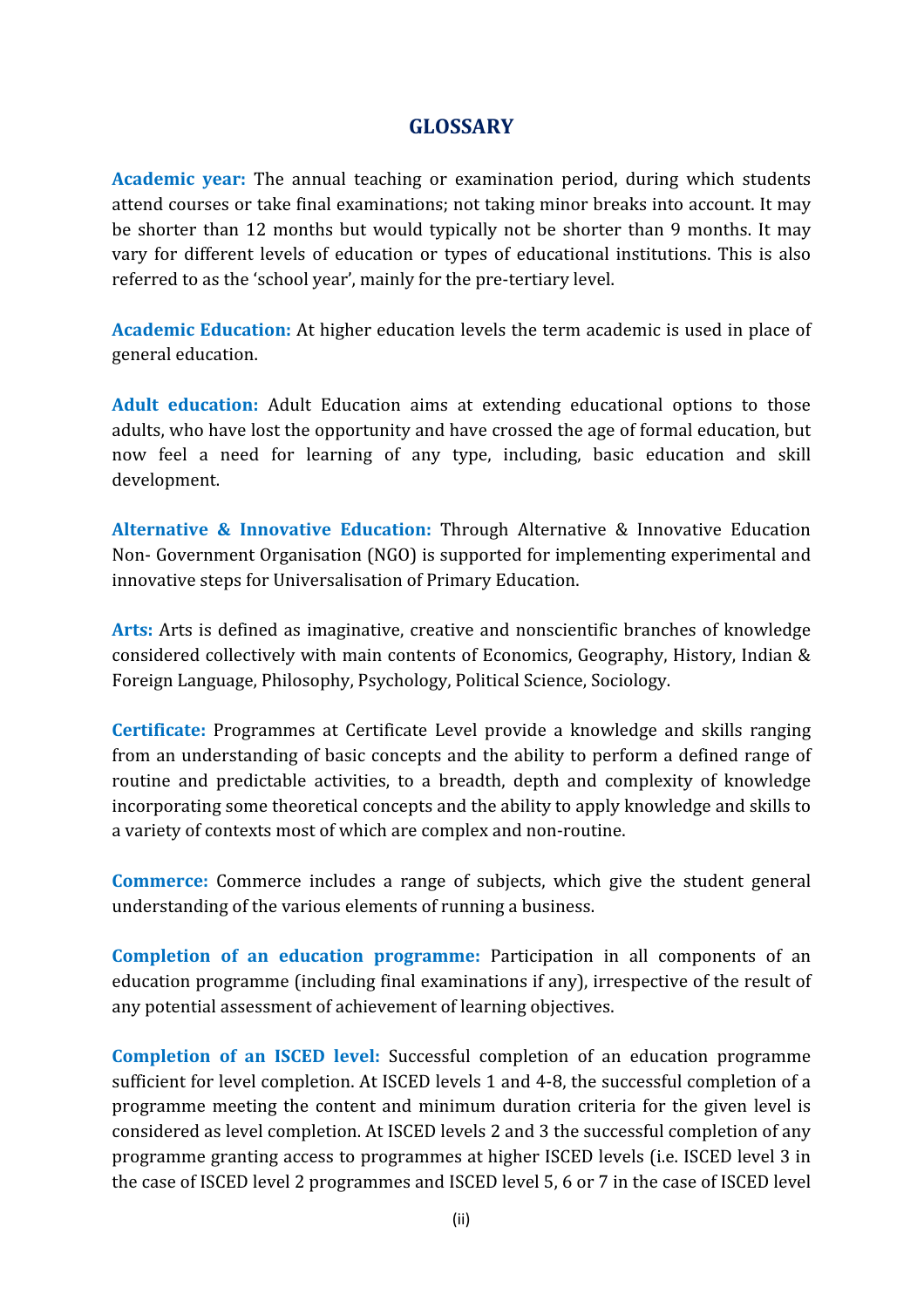3 programmes) is counted as level completion as is the completion of any terminal programme meeting the content, minimum duration (2 years) and cumulative duration criteria for the respective ISCED level (i.e. 8 years since the start of ISCED level 1 in the case of ISCED level 2 programmes and 11 years in the case of ISCED level 3 programmes).

**Course:** A unit of instruction comprising a sequence of educational activities in a particular field or range of related fields of education. This can also be referred to as a 'module', 'unit' or 'subject'.

**Credit:** Unit in which the successful completion of courses or modules is earned and documented during and at the end of an education programme. Credits express the volume of learning based on a typical workload needed to achieve the expected learning objectives.

**Degree:** Educational qualification awarded upon successful completion of specific education programmes in tertiary education (traditionally by universities or equivalent institutions).

**Diploma:** Programmes at Diploma Level provide a broad knowledge and skills, incorporating theoretical concepts, with substantial depth in some areas. The focus is on the application of theoretical concepts and technical or creative skills to a range of situations and the evaluation of information.

**Distance mode of education:** Distance mode is the system of imparting education through broadcasting, telecasting, internet, correspondence courses, seminars, contact programmes or the combination of any two or more such means of communication.

**Early childhood education:** educational activities with a holistic approach to support children's early cognitive, physical, social and emotional development and introduce young children to organized instruction outside of the family context to develop some of the skills needed for academic readiness and to prepare them for entry into primary education.

**Education:** The processes by which societies deliberately transmit their accumulated information, knowledge, understanding, attitudes, values, skills, competencies and behaviours across generations. It involves communication designed to bring about learning.

**Education programme:** and organised to achieve pre-determined learning objectives or accomplish a specific set of educational tasks over a sustained period. Within an education programme, educational activities may also be grouped into sub-components variously described in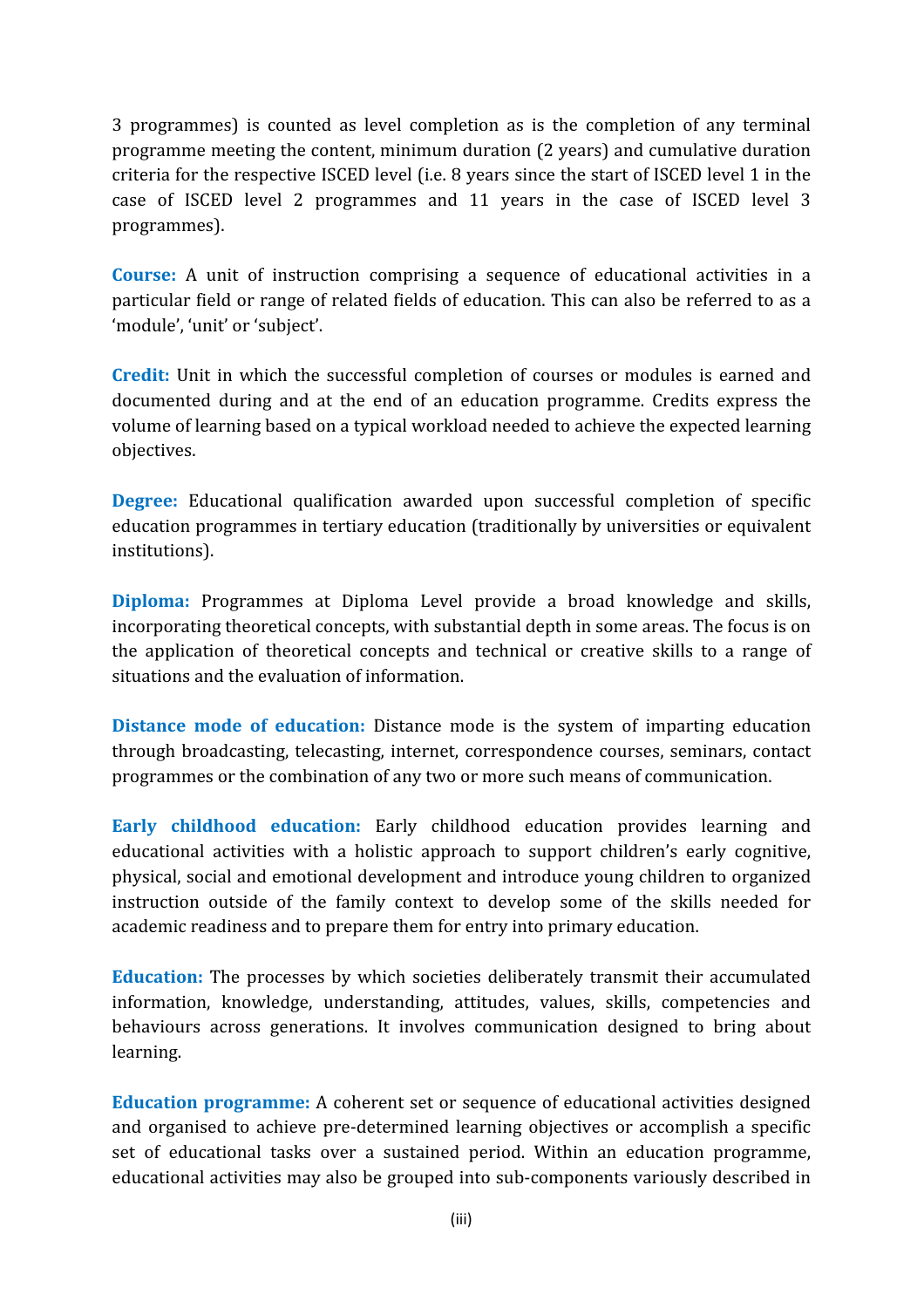national contexts as 'courses', 'modules', 'units' and/or 'subjects'. A programme may have major components not normally characterised as courses, units or modules - for example, play-based activities, periods of work experience, research projects and the preparation of dissertations.

**Education provider:** An organisation that provides education, either as a main or ancillary objective. This can be a public educational institution, as well as a private enterprise, non-governmental organisation or non-educational public body.

**Educational activity:** intended to bring about learning.

**Educational attainment:** successfully completed. This is usually measured with respect to the highest education programme successfully completed which is typically certified by a recognised qualification. Recognised intermediate qualifications are classified at a lower level than the programme itself.

**Education Guarantee Scheme:** universalisation of Primary Education by providing primary schooling facility on a demand from a community lacking it.

**Educational institution:** purpose, such as a school, college, university or training centre. Such institutions are normally accredited or sanctioned by the relevant national/state education authorities or equivalent authorities. Educational institutions may also be operated by private organisations.

**Enrolment:** Total number of students on roll in a programme as on reference date, regardless of age.

**Field of education:** Broad domain, branch or area of content covered by an education programme, course or module, often referred to as a 'subject' or 'discipline'. This may also be referred to as 'field of study'.

**First degree:** programme at ISCED level 6 or 7 that does not require prior successful completion of any degree at ISCED level 6 for entry into the respective education programme.

**Formal education:** On the other hand, Formal Education generally refers to the hierarchically structured and chronologically organised education system.

**Further degree:** See Second or further degree.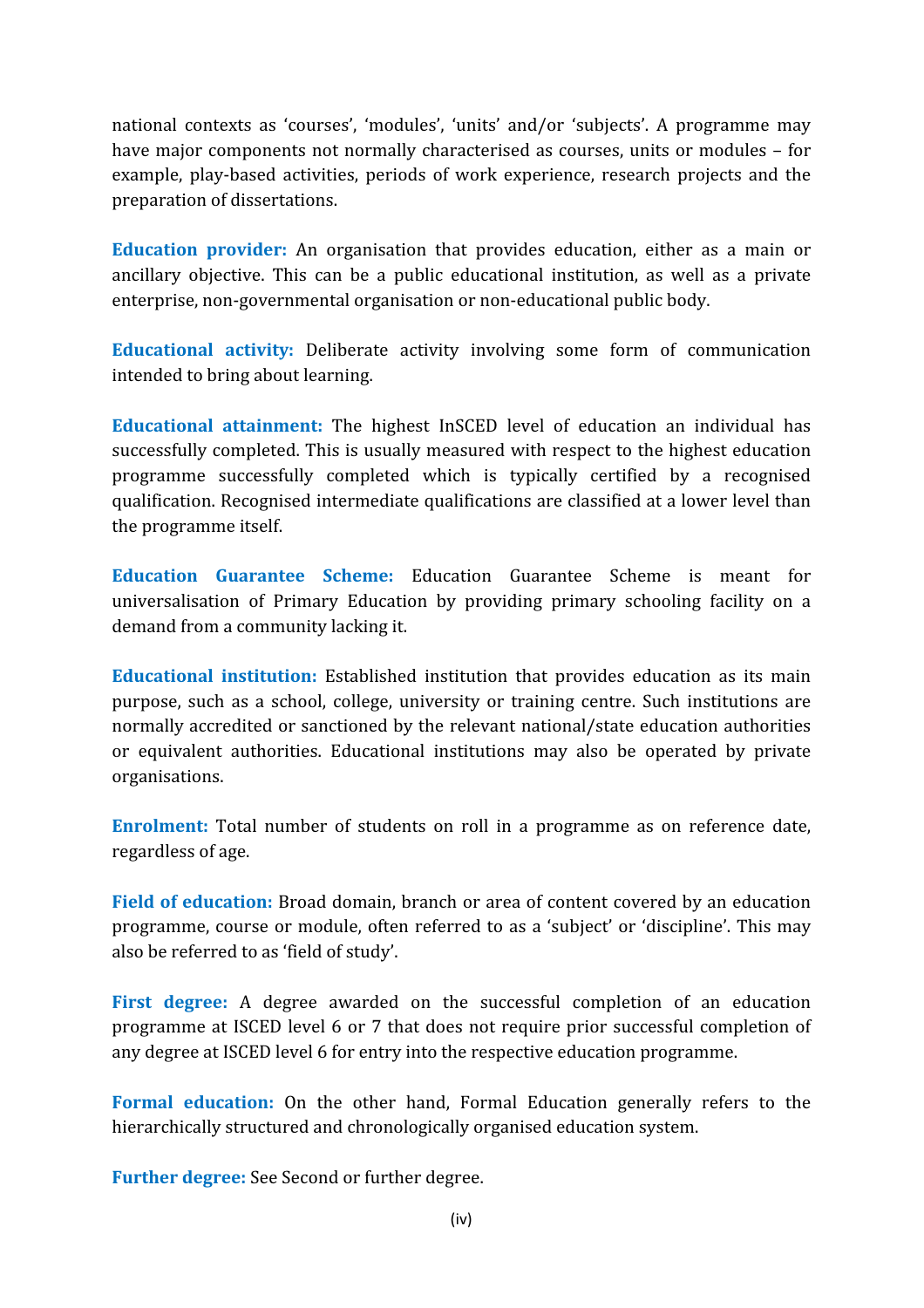**General education:** designed to develop learners' general knowledge, skills and competencies and numeracy skills, often to prepare participants for more advanced educational programmes at a higher Educational Level.

**Grade:** A specific stage of instruction in initial education usually covered during an academic year. Students in the same grade are usually of similar age. This is also referred to as a 'class', 'cohort' or 'year'.

**Graduate of an education programme:** an education programme.

**Graduation:** The successful completion of an education programme.

**Higher Education:** Higher Education is defined as the education, which is obtained after completing 12 years of schooling or equivalent and is of the duration of at least nine months (full time) or after completing 10 years of schooling and is of the duration of at least 3 years. The education may be of the nature of General, Vocational, Professional or Technical education.

**In-service Training:** The In-Service Training Program is a series of short courses and programs designed for employees, which gives an opportunity to them to improve and develop practical teaching, coaching, counseling and/or management skills.

**Integrated:** Integrated Programmes are generally amalgamation of two programmes. Dual Degree Programmes are also includes at this level. The combination may be of Bachelor's and Bachelor's Degree, Bachelor's and Master's Degree, Master's and Doctorate Degree.

Learning: The individual acquisition or modification of information, knowledge, understanding, attitudes, values, skills, competencies or behaviours through experience, practice, study or instruction.

Learning activity: Deliberate activity in which an individual participates with the intention to learn.

**Levels of education:** gradations of learning experiences, as well as the knowledge, skills and competencies, which each programme is designed to impart. The InSCED level reflects the degree of complexity and specialisation of the content of an education programme, from foundational to complex.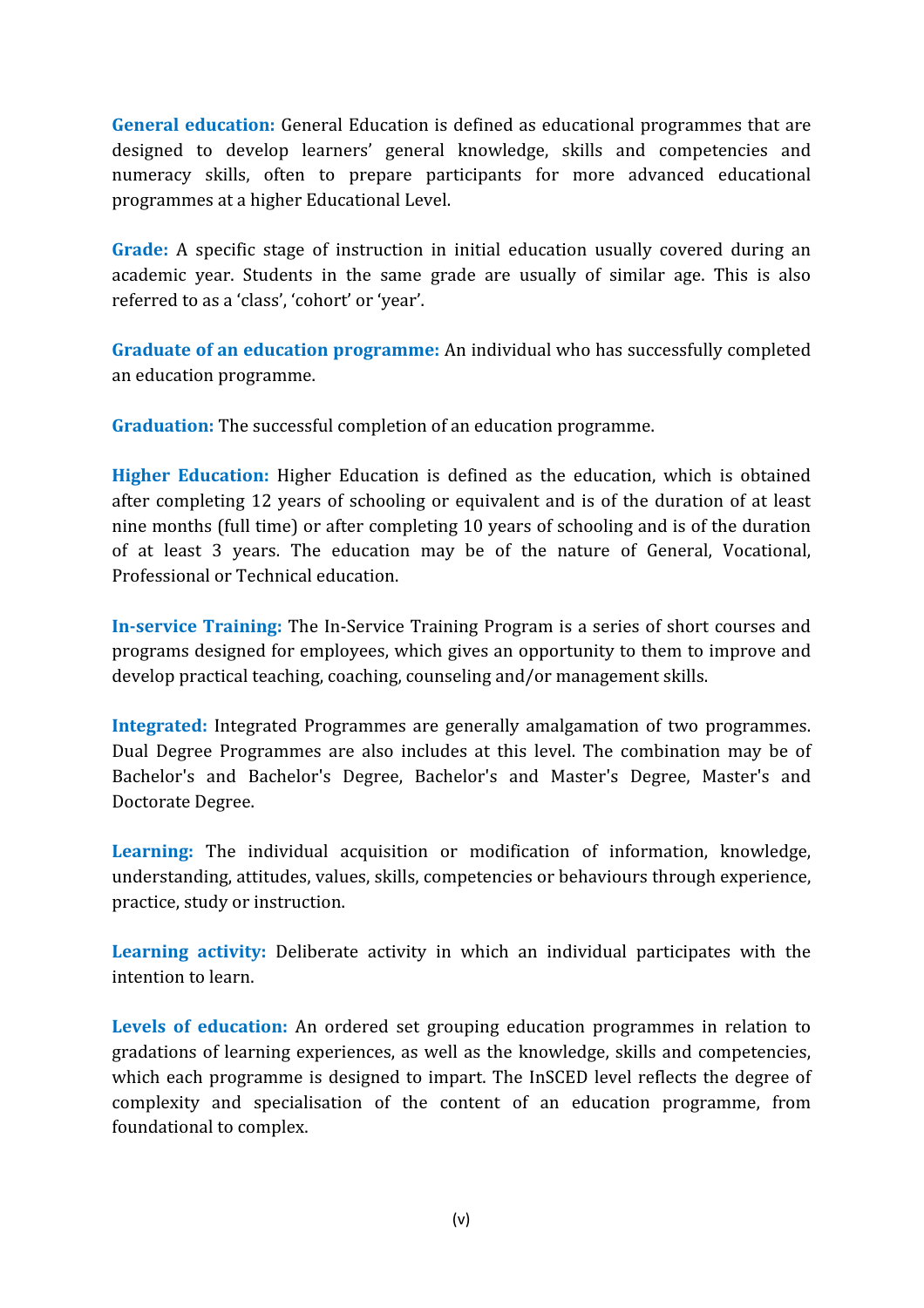**M.Phil.:** Programmes at M.Phil. (Master of Philosophy) Level are often designed to provide participants with advanced post graduate research degree. An M.Phil. is in most cases thesis-only, and is regarded as a senior or second Master's degree, standing between a taught Master's and a Ph.D.

**Non-formal education:** Non-formal Education is any organised, systematic, generally intentional and planned educational activity carried outside the framework of the Formal system.

**Partial completion of ISCED level 2:** representing at least two years at ISCED level 2 and a cumulative duration of at least eight years since the beginning of ISCED level 1, and which is part of a sequence of programmes at ISCED level 2 but is not the last programme in the sequence at this level. Such programmes do not give direct access to ISCED level 3.

**Partial completion of ISCED level 3:** representing at least 2 years at ISCED level 3 and a cumulative duration of at least 11 years since the beginning of ISCED level 1, and which is part of a sequence of programmes at ISCED level 3 but is not the last programme in the sequence at this level. Such programmes do not give direct access to any higher ISCED level.

**Participant:** Individuals who attend or take part in an education programme, or stage or module thereof.

**Participation:** Attendance in or undertaking an education programme, or stage or module thereof.

**Person with Disability:** Person with Disability (PWD) is a person suffering from a disability as defined in the "Persons with Disabilities (Equal Opportunities, Protection of Right and Full Participation) Act, 1995".

**Ph.D.:** Programmes at Ph. D. Level are designed primarily to lead to an advanced research qualification. Programmes at this level are devoted to advanced study and original research and typically offered only by research-oriented higher educational institutions.

**Post Graduate:** participants with advanced academic and/or professional knowledge, skills and competencies, leading to a second degree or equivalent qualification in Higher education. Entry to these programmes normally requires the successful completion of Under Graduate Level and may depend on subject choice and/or grades achieved.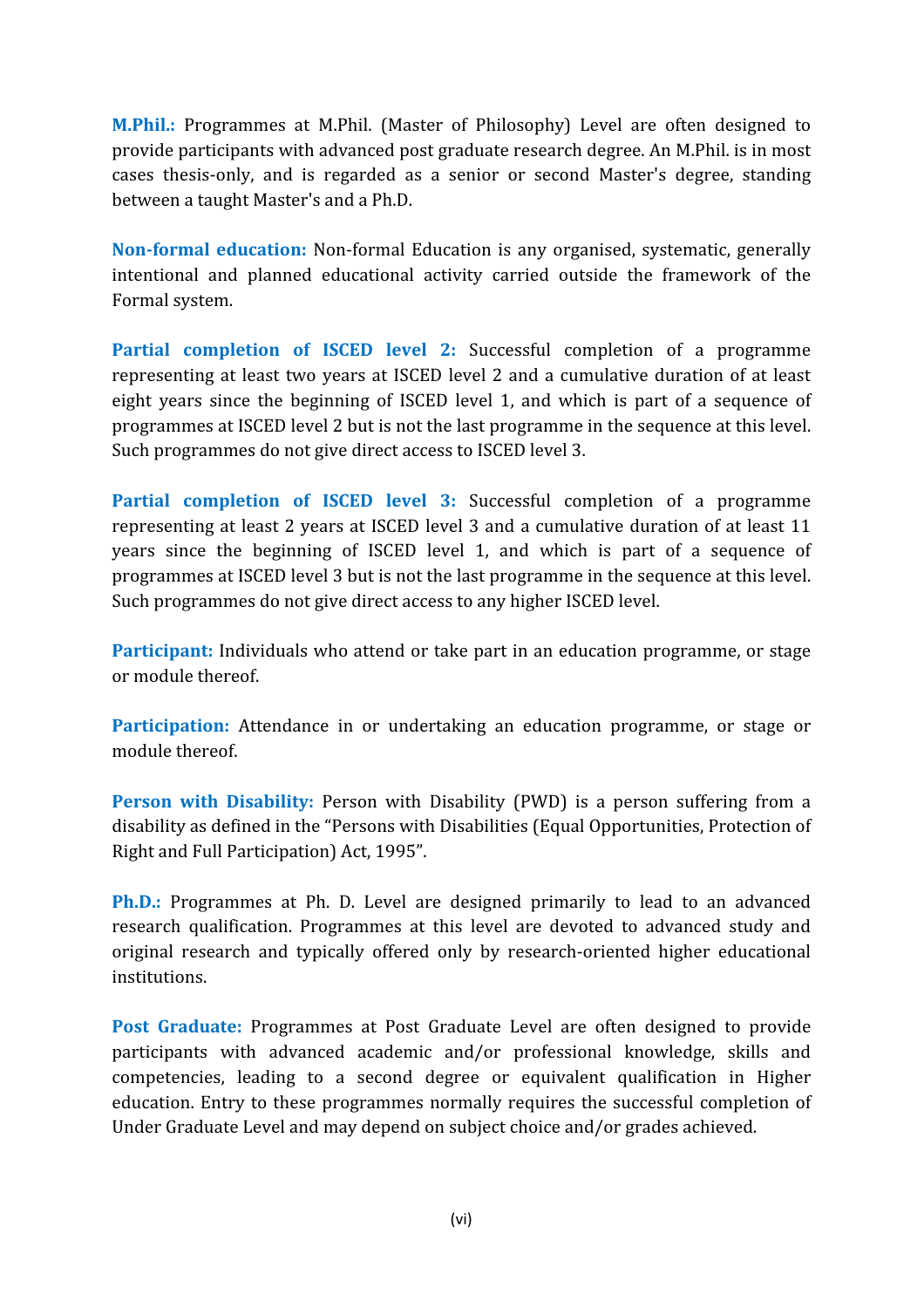**Post Graduate Diploma:** specialised knowledge and skills, incorporating theoretical, technical, creative or conceptual skills with substantial depth in some areas. The focus is on applying a significant range of fundamental principles and complex techniques across a wide and often unpredictable variety of contexts in relation to either varied or highly specific functions

**Pre-Primary education:** Education at Pre-Primary Level is an early Childhood education for young children before commencing Primary Education, primarily designed to introduce young children to the ideas, attitudes and behaviour required in a school environment.

**Primary education:** Primary Education means the education from first class to fifth class, typically designed to provide students with fundamental skills in reading, writing and mathematics and to prepare them for Upper Primary Education.

**Programme duration:** The time, expressed in academic years, it takes to deliver an education programme, assuming regular participation on a full-time basis.

**Professional Education:** place of vocational education.

**Qualification:** The official confirmation, usually in the form of a document, certifying the successful completion of an education programme or a stage of a programme. Qualifications can be obtained through: i) successful completion of a full education programme; ii) successful completion of a stage of an education programme (intermediate qualifications); or iii) validation of acquired knowledge, skills and competencies, independent of participation in an education programme.

**Science:** Science is defined as the systematic study of the nature and behaviour of the material and physical universe, based on observation, experiment & measurement and the formulation of laws to describe these facts in general terms with main contents of Physics, Chemistry, Biology, Mathematics and Computer Science.

**Second or further degree:** education programme at ISCED level 6 or 7 that requires prior successful completion of a programme at ISCED level 6 or 7 for entry into the respective education programme.

**Secondary:** Secondary Education means the education from ninth class to tenth class, which provides a foundation for lifelong learning by preparing students for further study and enabling them to acquire work-related skills necessary for entry to the workforce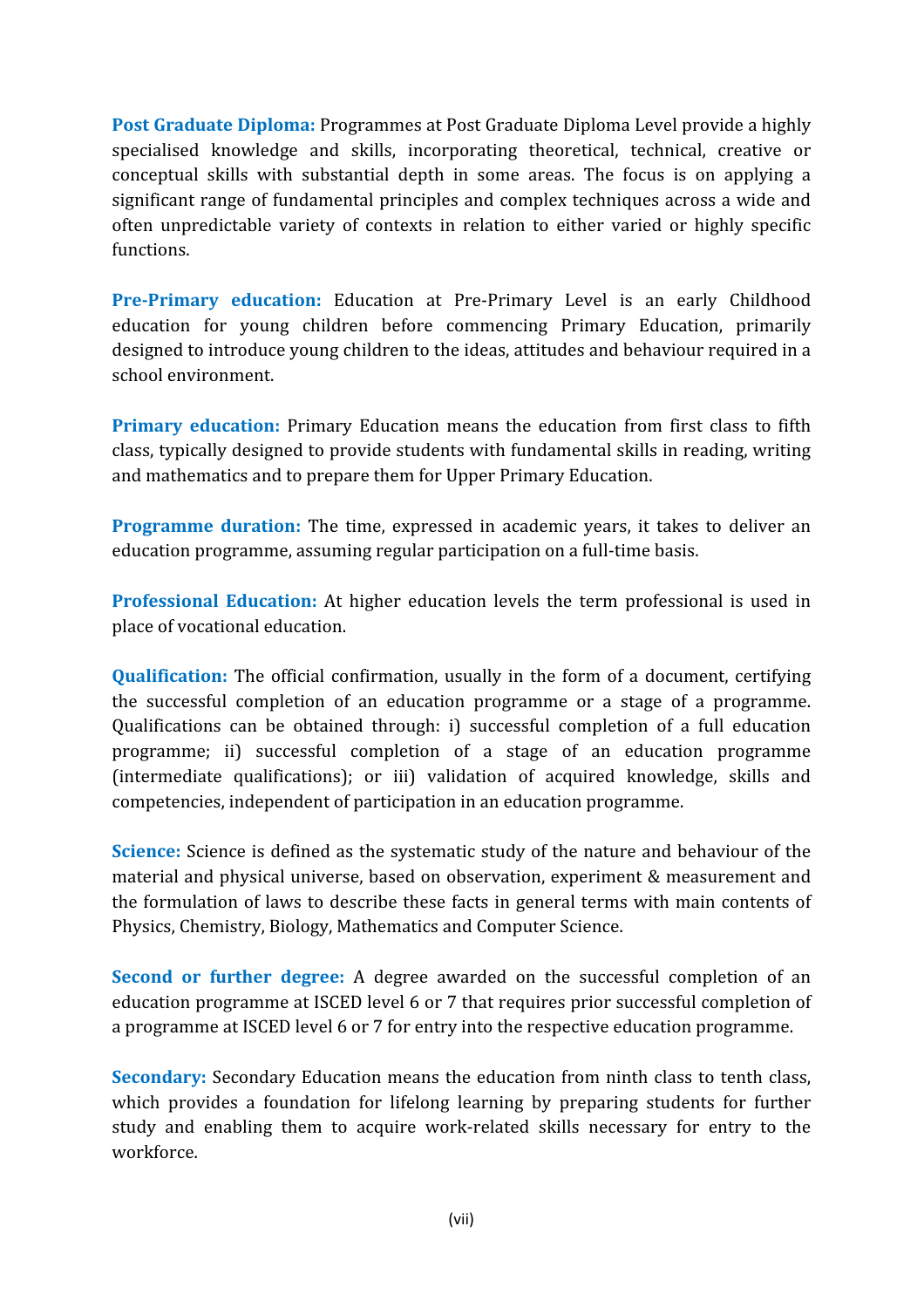**Senior Secondary:** Senior Secondary Education means the education from eleventh class to twelfth class, typically designed for preparation for higher education or for providing skills relevant to employment, or both.

**Successful completion of an education programme:** objectives of an education programme typically validated through the assessment of acquired knowledge, skills and competencies. Successful completion of an education programme is usually documented by the award of an educational qualification.

**Tertiary education:** Tertiary education builds on senior secondary education, providing learning activities in specialised fields of education. It aims at learning at a high level of complexity and specialisation. Tertiary education includes what is commonly understood as academic education but also includes advanced vocational or professional education.

**Under Graduate:** participants with intermediate academic and/or professional knowledge, skills and competencies, leading to a first degree or equivalent qualification in Higher education. Entry to these programmes normally requires the successful completion of Class XII and may depend on subject choice and/or grades achieved at Class XII.

**Unsuccessful completion of an education programme:** learning objectives of an education programme despite having attended or taken part in all components of the education programme (including final examinations, if any). Unsuccessful completion implies that some assessment of the achievement of the learning objectives has been undertaken but the demonstrated acquired knowledge, skills or competencies were judged insufficient.

**Upper Primary:** eighth class, typically designed to build upon the learning outcomes from Primary Education and to prepare them for Secondary Education.

**Vocational education:** that are designed for learners to acquire the knowledge, skills and competencies specific for a particular occupation or trade or class of occupations or trades. Such programmes prepare students for identified occupations spanning several areas of activities, successful completion of which leads to labour-market.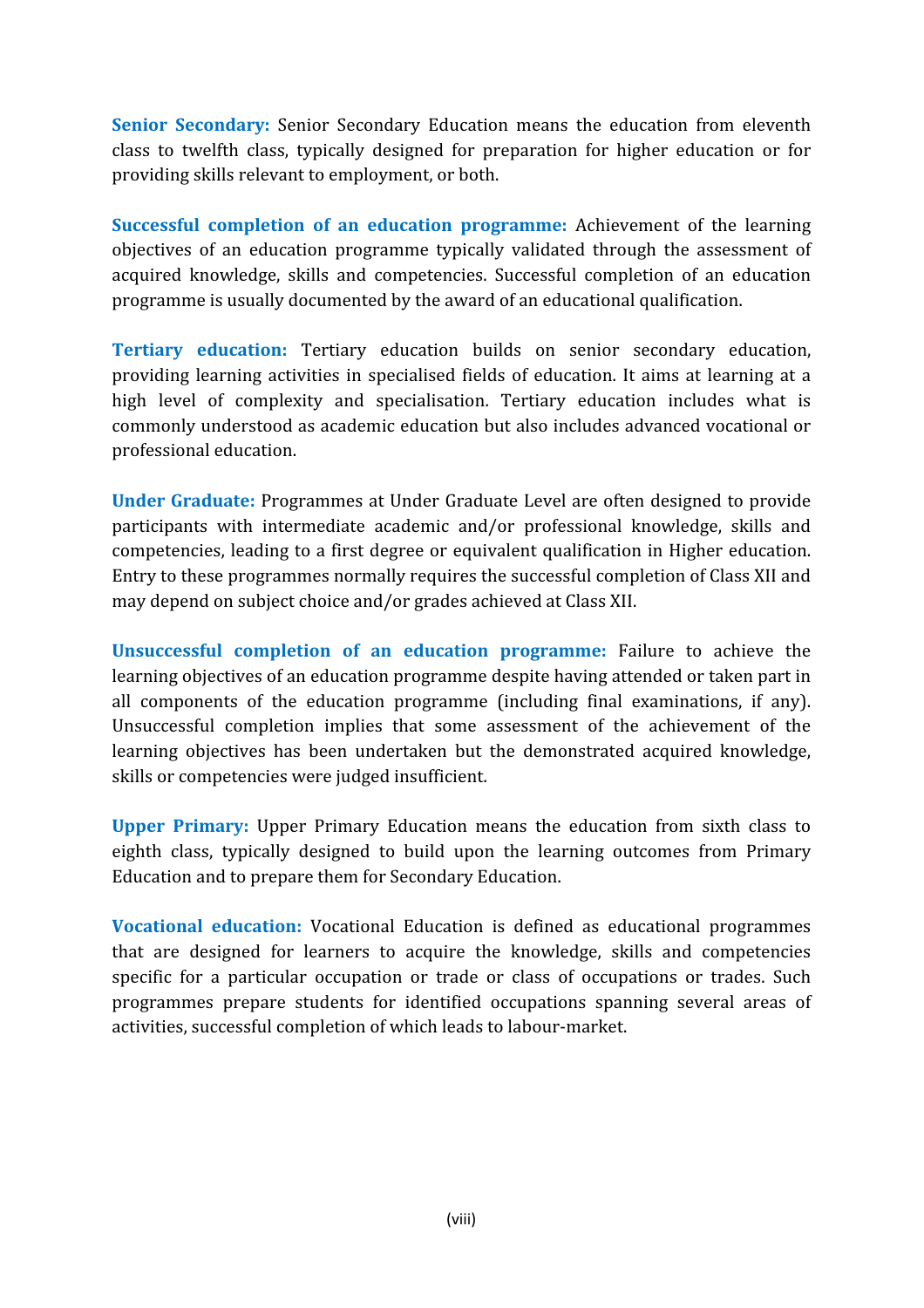#### **INTRODUCTION**

Indian Standard Classification of Education (InSCED) has been developed for the first time to harmonize different types of education statistical activities to improve national and international comparability. In SCED is a statistical framework for the collection, compilation, dissemination and analysis of education statistics in India. The primary consideration in developing InSCED is to document all types of education programmes running in Indian Educational System. An additional consideration is to align it with the International Standard Classification of Education. InSCED covers two cross-classification variables, Levels and Fields of Education.

The basic unit of classification in InSCED is the educational programme currently running in the Country. An Educational Programme is defined as a coherent set or sequence of educational activities or communication designed and organised to achieve pre-determined learning objectives or accomplish a specific set of educational tasks over a sustained period. The objectives encompass improving knowledge, skills and competencies within any personal, civic, social and/or employment related context. A common characteristic of an educational programme is that, upon fulfillment of learning objectives or educational tasks, successful completion is certified. Educational activities are deliberate activities, involving some form of communication intended to bring about learning.

Information compiled according to InSCED can be used for assembling statistics on different aspects of education of interest to policy-makers and other users of national and international education statistics. These aspects include enrolment, human or financial resources invested in education and the educational attainment of the population. Data collections of education statistics assembled according to InSCED will be used for both types of surveys; administrative and household.

#### **International Scenario**

The International Standard Classification of Education (ISCED) belonging to the United Nations International Family of Economic and Social Classifications, are applied in statistics world-wide with the purpose of assembling, compiling and analysing cross-nationally comparable data. ISCED is the reference classification for organising educational programmes and related qualifications by education levels and fields. ISCED is a product of international agreement and adopted formally by the General Conference of UNESCO Member States.

ISCED is designed to serve as a framework to classify educational activities as defined in programmes and the resulting qualifications into internationally agreed categories. The basic concepts and definitions of ISCED are therefore intended to be internationally valid and comprehensive of the full range of education systems irrespective of the situation in a particular system.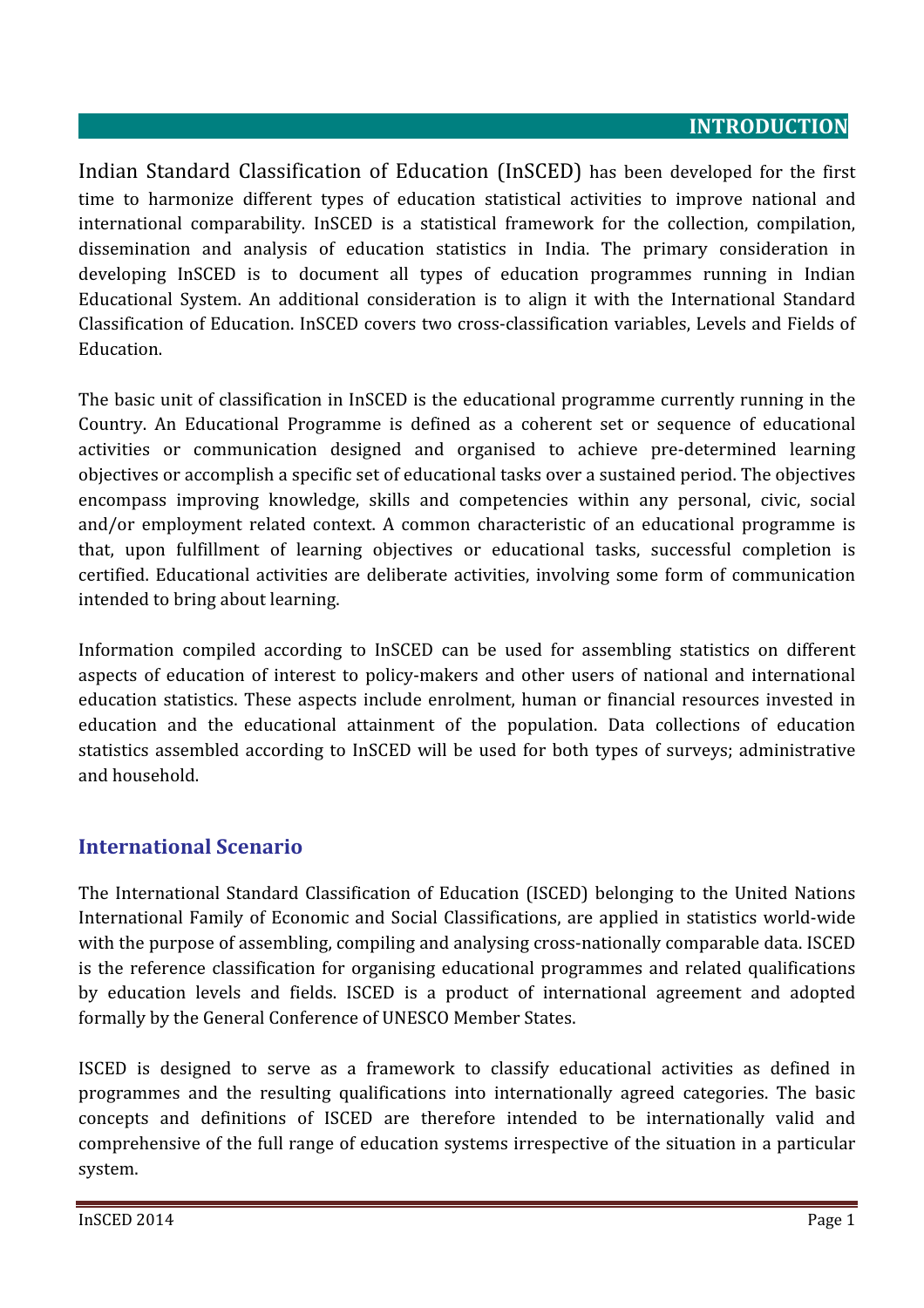ISCED classifies educational programmes by their content using two main cross- classification variables: Levels of education and Fields of education. The latest version of ISCED (ISCED 2011) is a revision of the ISCED 1997 levels of education classification. It also introduces a related classification of educational attainment levels based on recognised educational qualifications. For education fields of education, the revised International Standard Classification of ISCED-F 2013 has heen referred

#### **STRUCTURE**

InSCED has been designed to classify education according to the Level of education and Field of education. Levels of education are an ordered set of categories, with an intention to group educational programmes in relation to gradations of learning experiences and the knowledge, skills and competencies which each programme is designed to impart. Generally the Levels represent broad steps of educational progression in terms of complexity of educational content. Field of Education is the subject matter of an educational activity.

InSCED is a classification of educational programme/activity and is not an attempt to classify the Educational Institutions.

All the educational activities are grouped into several "activity groups" or "tabulation categories" in a hierarchical manner. Educational Activities are first grouped into 16 'Broad Level' alphabetically coded from A through O and X, which is further divided into 64 'Narrow Level' with 2-digit numeric code. The levels are further divided into 23 'Detailed Level' in case of Level A to E with 3-digit numeric code. Senior Secondary Education (Level E) has further been divided into Arts, Science, Commerce, Vocational and Other 'Streams' with 4-digit numeric code and Vocational School Education (4-digit numeric code - 0911, 1021, 1311 & 1414) has further been divided into 52'Fields' with 6-digit numeric code in 7 broad groups with 5-digit numeric code.

The Levels A to E pertains to School Education. The Level F to L pertains to Higher Education and Level M, N and O pertains to Certificate courses, In-service Training and Adult Education respectively.

Special Education for Persons with Disability imparted through formal mode of education will also be covered at appropriate level and no separate classification is made for such education. Person with Disability (PWD) is a person suffering from a disability as defined in the "Persons with Disabilities (Equal Opportunities, Protection of Right and Full Participation) Act, 1995".

Higher Education is defined as the education, which is obtained after completing 12 years of schooling or equivalent and is of the duration of at least nine months (full time) or after completing 10 years of schooling and is of the duration of at least 3 years. The education may be of the nature of General, Vocational, Professional or Technical education.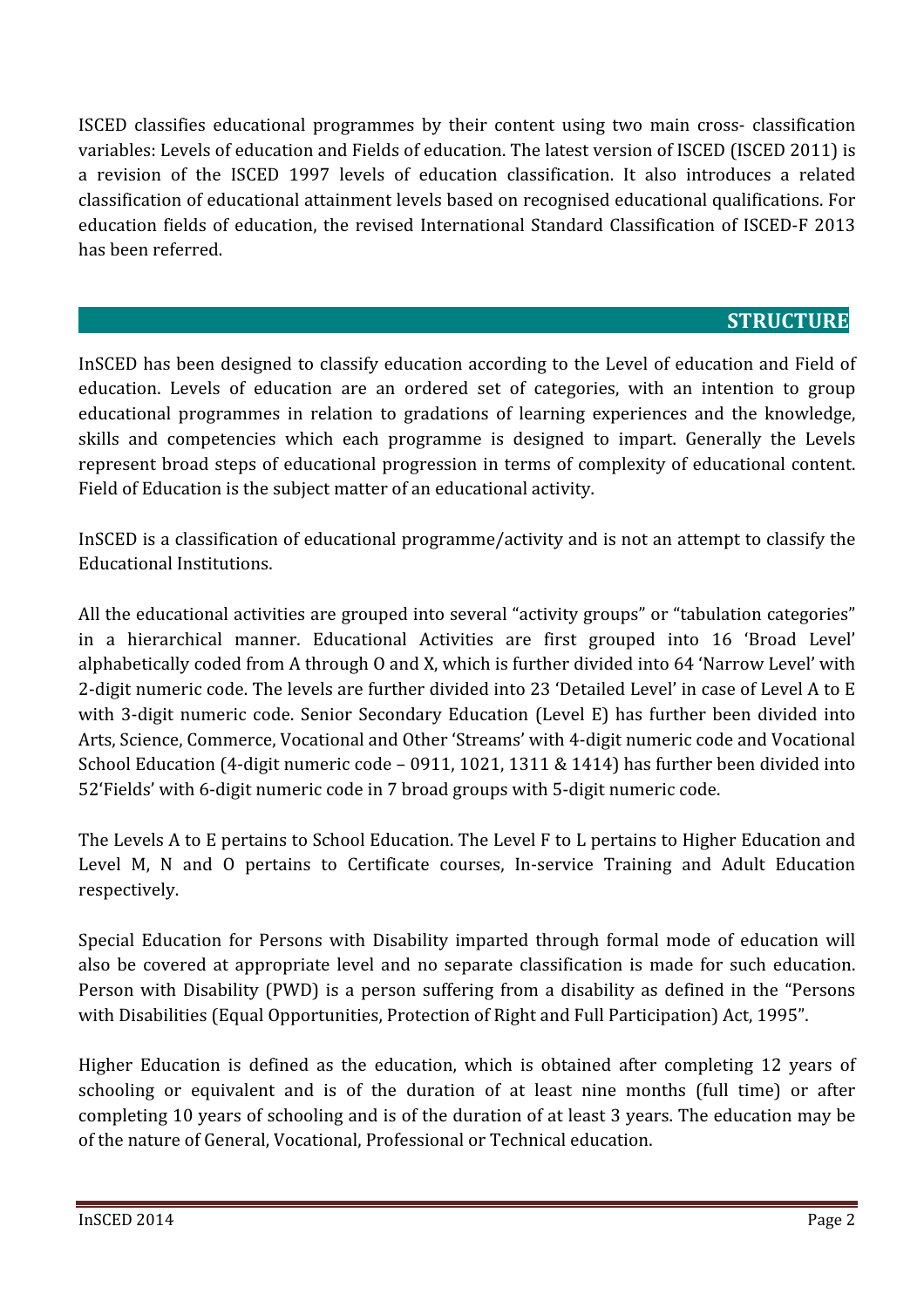## **Detailed Structure**

## **A PreǦPrimary**

Education at Pre-Primary Level is an early Childhood education for young children before commencing Primary Education, primarily designed to introduce young children to the ideas, attitudes and behaviour required in a school environment.

#### **00 School Education at PreǦPrimary Level**

- **<sup>001</sup>** General School Education (Class Nursery to Kindergarten)
- **002** Education at Aanganwadi and Balwadi Centres
- **003** Education in Play School

### **B Primary**

Primary Education means the education from first class to fifth class, typically designed to provide students with fundamental skills in reading, writing and mathematics and to prepare them for **Upper Primary Education.** 

#### **01 General School Education at Primary level (Class I to V)**

- **<sup>011</sup>** General School Education at Primary level for class I
- **<sup>012</sup>** General School Education at Primary level for class II
- **<sup>013</sup>** General School Education at Primary level for class III
- **<sup>014</sup>** General School Education at Primary level for class IV
- **<sup>015</sup>** General School Education at Primary level for class V

#### **02 Education Guarantee Scheme/Alternative & Innovative Education**

Education Guarantee Scheme is meant for universalisation of Primary Education by providing primary schooling facility on a demand from a community lacking it. Through Alternative & Innovative Education Non- Government Organisation (NGO) is supported for implementing experimental and innovative steps for Universalisation of Primary Education. These are for making education available to the children from disadvantaged groups and weaker sections, especially children in un-served habitations.

021 Education Guarantee Scheme/Alternative & Innovative Education

#### **03 NonǦformal Education at Primary Level**

Non-formal Education is any organised, systematic, generally intentional and planned educational activity carried outside the framework of the Formal system. On the other hand, Formal Education generally refers to the hierarchically structured and chronologically organised education system. This excludes Education Guarantee Scheme/ Alternative & Innovative Education, which is covered in Level 02 and also excludes Adult Education, which is covered in Level O.

031 Non-formal Education at Primary Level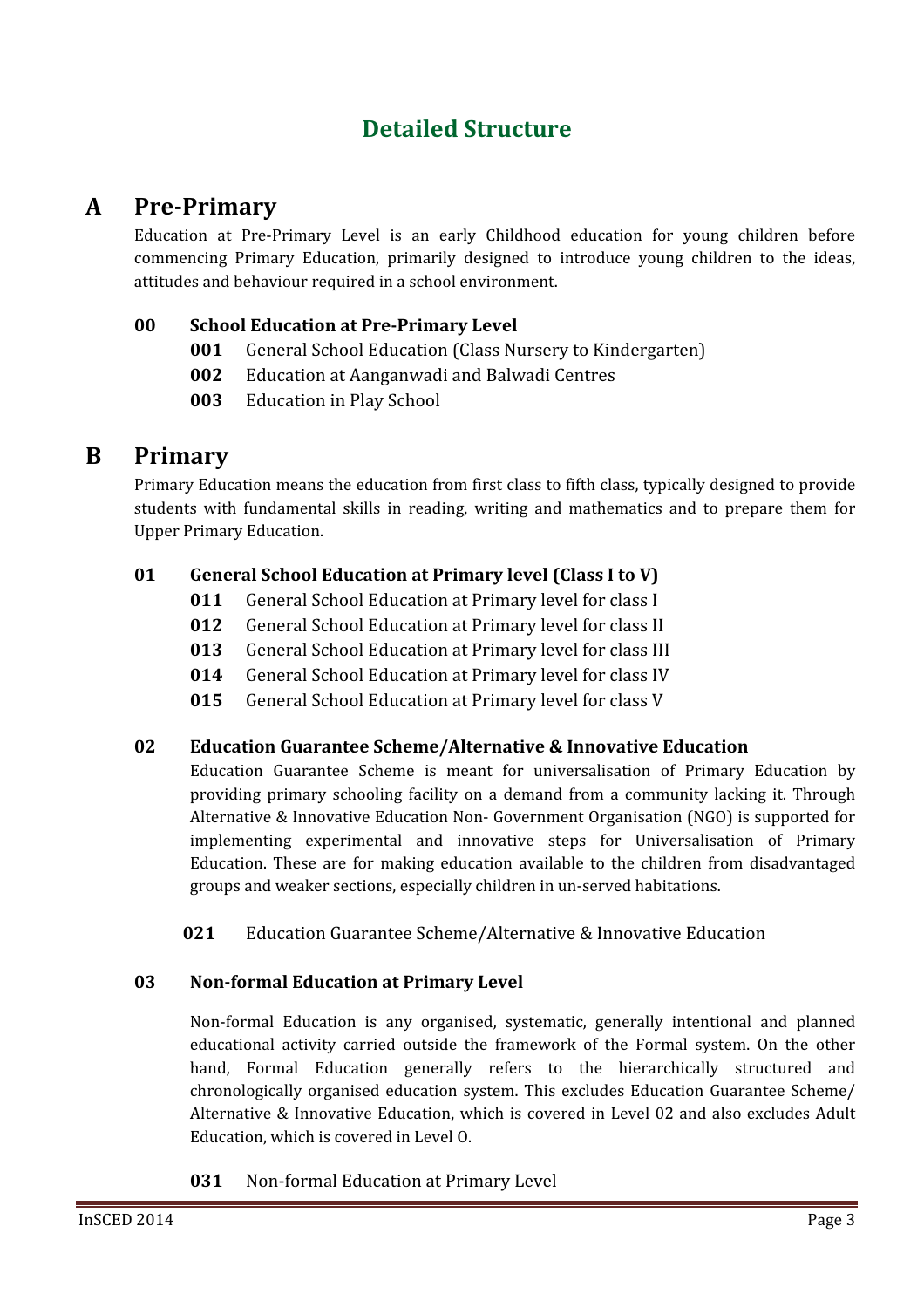## **C Upper Primary**

Upper Primary Education means the education from sixth class to eighth class, typically designed to build upon the learning outcomes from Primary Education and to prepare them for Secondary Education

#### **05 General School Education at Upper Primary level (Class VI to VIII)**

- **<sup>051</sup>** General School Education at Upper Primary level for class VI
- **<sup>052</sup>** General School Education at Upper Primary level for class VII
- **<sup>053</sup>** General School Education at Upper Primary level for class VIII

#### **06 NonǦformal Education at Upper Primary Level**

061 Non-formal Education at Upper Primary Level

### **D Secondary**

Secondary Education means the education from ninth class to tenth class, which provides a foundation for lifelong learning by preparing students for further study and enabling them to acquire work-related skills necessary for entry to the workforce.

#### **08 General School Education at Secondary level (Class IX to X)**

General Education is defined as educational programmes that are designed to develop learners' general knowledge, skills and competencies and numeracy skills, often to prepare participants for more advanced educational programmes at a higher Educational Level.

- **<sup>081</sup>** General School Education at Secondary level for Class IX
- **<sup>082</sup>** General School Education at Secondary level for Class X

#### **09 Vocational School Education at Secondary level with entry qualification of Class VIII**

Vocational Education is defined as educational programmes that are designed for learners to acquire the knowledge, skills and competencies specific for a particular occupation or trade or class of occupations or trades. Such programmes prepare students for identified occupations spanning several areas of activities, successful completion of which leads to labour-market.

**091** Vocational School Education at Secondary level with entry qualification of Class VIII

**0911** Vocational School Education at Secondary level with entry qualification of Class VIII

- **09111** Vocational School Education at Secondary level with entry qualification of Class VIII in Agriculture Stream<br>091111 Vocational School Education at S
	- Vocational School Education at Secondary level with entry qualification of Class VIII in Crop Production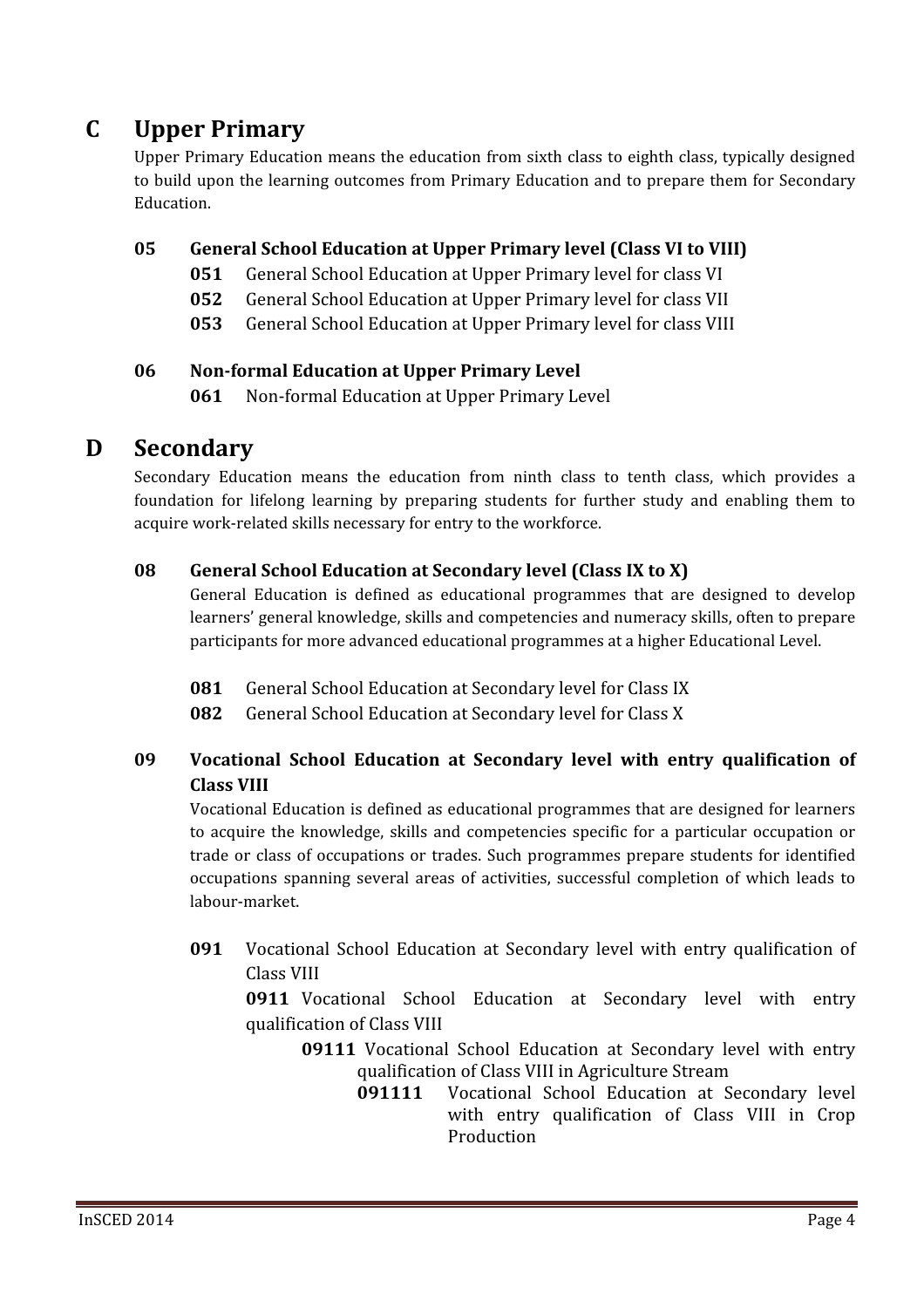- **091112** Vocational School Education at Secondary level with entry qualification of Class VIII in Plant **Protection/Crop Protection Technology**
- **091113** Vocational School Education at Secondary level with entry qualification of Class VIII in Post **Harvest Technology**
- **091114** Vocational School Education at Secondary level with entry qualification of Class VIII in Watershed<br>Management/ Soil Conservation/ Fertilizer Conservation/ Management/ Compost and Vermi-compost
- **091115** Vocational School Education at Secondary level with entry qualification of Class VIII in Forestry/ Horticulture/ Nursery/ Floriculture/ Medicinal and Aromatic Plant/ Mushroom Cultivation/ Sericulture/ Preservation of Fruits and Vegetables
- **091116** Vocational School Education at Secondary level with entry qualification of Class VIII in Dairy Technology/Dairying/Dairy Farming
- **091117** Vocational School Education at Secondary level with entry qualification of Class VIII in Poultry/ Piggery/ Goatry/ Poultry Farming/ Poultry Production Technology/Bee Keeping
- **091118** Vocational School Education at Secondary level<br>with entry qualification of Class VIII in entry qualification of Class VIII in Fisheries/Fish Production/ Pisces Culture/ Fish Process Technique/ Inland Fisheries
- **091119** Vocational School Education at Secondary level with entry qualification of Class VIII in other Agricultural activities
- **09112** Vocational School Education at Secondary level with entry qualification of Class VIII in Business and Commerce Courses<br>091121 Vocational School Education at Secondary leve
	- Vocational School Education at Secondary level<br>with entry qualification of Class VIII in entry qualification of Class VIII in Accountancy and Auditing/ Accountancy and Taxation/Taxation Practices/Tax Assistant
	- **091122** Vocational School Education at Secondary level with entry qualification of Class VIII in Basic Financial Services/ Banking/ Banking Assistant
	- **091123** Vocational School Education at Secondary level with entry qualification of Class VIII in Insurance/ General Insurance/ Life Insurance
	- **091124** Vocational School Education at Secondary level with entry qualification of Class VIII in Office<br>Management/ Secretarial Practice/ Office Management/ Secretarial Practice/ Office<br>Secretaryship/ Stenography/ Steno Typing/ Secretaryship/ Typewriting
	- **091125** Vocational School Education at Secondary level with entry qualification of Class VIII in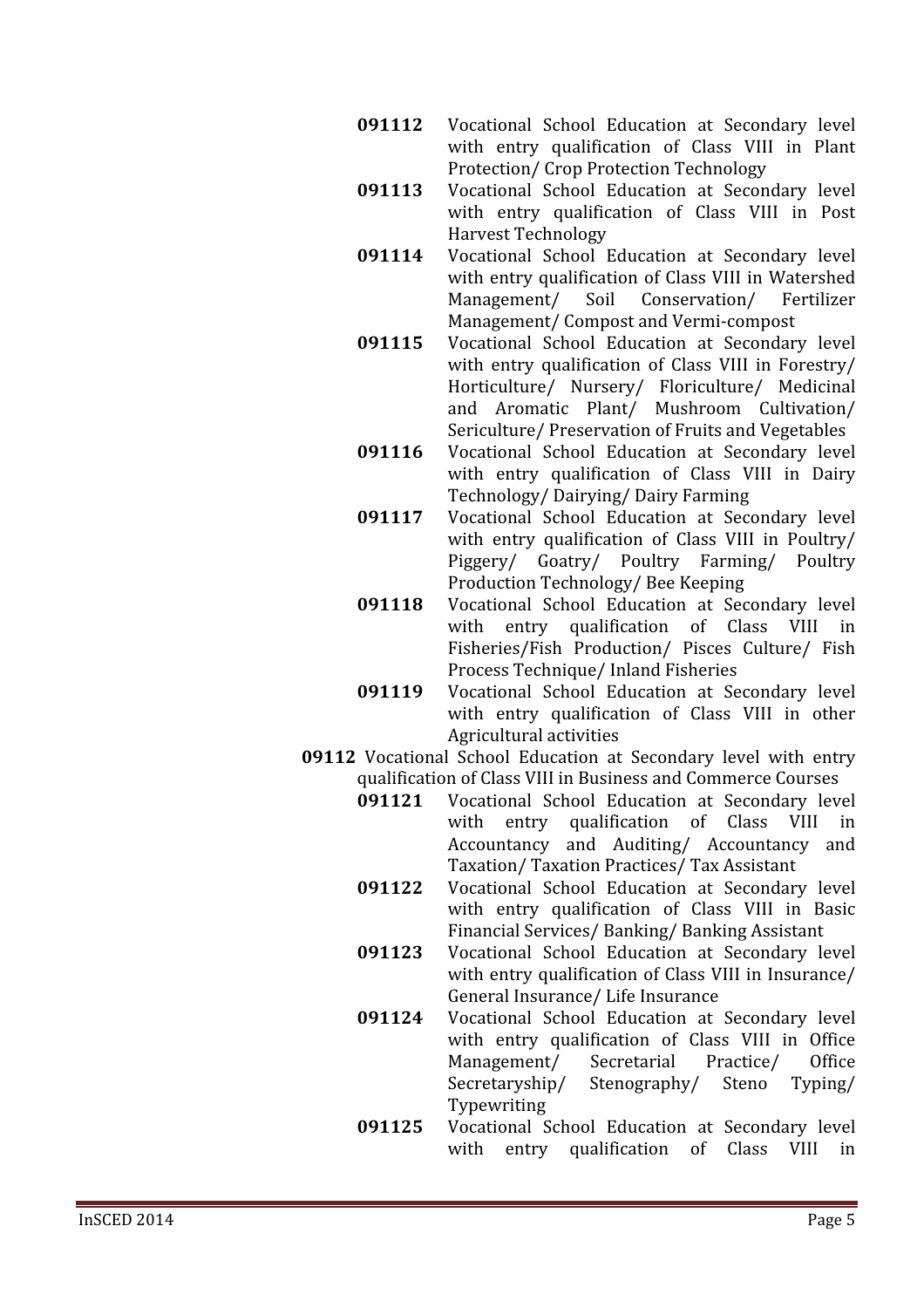Receptionist/ Reception, Book Keeping and Communication

- **091126** Vocational School Education at Secondary level with entry qualification of Class VIII in Purchasing/ Storekeeping/Material Management
- **091127** Vocational School Education at Secondary level with entry qualification of Class VIII in Travel and Tourism
- **091128** Vocational School Education at Secondary level with entry qualification of Class VIII in Marketing and Salesmanship
- **091129** Vocational School Education at Secondary level with entry qualification of Class VIII in other **Business and Commerce Courses**
- **09113** Vocational School Education at Secondary level with entry qualification of Class VIII in Engineering and Technology Courses<br>091131
	- Vocational School Education at Secondary level with entry qualification of Class VIII in Information Technology/ Computer Science and Engineering/ Computer Application/ Computer Assembly and<br>Maintenance/ Computer Fundamental and Maintenance/ Programming/ Computer Graphics and Animation/ Computer Hardware Assembly & Maintenance
	- **091132** Vocational School Education at Secondary level with entry qualification of Class VIII in Electronic Technology/ Repair and Maintenance of Radio and Television/Audio-Visual Technician
	- **091133** Vocational School Education at Secondary level with entry qualification of Class VIII in Air Conditioning and Refrigeration/ Electrical Wiring/ Repair and Maintenance of Electric Motors/ Lineman / Electrical Domestic Appliances and Re-Winding/ Maintenance and Repair of Electrical Domestic Appliances/ Welding Technology/ Electro-Plating
	- **091134** Vocational School Education at Secondary level with entry qualification of Class VIII in Automobile<br>Engineering/ Maintenance and Repair of Engineering/ Automobiles/ Mechanical Engineering/ Drawing and Drafting/ Furniture and Cabinet Making/ **Industrial Technology**
	- **091135** Vocational School Education at Secondary level with entry qualification of Class VIII in Civil Engineering/ Construction Technology/ Building Construction/Architecture/Plumbing
	- **091136** Vocational School Education at Secondary level with entry qualification of Class VIII in Printing and Binding/Desk-Top Publishing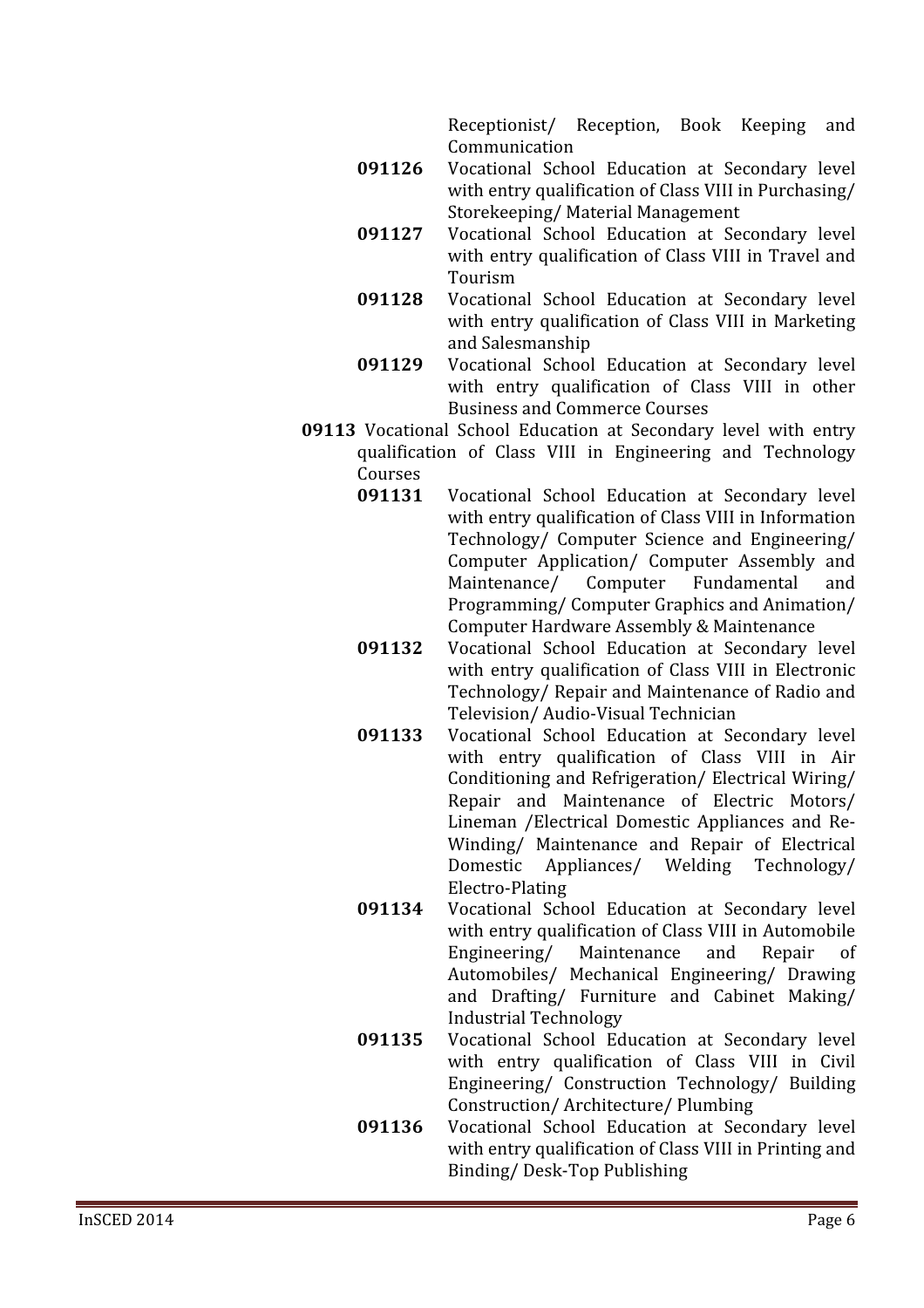- **091137** Vocational School Education at Secondary level with entry qualification of Class VIII in Rural Technology/ Repair and Maintenance of Power<br>Driven Farm Machinery/ Bio-gas Energy Machinery/ Technician
- **091138** Vocational School Education at Secondary level with entry qualification of Class VIII in Rubber Technology/Textile Technology
- 091139 Vocational School Education at Secondary level with entry qualification of Class VIII in other **Engineering and Technology Courses**
- **09114** Vocational School Education at Secondary level with entry qualification of Class VIII in Health and Paramedical Courses<br>091141 Vocational School Education at Secondary lev
	- Vocational School Education at Secondary level with entry qualification of Class VIII in Auxiliary Nursing and Midwifery/ Nursing/ Domestic **Nursing**
	- **091142** Vocational School Education at Secondary level with entry qualification of Class VIII in Dental Technician
	- 091143 Vocational School Education at Secondary level with entry qualification of Class VIII in Medical Laboratory Technician/ Imaging and Special Diagnostic Procedures/Ophthalmic Technician
	- **091144** Vocational School Education at Secondary level with entry qualification of Class VIII in X-ray Technician
	- **091145** Vocational School Education at Secondary level with entry qualification of Class VIII in Hospital Administration
	- **091146** Vocational School Education at Secondary level<br>with entry qualification of Class VIII in entry qualification of Class VIII in Maintenance and Repair of Biomedical Equipment
	- **091147** Vocational School Education at Secondary level with entry qualification of Class VIII in Yog/ Physiotherapy and Occupational Therapy/Human Anatomy and Physiology
	- **091148** Vocational School Education at Secondary level<br>with entry qualification of Class VIII in entry qualification of Class VIII in Multipurpose Health Worker/ Basics of Health Care/ Rural Health for Women/ Health and Environment/ Care of Elderly/ Aspects of Aging
	- **091149** Vocational School Education at Secondary level with entry qualification of Class VIII in other Health and Paramedical Courses
- **09115** Vocational School Education at Secondary level with entry qualification of Class VIII in Home Science Courses<br>091151 Vocational School Education at Seco
	- Vocational School Education at Secondary level with entry qualification of Class VIII in Bakery &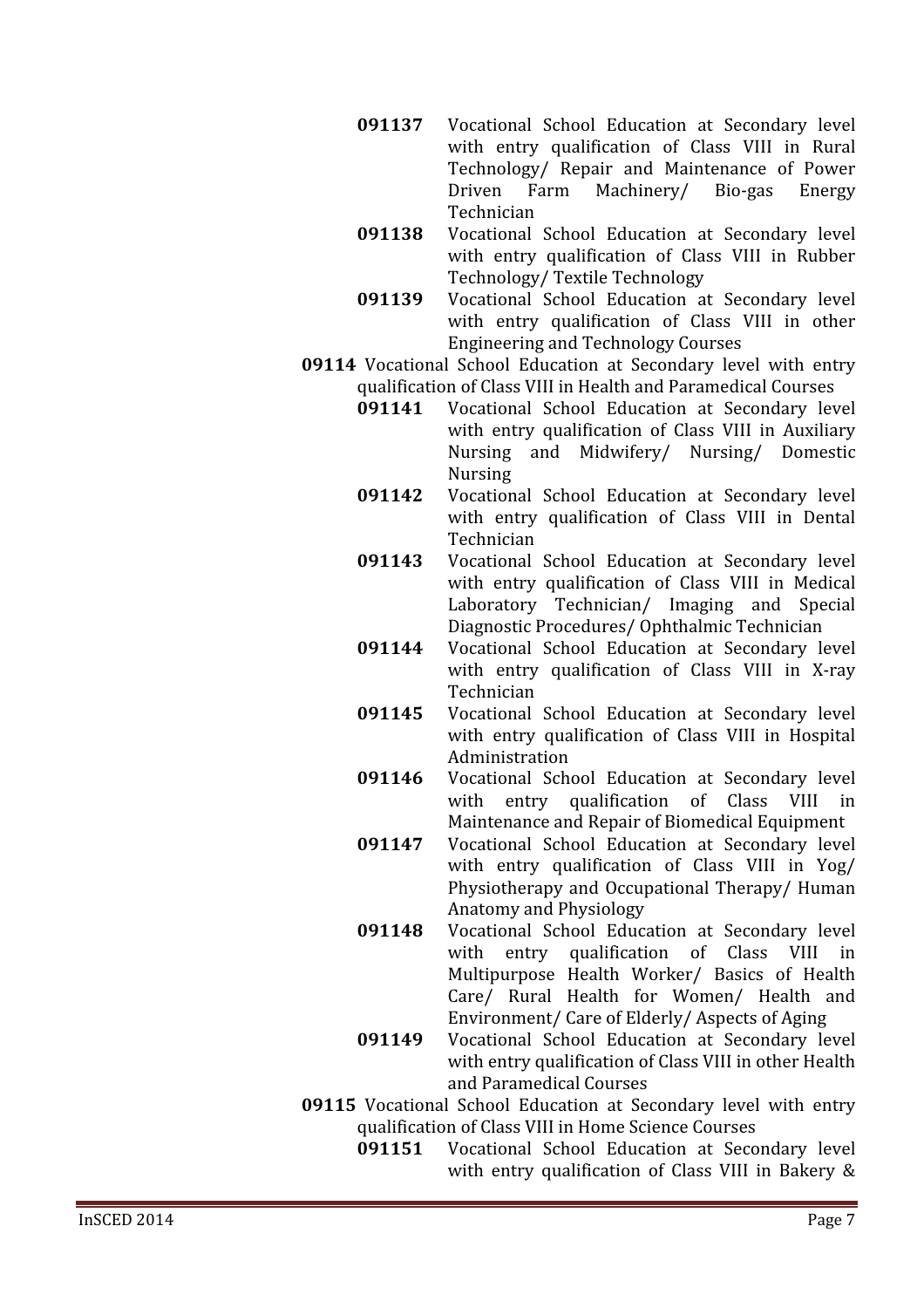Confectionery/ Restaurant Management/ Hotel Management and Catering Technology

- **091152** Vocational School Education at Secondary level with entry qualification of Class VIII in Cutting & Tailoring/ Commercial Garment Designing & Making/ Dress Designing & Making/ Fashion Designing
- 091153 Vocational School Education at Secondary level with entry qualification of Class VIII in Crèche and<br>Pre-School Management/ Nursery Teachers Pre-School Management/ Training/Play Centre Management
- **091154** Vocational School Education at Secondary level with entry qualification of Class VIII in Event Management
- **091155** Vocational School Education at Secondary level with entry qualification of Class VIII in Beauty<br>Culture/ Cosmetology/ Beauty Parlour Cosmetology/ Management
- 091156 Vocational School Education at Secondary level with entry qualification of Class VIII in House **Keeping/Laundry Services**
- **091157** Vocational School Education at Secondary level with entry qualification of Class VIII in Textile Designing/Bleaching, Dyeing and Fabric Printing/ Hand Embroidery/ Hand Block Printing/ Textile Craft
- **091159** Vocational School Education at Secondary level with entry qualification of Class VIII in other Home **Science Courses**
- **09116** Vocational School Education at Secondary level with entry qualification of Class VIII in Humanities, Science and Education Courses<br>091161
	- Vocational School Education at Secondary level with entry qualification of Class VIII in Commercial Arts/ Photography/ Dark Room Layout and Practices/Painting & Designing/Visual Arts
	- **091162** Vocational School Education at Secondary level with entry qualification of Class VIII in Library and **Information Science**
	- **091163** Vocational School Education at Secondary level with entry qualification of Class VIII in Leather/ Sports Goods
	- **091164** Vocational School Education at Secondary level with entry qualification of Class VIII in Surveying
	- **091165** Vocational School Education at Secondary level with entry qualification of Class VIII in Security Service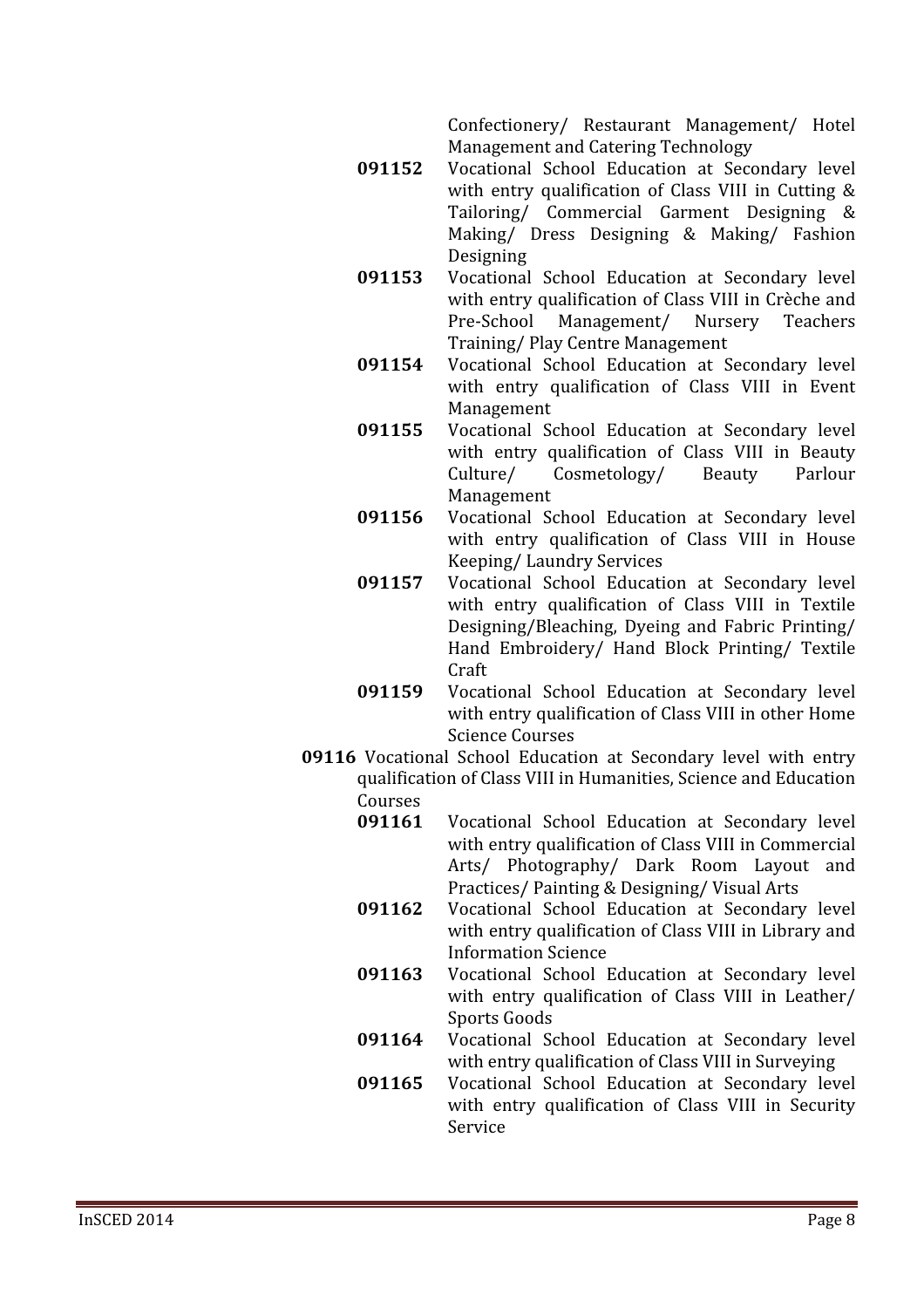- **091166** Vocational School Education at Secondary level with entry qualification of Class VIII in Word Processing, Spreadsheet, Internet etc.
- **091169** Vocational School Education at Secondary level with entry qualification of Class VIII in other Humanities, Science and Education Courses
- **09119** Vocational School Education at Secondary level with entry qualification of Class VIII in Other Streams<br>091199 Vocational School Education
	- Vocational School Education at Secondary level with entry qualification of Class VIII in Other **Streams**

#### **10 School Education at Secondary level with Distance Mode**

Distance mode is the system of imparting education through broadcasting, telecasting, internet, correspondence courses, seminars, contact programmes or the combination of any two or more such means of communication.

- **<sup>101</sup>** General School Education at Secondary level with Distance Mode
- **102** Vocational School Education at Secondary level with Distance Mode
	- **1021** Vocational School Education at Secondary level with Distance Mode **10211** Vocational School Education at Secondary level with Distance
		- Mode in Agriculture Stream<br>102111 Vocational Scho Vocational School Education at Secondary level with Distance Mode in Crop Production
		- 102112 Vocational School Education at Secondary level with Distance Mode in Plant Protection/ Crop **Protection Technology**
		- **102113** Vocational School Education at Secondary level with Distance Mode in Post Harvest Technology
		- **102114** Vocational School Education at Secondary level with Distance Mode in Watershed Management/<br>Soil Conservation/ Fertilizer Management/ Conservation/ **Compost and Vermi-compost**
		- 102115 Vocational School Education at Secondary level with Distance Mode in Forestry/ Horticulture/ Nursery/ Floriculture/ Medicinal and Aromatic<br>Plant/ Mushroom Cultivation/ Sericulture/ Plant/ Mushroom Cultivation/ Preservation of Fruits and Vegetables
		- **102116** Vocational School Education at Secondary level with Distance Mode in Dairy Technology/ Dairying/Dairy Farming
		- **102117** Vocational School Education at Secondary level with Distance Mode in Poultry/ Piggery/ Goatry/ Poultry Farming/ Poultry Production Technology/ Bee Keeping
		- **102118** Vocational School Education at Secondary level with Distance Mode in Fisheries/Fish Production/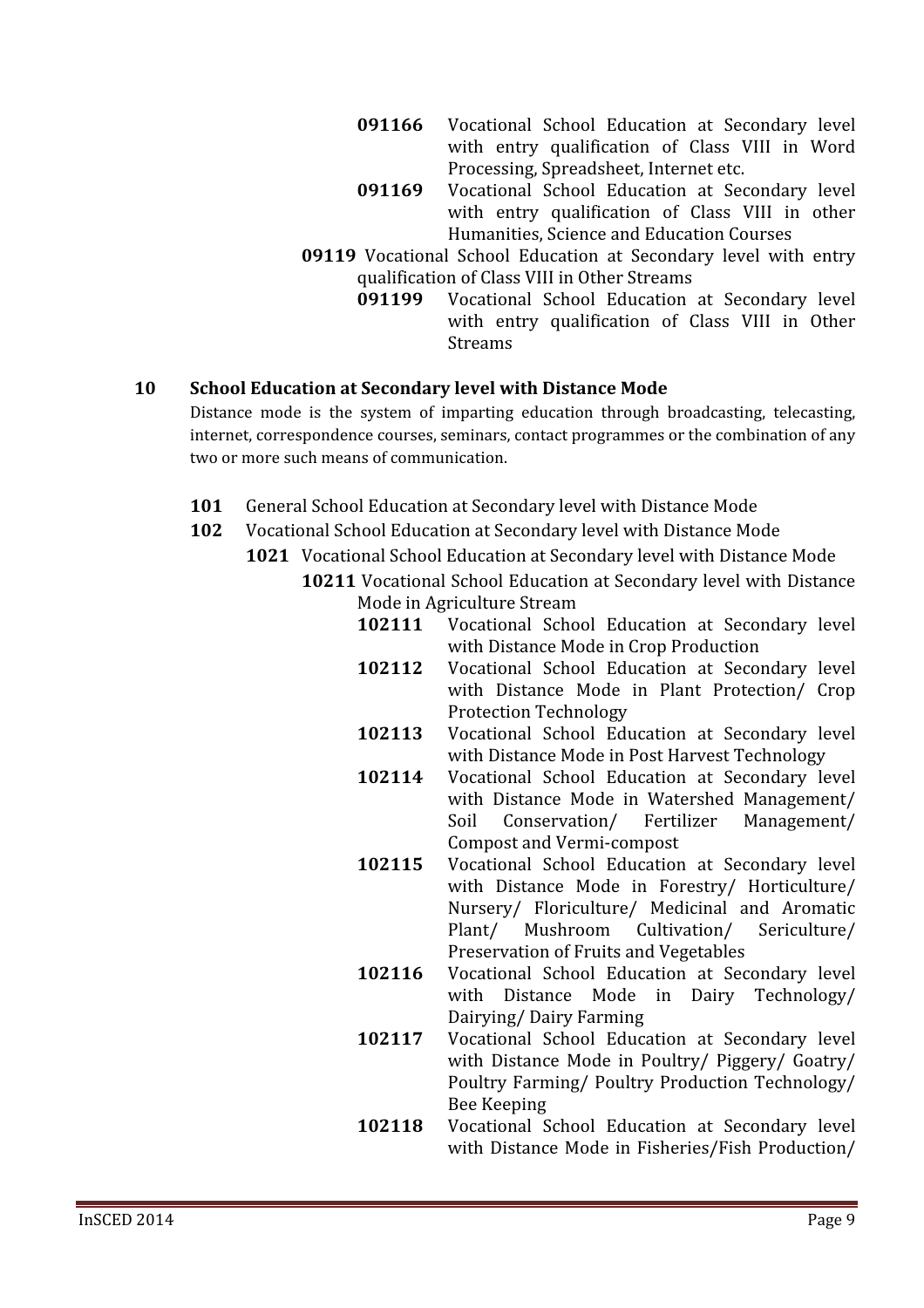Pisces Culture/ Fish Process Technique/ Inland Fisheries

- 102119 Vocational School Education at Secondary level with Distance Mode in other Agricultural activities
- **10212** Vocational School Education at Secondary level with Distance Mode in Business and Commerce Courses<br>102121 Vocational School Education
	- Vocational School Education at Secondary level with Distance Mode in Accountancy and Auditing/ Accountancy and Taxation/ Taxation Practices/ **Tax Assistant**
	- 102122 Vocational School Education at Secondary level with Distance Mode in Basic Financial Services/ Banking/Banking Assistant
	- 102123 Vocational School Education at Secondary level with Distance Mode in Insurance/ General Insurance/Life Insurance
	- 102124 Vocational School Education at Secondary level with Distance Mode in Office Management/<br>Secretarial Practice/ Office Secretaryship/ Secretaryship/ Stenography/Steno Typing/Typewriting
	- 102125 Vocational School Education at Secondary level with Distance Mode in Receptionist/ Reception, **Book Keeping and Communication**
	- **102126** Vocational School Education at Secondary level with Distance Mode in Purchasing/ Storekeeping/ **Material Management**
	- **102127** Vocational School Education at Secondary level with Distance Mode in Travel and Tourism
	- **102128** Vocational School Education at Secondary level<br>with Distance Mode in Marketing and Marketing Salesmanship
	- 102129 Vocational School Education at Secondary level with Distance Mode in other Business and **Commerce Courses**
- **10213** Vocational School Education at Secondary level with Distance Mode in Engineering and Technology Courses<br>102131 Vocational School Education at
	- Vocational School Education at Secondary level with Distance Mode in Information Technology/ Computer Science and Engineering/ Computer<br>Application/ Computer Assembly and Application/ Computer Assembly and<br>Maintenance/ Computer Fundamental and Maintenance/ Computer Fundamental and Programming/ Computer Graphics and Animation/ Computer Hardware Assembly & Maintenance
	- 102132 Vocational School Education at Secondary level with Distance Mode in Electronic Technology/ Repair and Maintenance of Radio and Television/ Audio-Visual Technician
	- 102133 Vocational School Education at Secondary level with Distance Mode in Air Conditioning and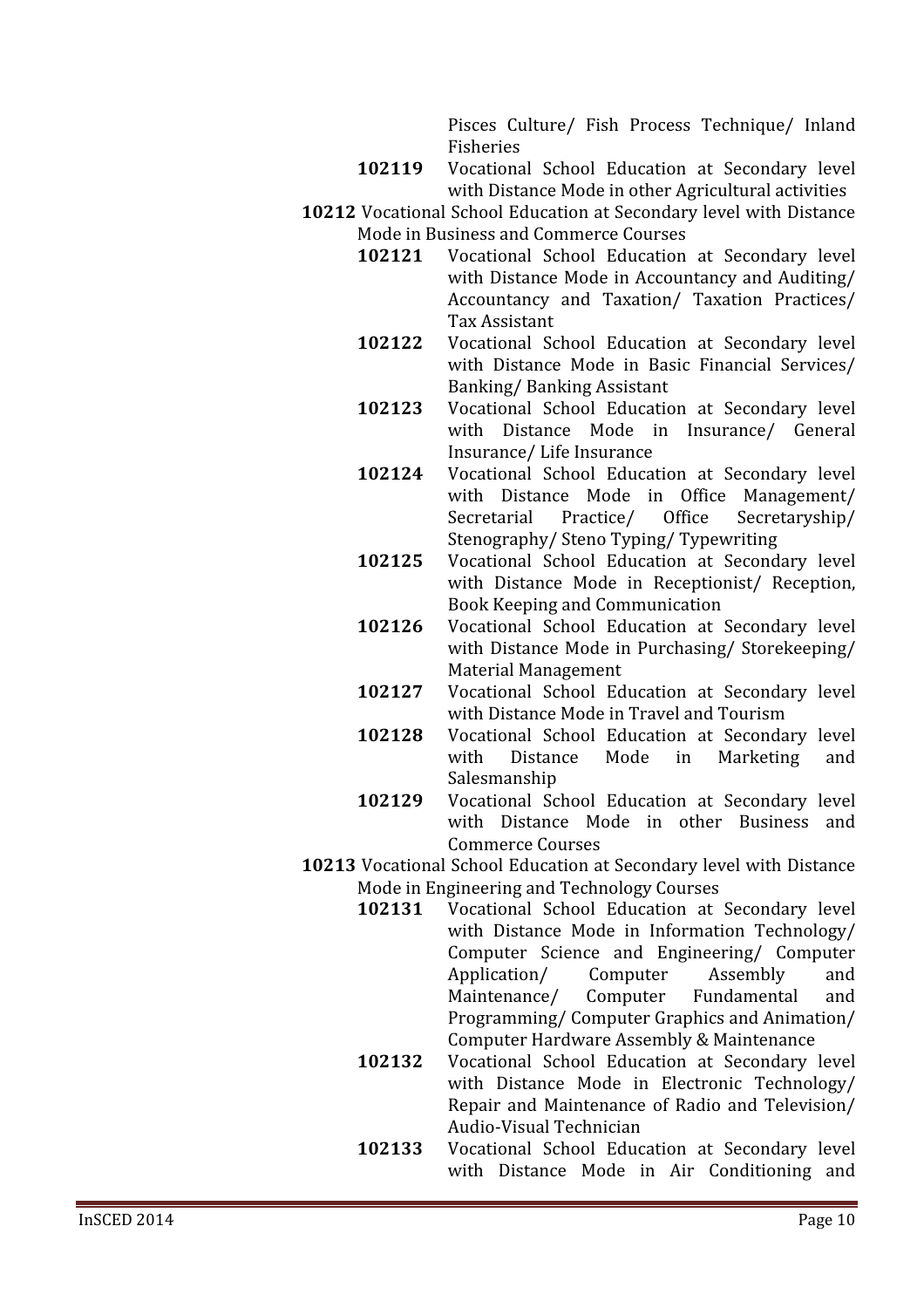Refrigeration/ Electrical Wiring/ Repair and<br>Maintenance of Electric Motors/ Lineman Maintenance of /Electrical Domestic Appliances and Re-Winding/ Maintenance and Repair of Electrical Domestic Appliances/Welding Technology/Electro-Plating

- **102134** Vocational School Education at Secondary level with Distance Mode in Automobile Engineering/<br>Maintenance and Repair of Automobiles/ of Automobiles/ Mechanical Engineering/ Drawing and Drafting/<br>Furniture and Cabinet Making/ Industrial and Cabinet Technology
- **102135** Vocational School Education at Secondary level<br>with Distance Mode in Civil Engineering/ Distance Mode in Civil Engineering/ Construction Technology/ Building Construction/ Architecture/Plumbing
- 102136 Vocational School Education at Secondary level with Distance Mode in Printing and Binding/Desk-**Top Publishing**
- **102137** Vocational School Education at Secondary level with Distance Mode in Rural Technology/ Repair<br>and Maintenance of Power Driven Farm and Maintenance of Power Driven Farm Machinery/ Bio-gas Energy Technician
- 102138 Vocational School Education at Secondary level with Distance Mode in Rubber Technology/ Textile Technology
- 102139 Vocational School Education at Secondary level with Distance Mode in other Engineering and **Technology Courses**
- **10214** Vocational School Education at Secondary level with Distance Mode in Health and Paramedical Courses<br>102141 Vocational School Education
	- Vocational School Education at Secondary level with Distance Mode in Auxiliary Nursing and Midwifery/ Nursing/ Domestic Nursing
	- **102142** Vocational School Education at Secondary level with Distance Mode in Dental Technician
	- **102143** Vocational School Education at Secondary level with Distance Mode in Medical Laboratory Technician/ Imaging and Special Diagnostic Procedures/Ophthalmic Technician
	- **102144** Vocational School Education at Secondary level with Distance Mode in X-ray Technician
	- 102145 Vocational School Education at Secondary level with Distance Mode in Hospital Administration
	- **102146** Vocational School Education at Secondary level with Distance Mode in Maintenance and Repair of **Biomedical Equipment**
	- **102147** Vocational School Education at Secondary level with Distance Mode in Yog/ Physiotherapy and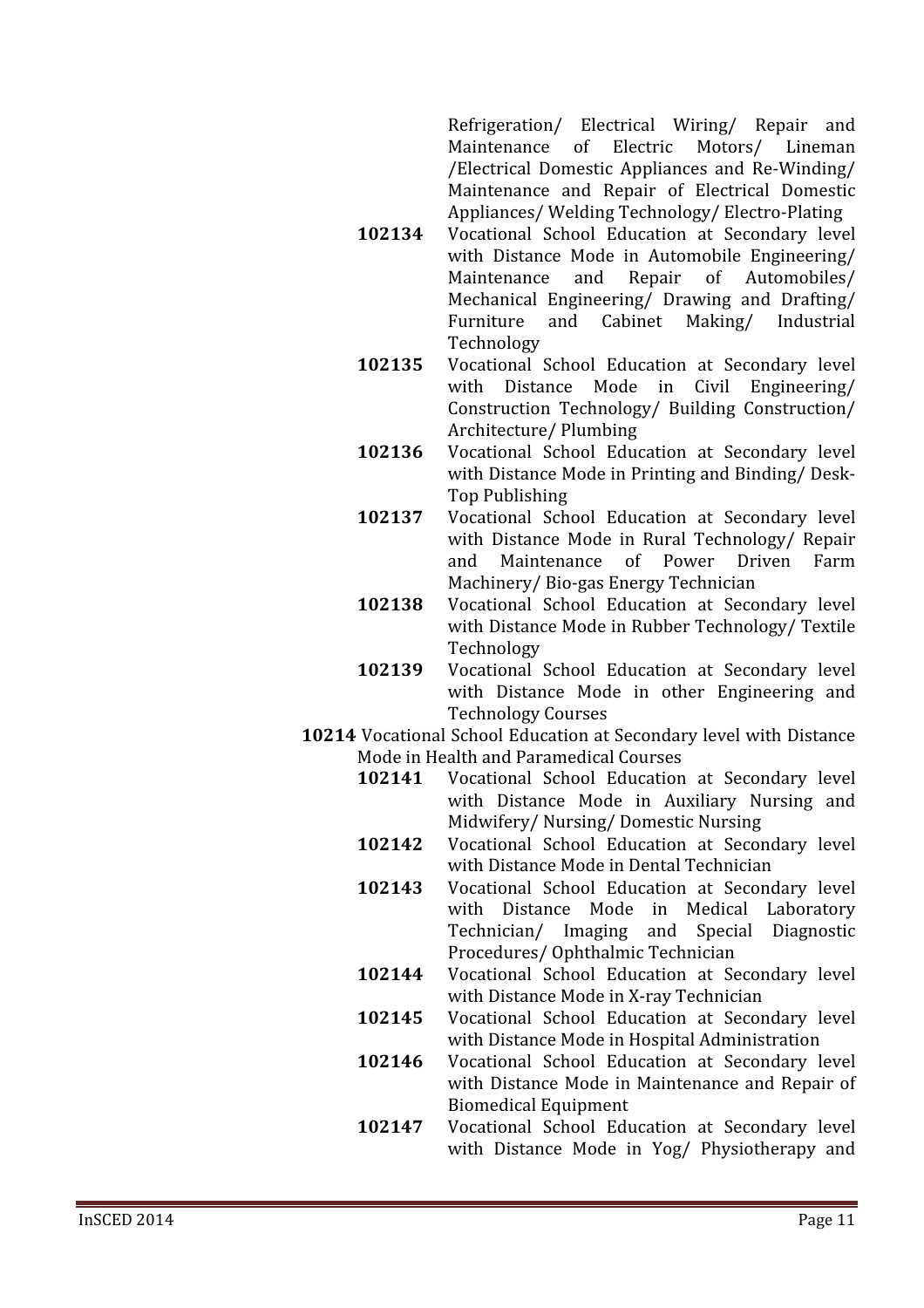Occupational Therapy/ Human Anatomy and Physiology

- **102148** Vocational School Education at Secondary level with Distance Mode in Multipurpose Health Worker/ Basics of Health Care/ Rural Health for Women/ Health and Environment/ Care of Elderly/Aspects of Aging
- **102149** Vocational School Education at Secondary level<br>with Distance Mode in other Health and Distance Mode in other Health and **Paramedical Courses**
- **10215** Vocational School Education at Secondary level with Distance Mode in Home Science Courses<br>102151 Vocational School
	- Vocational School Education at Secondary level with Distance Mode in Bakery & Confectionery/ Restaurant Management/ Hotel Management and **Catering Technology**
	- 102152 Vocational School Education at Secondary level with Distance Mode in Cutting & Tailoring/ Commercial Garment Designing & Making/ Dress Designing & Making/Fashion Designing
	- 102153 Vocational School Education at Secondary level with Distance Mode in Crèche and Pre-School Management/ Nursery Teachers Training/ Play **Centre Management**
	- **102154** Vocational School Education at Secondary level with Distance Mode in Event Management
	- **102155** Vocational School Education at Secondary level<br>with Distance Mode in Beauty Culture/ Beauty Culture/ Cosmetology/Beauty Parlour Management
	- **102156** Vocational School Education at Secondary level with Distance Mode in House Keeping/ Laundry **Services**
	- **102157** Vocational School Education at Secondary level<br>with Distance Mode in Textile with Distance Mode in Textile Designing/Bleaching, Dyeing and Fabric Printing/ Hand Embroidery/ Hand Block Printing/ Textile Craft
	- 102159 Vocational School Education at Secondary level with Distance Mode in other Home Science Courses
- **10216** Vocational School Education at Secondary level with Distance Mode in Humanities, Science and Education Courses<br>**102161** Vocational School Education at Secone
	- Vocational School Education at Secondary level<br>with Distance Mode in Commercial Arts/ Distance Mode in Commercial Arts/ Photography/ Dark Room Layout and Practices/ Painting & Designing/Visual Arts
	- **102162** Vocational School Education at Secondary level with Distance Mode in Library and Information Science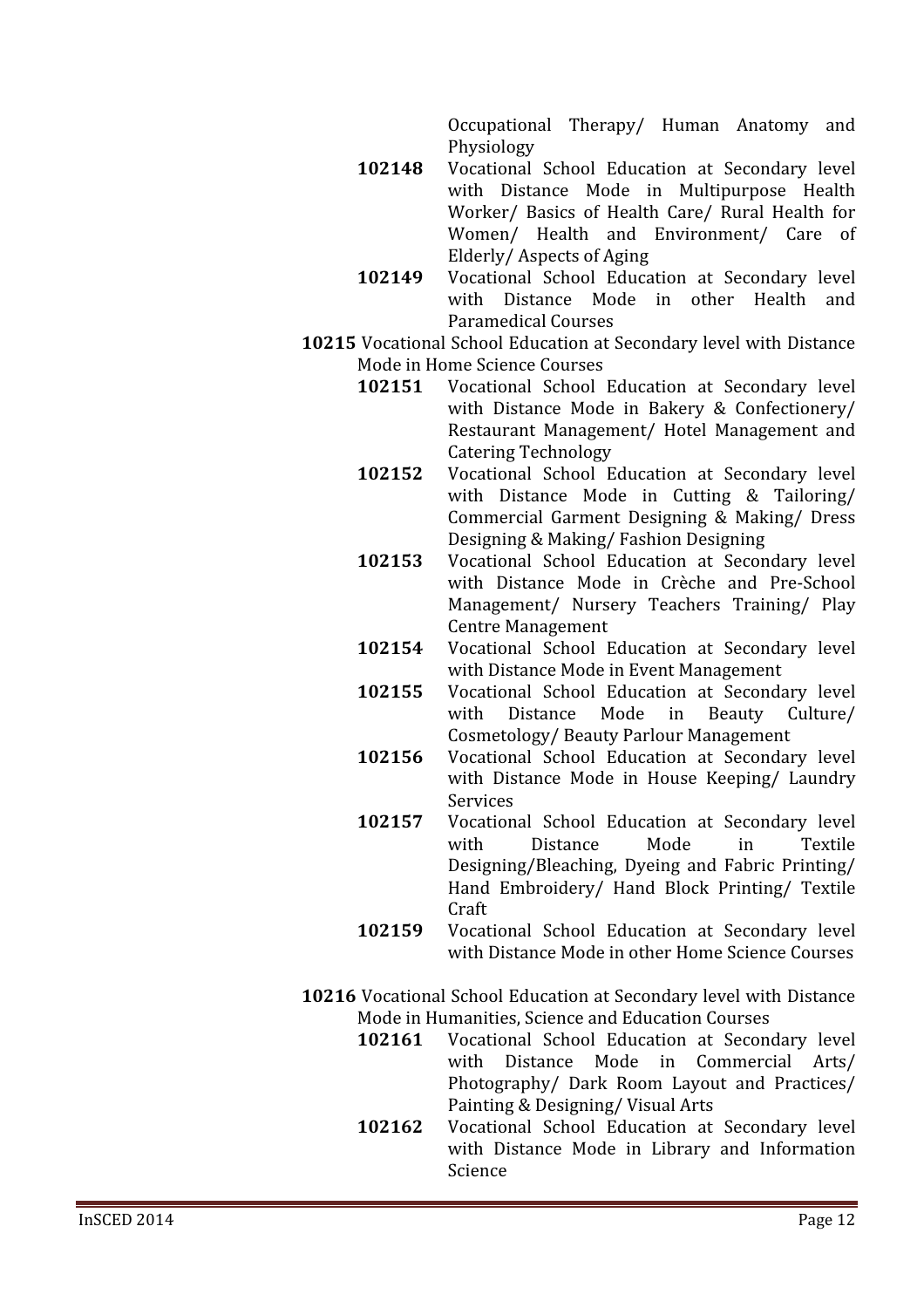- 102163 Vocational School Education at Secondary level with Distance Mode in Leather/ Sports Goods
- **102164** Vocational School Education at Secondary level with Distance Mode in Surveying
- **102165** Vocational School Education at Secondary level with Distance Mode in Security Service
- **102166** Vocational School Education at Secondary level<br>with Distance Mode in Word Processing Distance Mode in Word Processing, Spreadsheet. Internet etc.
- **102169** Vocational School Education at Secondary level with Distance Mode in other Humanities, Science and Education Courses
- **10119** Vocational School Education at Secondary level with Distance Mode in Other Streams<br>**101199** Vocational
	- Vocational School Education at Secondary level with Distance Mode in Other Streams

## **E Senior Secondary**

Senior Secondary Education means the education from eleventh class to twelfth class, typically designed for preparation for higher education or for providing skills relevant to employment, or hoth

#### **12 General School Education at Senior Secondary level (Class XI to XII)**

- **<sup>121</sup>** General School Education at Senior Secondary level for Class XI
	- **1211** General School Education at Senior Secondary level for Class XI in Arts stream

Arts is defined as imaginative, creative and nonscientific branches of knowledge considered collectively with main contents of Economics, Geography, History, Indian & Foreign Language, Philosophy, Psychology, Political Science, Sociology.

1212 General School Education at Senior Secondary level for Class XI in Science stream

Science is defined as the systematic study of the nature and behaviour of the material and physical universe, based on observation, experiment & measurement and the formulation of laws to describe these facts in general terms with main contents of Physics, Chemistry, Biology, Mathematics and Computer Science.

1213 General School Education at Senior Secondary level for Class XI in Commerce stream

Commerce includes a range of subjects, which give the student general understanding of the various elements of running a business.

1219 General School Education at Senior Secondary level for Class XI **Education in Other streams**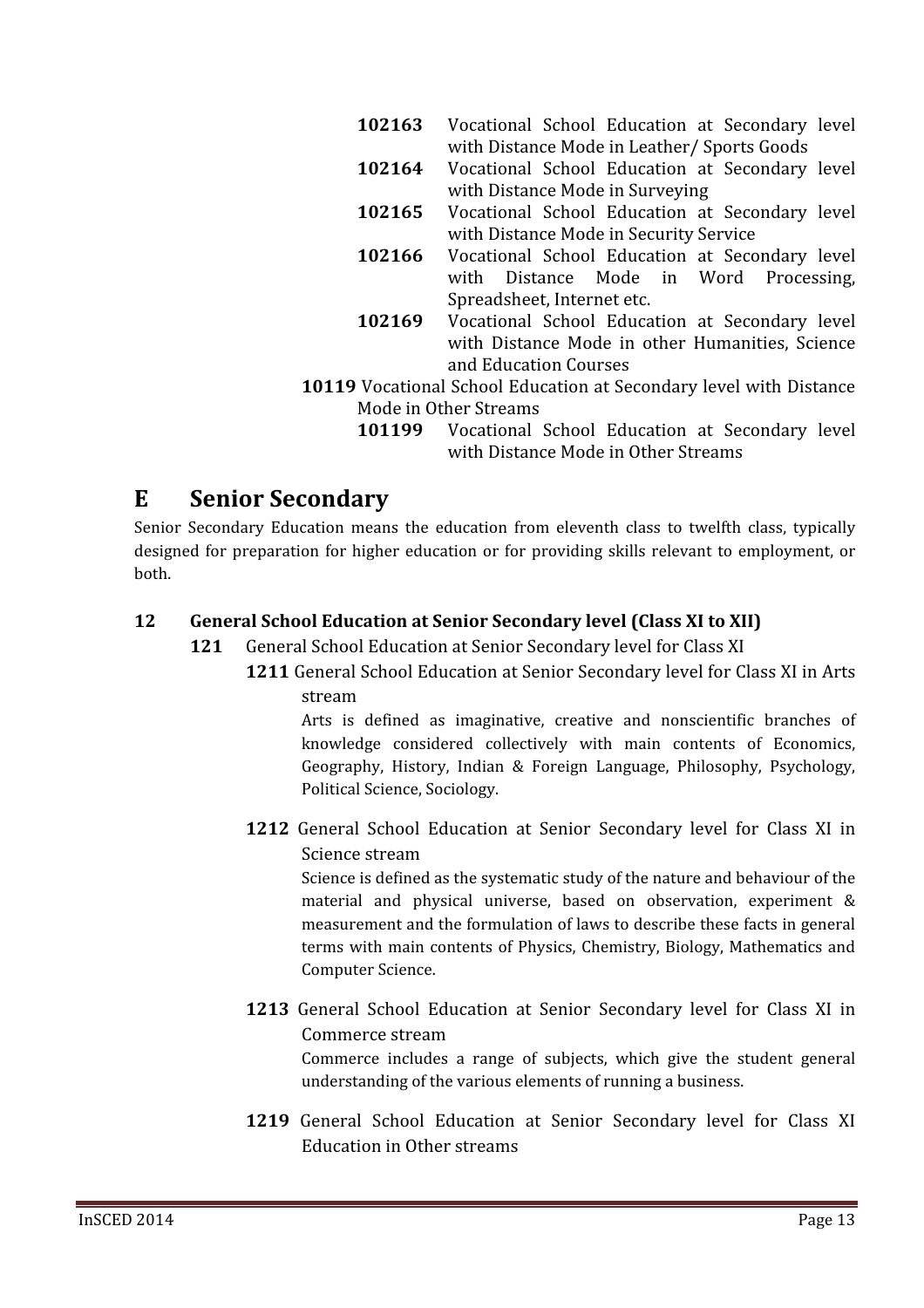Other streams are those which are not classified as Arts. Science or Commerce.

- **<sup>122</sup>** General School Education at Senior Secondary level for Class XII
	- 1221 General School Education at Senior Secondary level for Class XII in Arts stream
	- 1222 General School Education at Senior Secondary level for Class XII in Science stream
	- 1223 General School Education at Senior Secondary level for Class XII in Commerce stream
	- 1229 General School Education at Senior Secondary level for Class XII in Other streams

#### **13 Vocational School Education with entry qualification of Class X with duration less than 3 years**

- **131** Vocational School Education with entry qualification of Class X with duration less than 3 years
	- **1311** Vocational School Education with entry qualification of Class X with duration less than 3 years
		- **13111** Vocational School Education with entry qualification of Class X with duration less than 3 years in Agriculture Stream<br>131111 Vocational School Education with
			- 131111 Vocational School Education with entry qualification of Class X with duration less than 3 years in Crop Production<br>Vocational School E
			- **131112** Vocational School Education with entry qualification of Class X with duration less than 3 vears in Plant Protection/ Crop Protection Technology
			- 131113 Vocational School Education with entry qualification of Class X with duration less than 3 years in Post Harvest Technology<br>Vocational School Educatior
			- 131114 Vocational School Education with entry qualification of Class X with duration less than 3<br>years in Watershed Management/ Soil years in Watershed Management/ Soil Conservation/ Fertilizer Management/ Compost and Vermi-compost<br>Vocational School
			- **131115** Vocational School Education with entry qualification of Class X with duration less than 3 years in Forestry/ Horticulture/ Nursery/ Floriculture/ Medicinal and Aromatic Plant/ Mushroom Cultivation/ Sericulture/ Preservation
			- of Fruits and Vegetables<br>Vocational School l **131116** Vocational School Education with entry qualification of Class X with duration less than 3 years in Dairy Technology/ Dairying/ Dairy Farming
			- **131117** Vocational School Education with entry qualification of Class X with duration less than 3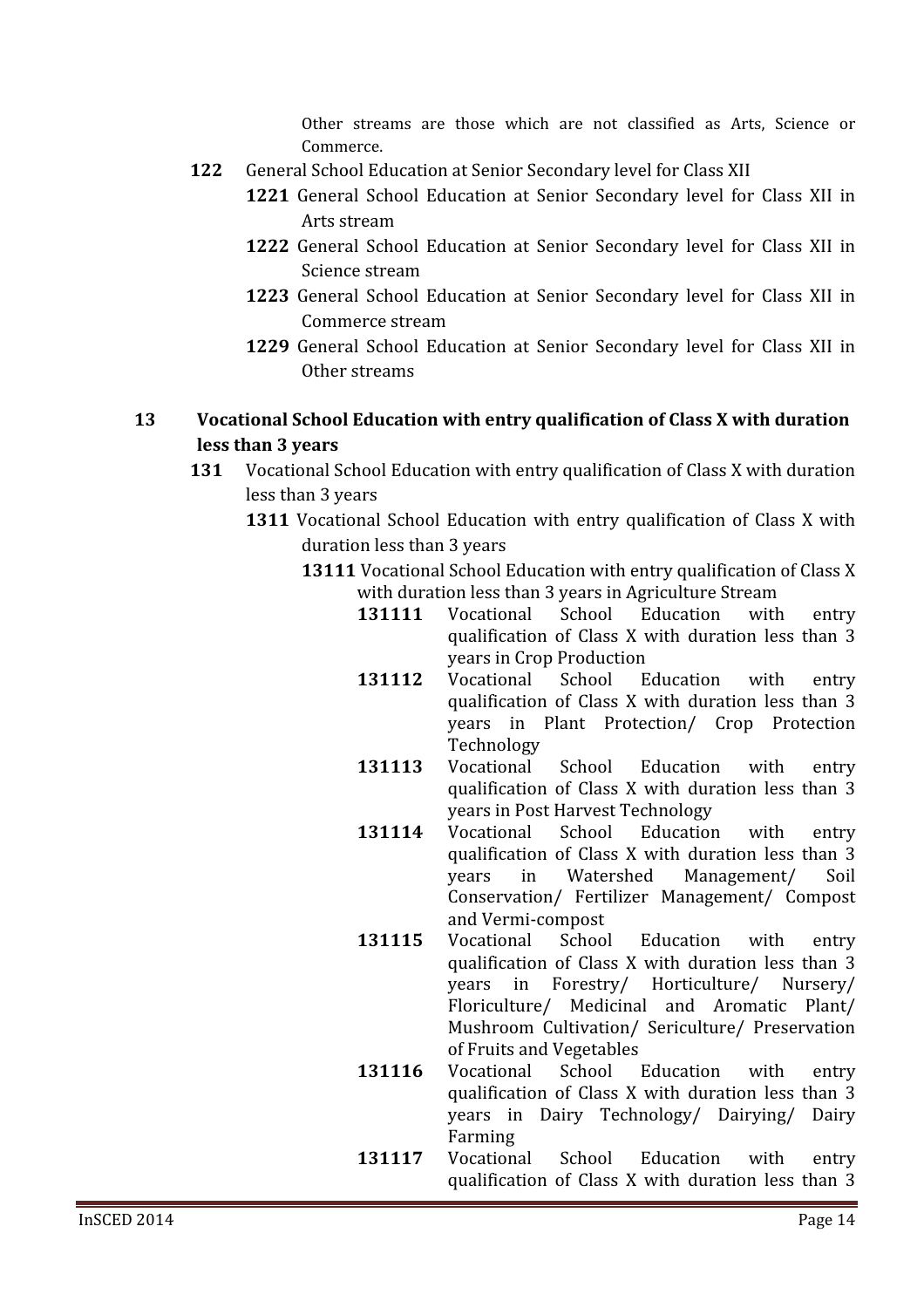years in Poultry/ Piggery/ Goatry/ Poultry Farming/ Poultry Production Technology/ Bee Keeping

- **131118** Vocational School Education with entry qualification of Class X with duration less than 3<br>vears in Fisheries/Fish Production/ Pisces Fisheries/Fish Production/ Culture/Fish Process Technique/Inland Fisheries<br>Vocational School Education with entry
- 131119 Vocational School Education qualification of Class X with duration less than 3 vears in other Agricultural activities
- **13112** Vocational School Education with entry qualification of Class X with duration less than 3 years in Business and Commerce Courses<br>131121
	- Vocational School Education with entry qualification of Class X with duration less than 3 years in Accountancy and Auditing/ Accountancy and Taxation/Taxation Practices/Tax Assistant<br>Vocational School Education with en
	- 131122 Vocational School Education with entry qualification of Class X with duration less than 3 years in Basic Financial Services/ Banking/ **Banking Assistant<br>Vocational School**
	- 131123 Vocational School Education with entry qualification of Class X with duration less than 3 years in Insurance/ General Insurance/ Life Insurance
	- 131124 Vocational School Education with entry qualification of Class X with duration less than 3 years in Office Management/ Secretarial Practice/ Office Secretaryship/ Stenography/ Steno Typing/ Typewriting
	- **131125** Vocational School Education with entry qualification of Class X with duration less than 3 years in Receptionist/ Reception, Book Keeping
	- and Communication<br>Vocational School **131126** Vocational School Education with entry qualification of Class X with duration less than 3 years in Purchasing/ Storekeeping/ Material Management
	- **131127** Vocational School Education with entry qualification of Class X with duration less than 3 years in Travel and Tourism<br>Vocational School Education
	- **131128** Vocational School Education with entry qualification of Class X with duration less than 3 years in Marketing and Salesmanship<br>Vocational School Education with
	- **131129** Vocational School Education with entry qualification of Class X with duration less than 3 years in other Business and Commerce Courses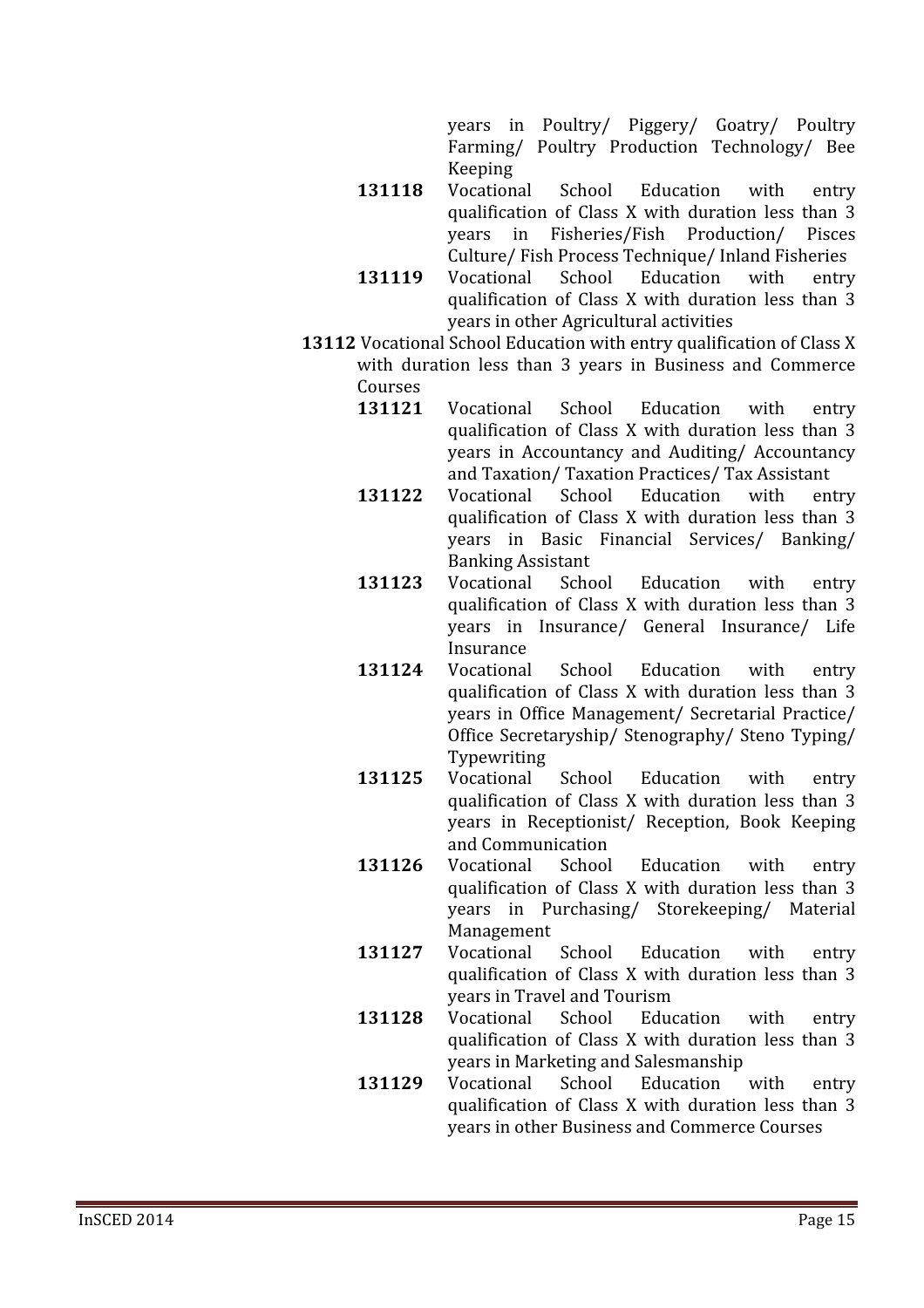- **13113** Vocational School Education with entry qualification of Class X with duration less than 3 years in Engineering and Technology Courses<br>131131
	- Vocational School Education with entry qualification of Class X with duration less than 3 years in Information Technology/ Computer Science and Engineering/ Computer Application/ Computer Assembly and Maintenance/ Computer<br>Fundamental and Programming/ Computer and Programming/ Computer Graphics and Animation/ Computer Hardware Assembly & Maintenance<br>Vocational School Education
	- 131132 Vocational School Education with entry qualification of Class X with duration less than 3 years in Electronic Technology/ Repair and Maintenance of Radio and Television/Audio-Visual Technician
	- 131133 Vocational School Education with entry qualification of Class X with duration less than 3 years in Air Conditioning and Refrigeration/ Electrical Wiring/ Repair and Maintenance of Electric Motors/ Lineman / Electrical Domestic Appliances and Re-Winding/ Maintenance and Repair of Electrical Domestic Appliances/ Welding
	- Technology/Electro-Plating<br>Vocational School Education 131134 Vocational School Education with entry qualification of Class X with duration less than 3 years in Automobile Engineering/ Maintenance<br>and Repair of Automobiles/ Mechanical Automobiles/ Engineering/Drawing and Drafting/Furniture and Cabinet Making/Industrial Technology<br>Vocational School Education with
	- 131135 Vocational School Education with entry qualification of Class X with duration less than 3<br>years in Civil Engineering/ Construction Engineering/ Technology/ Building Construction/ Architecture/
	- Plumbing<br>Vocational 131136 Vocational School Education with entry qualification of Class X with duration less than 3 years in Printing and Binding/ Desk-Top Publishing
	- **131137** Vocational School Education with entry qualification of Class X with duration less than 3<br>years in Rural Technology/ Repair and Technology/ Maintenance of Power Driven Farm Machinery/
	- **Bio-gas Energy Technician<br>Vocational School Education 131138** Vocational School Education with entry qualification of Class X with duration less than 3 years in Rubber Technology/ Textile Technology<br>Vocational School Education with entry
	- **<sup>131139</sup>** qualification of Class X with duration less than 3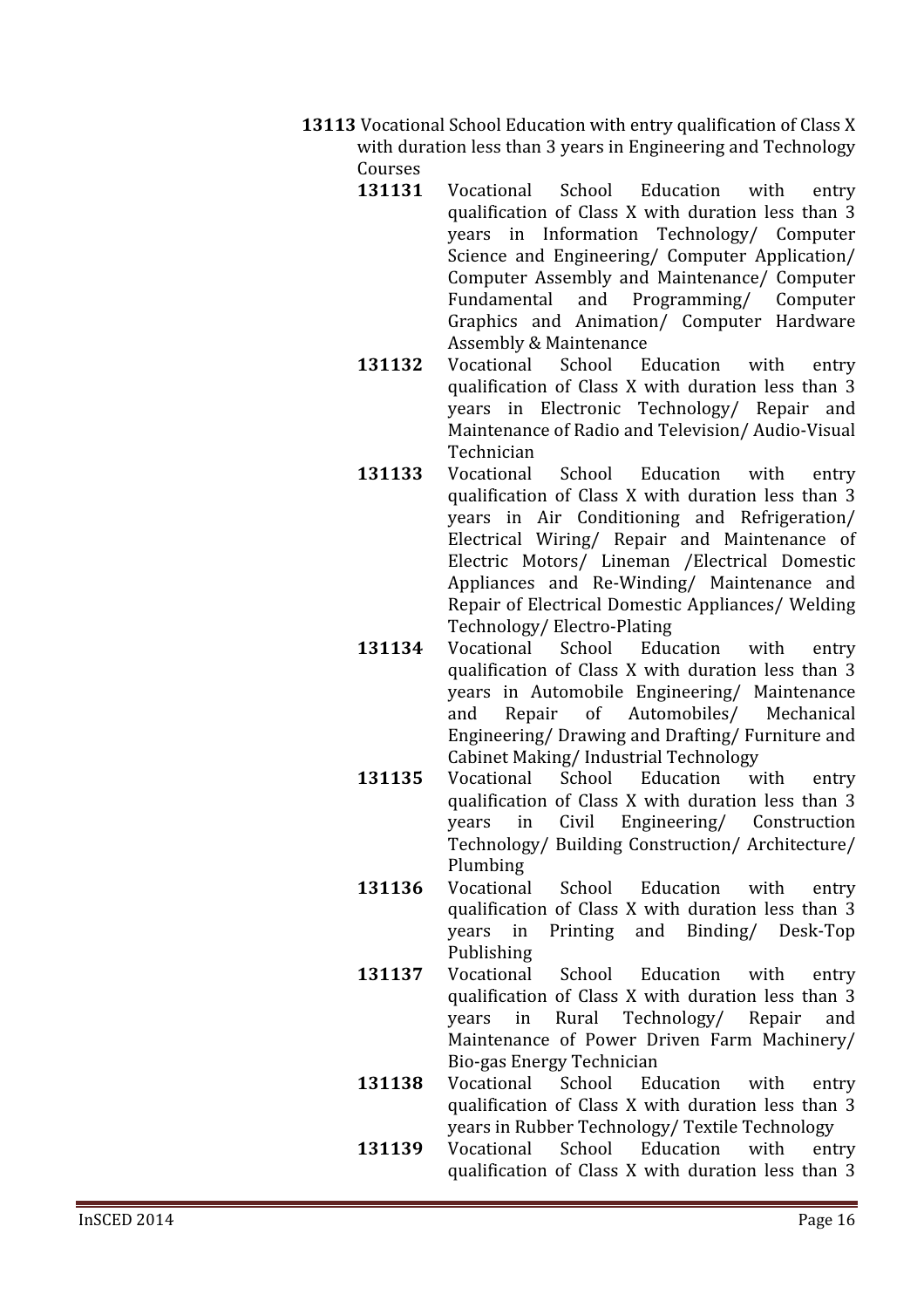years in other Engineering and Technology Courses

- **13114** Vocational School Education with entry qualification of Class X with duration less than 3 years in Health and Paramedical Courses<br>131141
	- Vocational School Education with entry qualification of Class X with duration less than 3 years in Auxiliary Nursing and Midwifery/ **Nursing/Domestic Nursing<br>Vocational School Education**
	- **131142** Vocational School Education with entry qualification of Class X with duration less than 3 years in Dental Technician<br>Vocational School Education
	- 131143 Vocational School Education with entry qualification of Class X with duration less than 3 years in Medical Laboratory Technician/ Imaging and Special Diagnostic Procedures/ Ophthalmic Technician
	- **131144** Vocational School Education with entry qualification of Class X with duration less than 3 years in X-ray Technician<br>Vocational School Education
	- **131145** Vocational School Education with entry qualification of Class X with duration less than 3 years in Hospital Administration<br>Vocational School Education
	- **131146** Vocational School Education with entry qualification of Class X with duration less than 3 years in Maintenance and Repair of Biomedical Equipment
	- **131147** Vocational School Education with entry qualification of Class X with duration less than 3 years in Yog/ Physiotherapy and Occupational Therapy/Human Anatomy and Physiology<br>Vocational School Education with
	- **131148** Vocational School Education with entry qualification of Class X with duration less than 3 years in Multipurpose Health Worker/ Basics of Health Care/ Rural Health for Women/ Health and
	- Environment/ Care of Elderly/ Aspects of Aging<br>Vocational School Education with entry **<sup>131149</sup>** qualification of Class X with duration less than 3 years in other Health and Paramedical Courses
- **13115** Vocational School Education with entry qualification of Class X with duration less than 3 years in Home Science Courses<br>131151 Vocational School Education with
	- Vocational School Education with entry qualification of Class X with duration less than 3 vears in Bakery & Confectionery/ Restaurant Management/ Hotel Management and Catering Technology
	- **131152** Vocational School Education with entry qualification of Class X with duration less than 3 years in Cutting & Tailoring/ Commercial Garment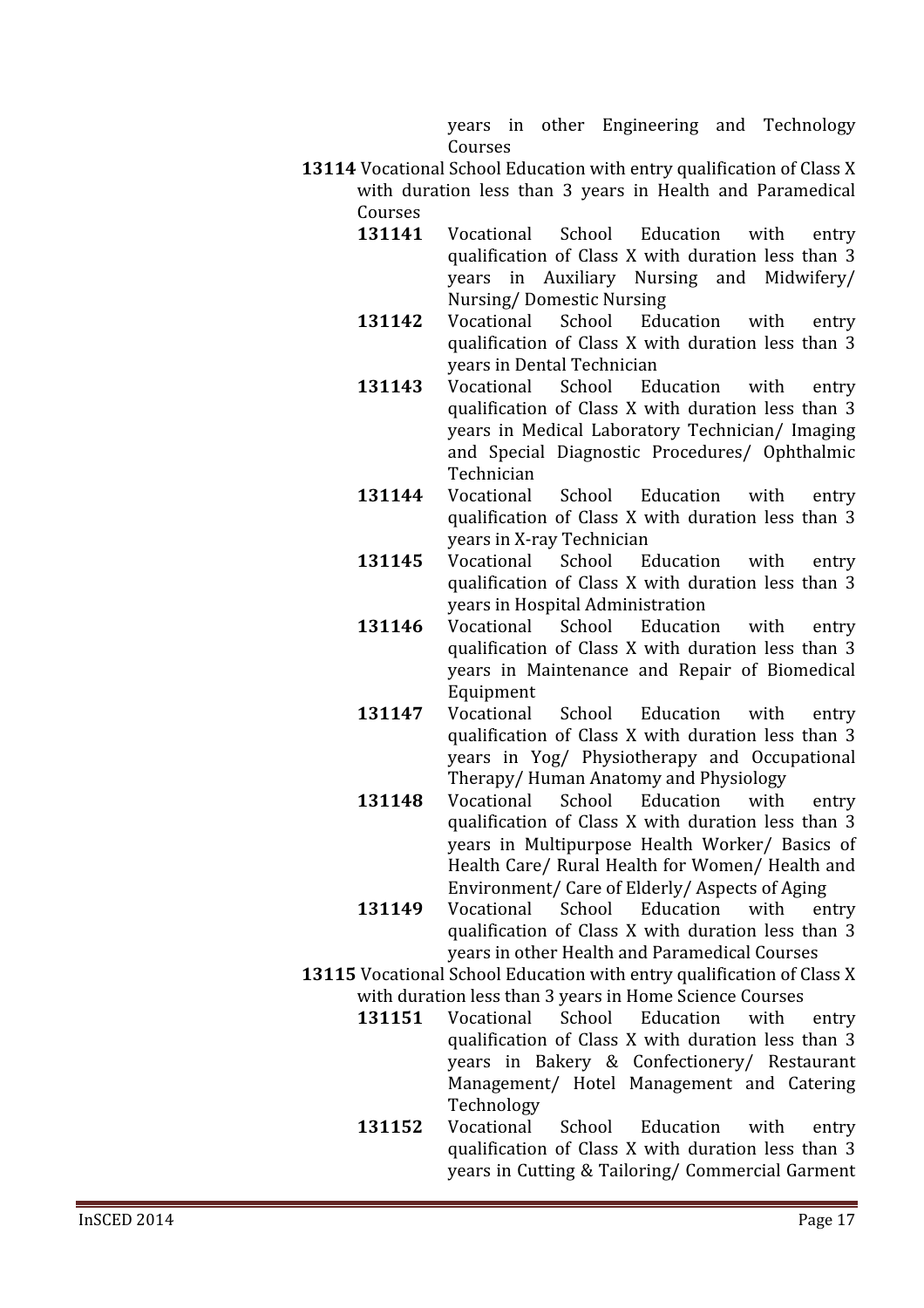Designing & Making/ Dress Designing & Making/ **Fashion Designing**<br>Vocational School

- 131153 Vocational School Education with entry qualification of Class X with duration less than 3 years in Crèche and Pre-School Management/<br>Nursery Teachers Training/ Play Centre **Teachers**
- Management<br>Vocational **131154** Vocational School Education with entry qualification of Class X with duration less than 3 years in Event Management<br>Vocational School Education
- **131155** Vocational School Education with entry qualification of Class X with duration less than 3 years in Beauty Culture/ Cosmetology/ Beauty
- Parlour Management<br>Vocational School **131156** Vocational School Education with entry qualification of Class X with duration less than 3 years in House Keeping/Laundry Services<br>Vocational School Education with
- **131157** Vocational School Education with entry qualification of Class X with duration less than 3 years in Textile Designing/Bleaching, Dyeing and Fabric Printing/ Hand Embroidery/ Hand Block Printing/Textile Craft<br>Vocational School
- 131159 Vocational School Education with entry qualification of Class X with duration less than 3 years in other Home Science Courses
- **13116** Vocational School Education with entry qualification of Class X with duration less than 3 years in Humanities, Science and Education Courses<br>131161 Vocational
	- 131161 Vocational School Education with entry qualification of Class X with duration less than 3 years in Commercial Arts/ Photography/ Dark Room Layout and Practices/ Painting & Designing/ **Visual Arts**
	- **131162** Vocational School Education with entry qualification of Class X with duration less than 3 years in Library and Information Science<br>Vocational School Education with
	- 131163 Vocational School Education with entry qualification of Class X with duration less than 3 years in Leather/ Sports Goods
	- **131164** Vocational School Education with entry qualification of Class X with duration less than 3 years in Surveying<br>Vocational School
	- **131165** Vocational School Education with entry qualification of Class X with duration less than 3 years in Security Service<br>Vocational School I
	- **131166** Vocational School Education with entry qualification of Class X with duration less than 3 years in Word Processing, Spreadsheet, Internet etc.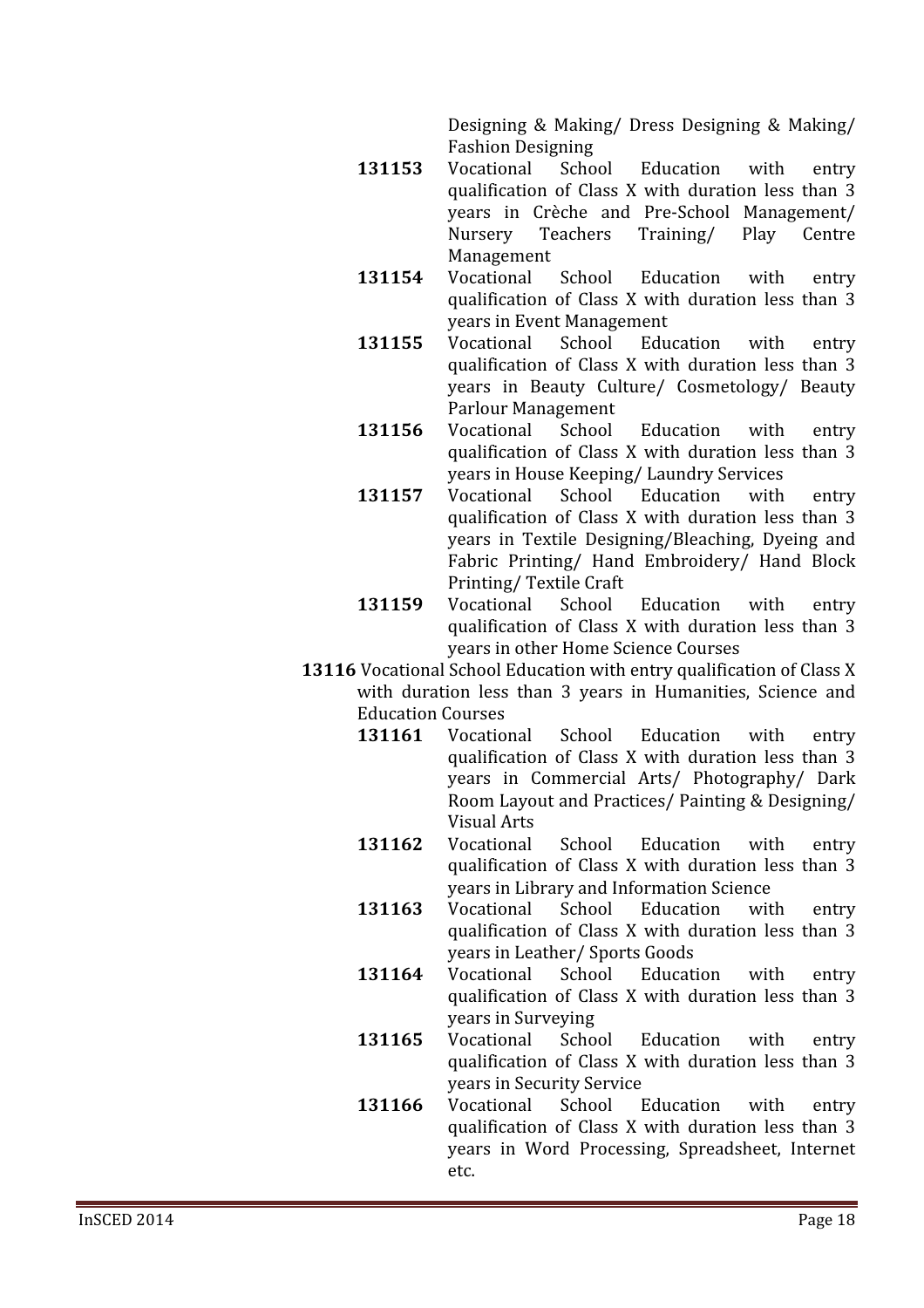- **131169** Vocational School Education with entry qualification of Class X with duration less than 3 vears in other Humanities, Science and Education Courses
- **13119** Vocational School Education with entry qualification of Class X with duration less than 3 years in Other Streams<br>131199 Vocational School Education
	- Vocational School Education with entry qualification of Class X with duration less than 3 years in Other Streams

#### **14 School Education at Senior Secondary level with Distance Mode**

- 141 School Education at Senior Secondary level with Distance Mode
	- **1411** School Education at Senior Secondary level with Distance Mode in Arts stream
	- 1412 School Education at Senior Secondary level with Distance Mode in Science stream
	- 1413 School Education at Senior Secondary level with Distance Mode in Commerce stream
	- 1414 School Education at Senior Secondary level with Distance Mode in Vocational stream
		- **14141** Vocational School Education at Senior Secondary level with Distance Mode in Agriculture Stream<br>141411 Vocational School Educat
			- **Vocational School Education at Senior Secondary** level with Distance Mode in Crop Production
			- **141412** Vocational School Education at Senior Secondary level with Distance Mode in Plant Protection/ Crop **Protection Technology**
			- **141413** Vocational School Education at Senior Secondary level with Distance Mode in Post Harvest Technology
			- **141414** Vocational School Education at Senior Secondary<br>level with Distance Mode in Watershed level with Distance Mode in Watershed<br>Management/ Soil Conservation/ Fertilizer Conservation/ Management/ Compost and Vermi-compost
			- **141415** Vocational School Education at Senior Secondary<br>level with Distance Mode in Forestry/ level with Distance Mode in Forestry/ Horticulture/ Nursery/ Floriculture/ Medicinal and Aromatic Plant/ Mushroom Cultivation/ Sericulture/ Preservation of Fruits and Vegetables
			- **141416** Vocational School Education at Senior Secondary level with Distance Mode in Dairy Technology/ Dairying/Dairy Farming
			- **141417** Vocational School Education at Senior Secondary level with Distance Mode in Poultry/ Piggery/ Goatry/ Poultry Farming/ Poultry Production Technology/Bee Keeping
			- **141418** Vocational School Education at Senior Secondary level with Distance Mode in Fisheries/Fish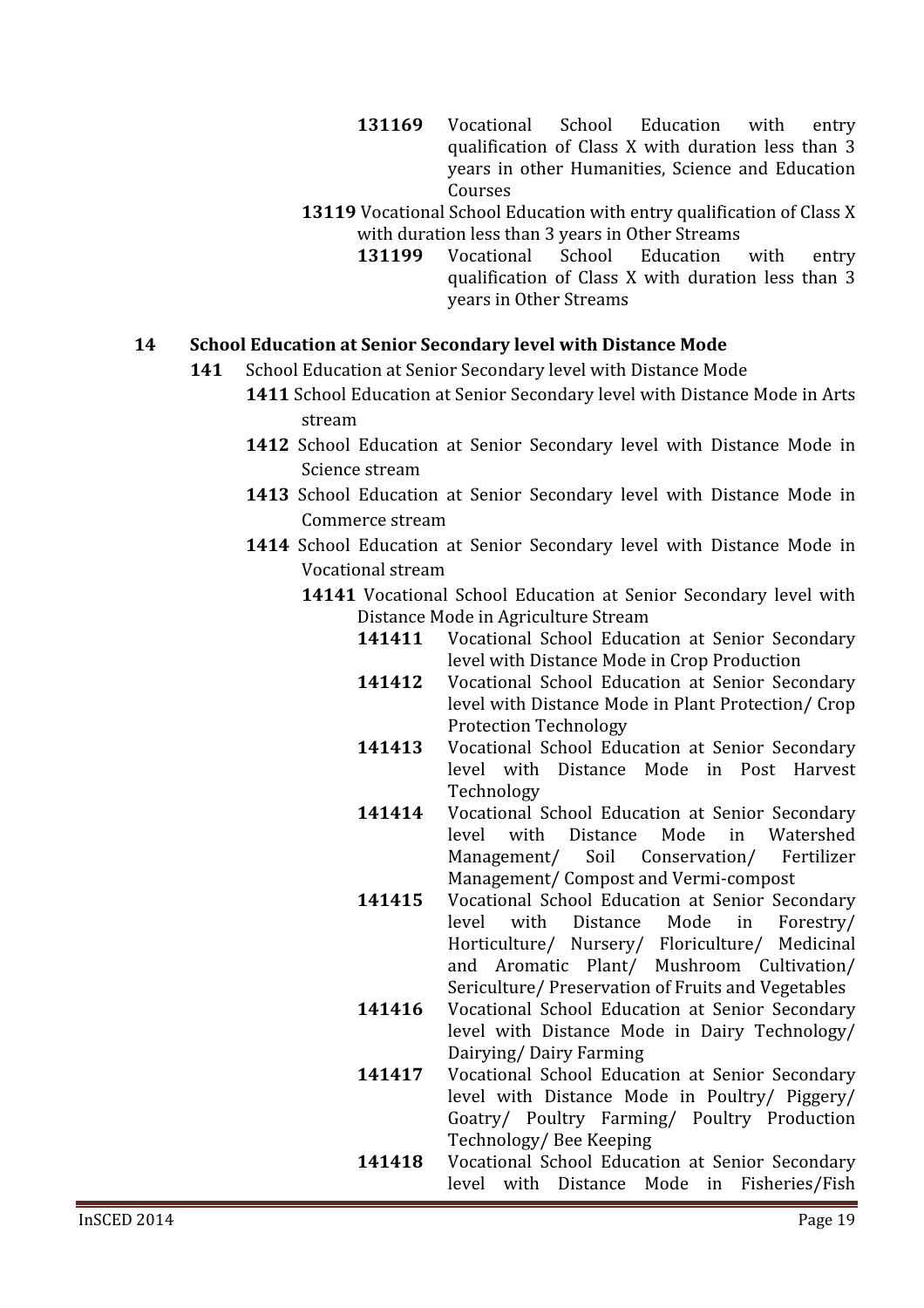Production/ Pisces Culture/ Fish Process Technique/ Inland Fisheries

- **141419** Vocational School Education at Senior Secondary level with Distance Mode in other Agricultural activities
- **14142** Vocational School Education at Senior Secondary level with Distance Mode in Business and Commerce Courses<br>141421 Vocational School Education at Senior
	- **Vocational School Education at Senior Secondary** level with Distance Mode in Accountancy and Auditing/ Accountancy and Taxation/ Taxation Practices/Tax Assistant
	- **141422** Vocational School Education at Senior Secondary level with Distance Mode in Basic Financial Services/ Banking/ Banking Assistant
	- **141423** Vocational School Education at Senior Secondary level with Distance Mode in Insurance/ General Insurance/Life Insurance
	- **141424** Vocational School Education at Senior Secondary level with Distance Mode in Office Management/<br>Secretarial Practice/ Office Secretaryship/ Secretaryship/ Stenography/Steno Typing/Typewriting
	- 141425 Vocational School Education at Senior Secondary level with Distance Mode in Receptionist/ Reception, Book Keeping and Communication
	- **141426** Vocational School Education at Senior Secondary<br>level with Distance Mode in Purchasing/ level with Distance Storekeeping/Material Management
	- **141427** Vocational School Education at Senior Secondary level with Distance Mode in Travel and Tourism
	- 141428 Vocational School Education at Senior Secondary level with Distance Mode in Marketing and Salesmanship
	- **141429** Vocational School Education at Senior Secondary level with Distance Mode in other Business and **Commerce Courses**
- **14143** Vocational School Education at Senior Secondary level with Distance Mode in Engineering and Technology Courses<br>141431 Vocational School Education at Senior Sec
	- Vocational School Education at Senior Secondary<br>level with Distance Mode in Information Mode in Technology/ Computer Science and Engineering/ Computer Application/ Computer Assembly and<br>Maintenance/ Computer Fundamental and Maintenance/ Programming/ Computer Graphics and Animation/ Computer Hardware Assembly & Maintenance
	- **141432** Vocational School Education at Senior Secondary<br>level with Distance Mode in Electronic Electronic Technology/ Repair and Maintenance of Radio and Television/Audio-Visual Technician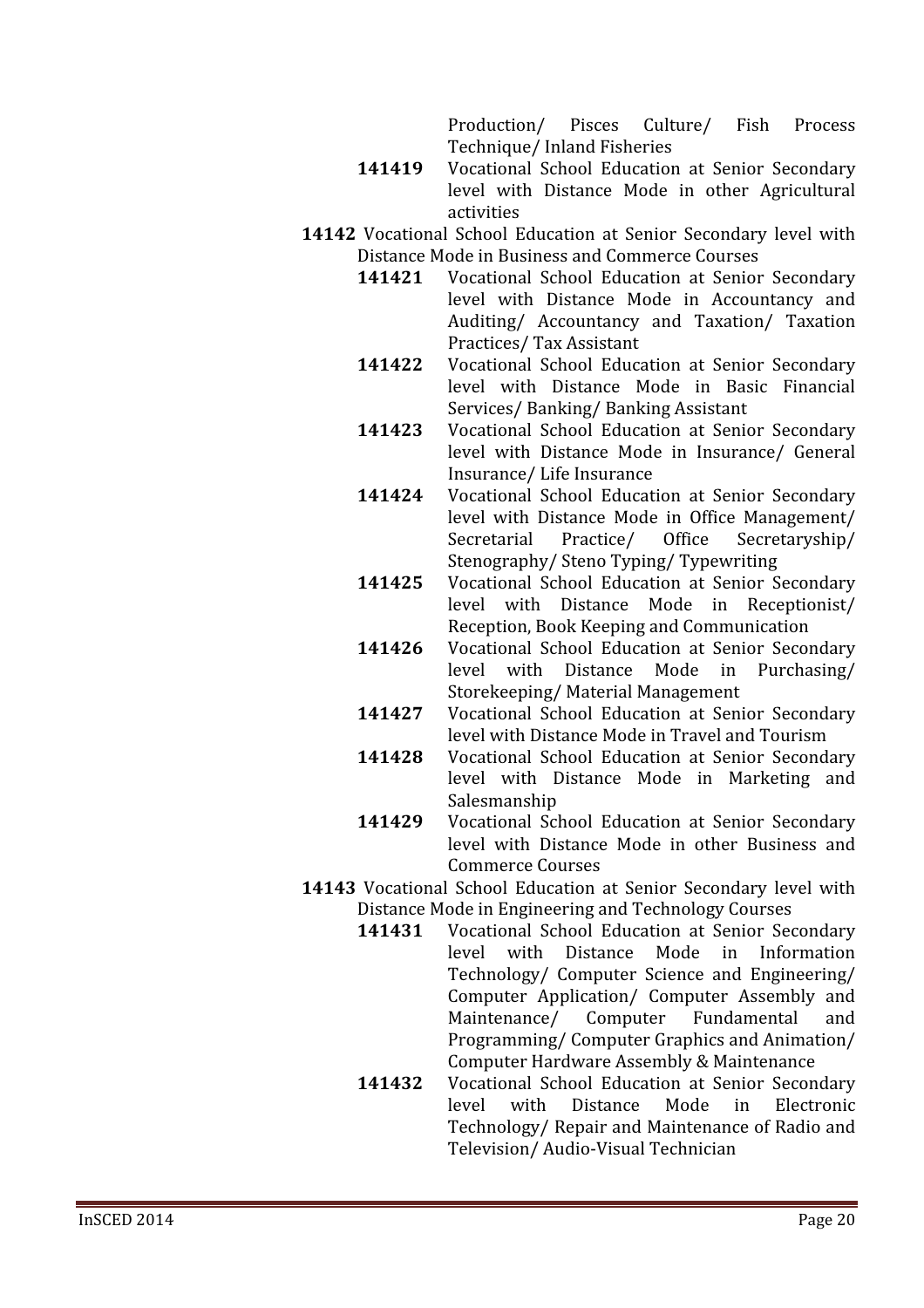- **141433** Vocational School Education at Senior Secondary level with Distance Mode in Air Conditioning and Refrigeration/ Electrical Wiring/ Repair and<br>Maintenance of Electric Motors/ Lineman Maintenance of /Electrical Domestic Appliances and Re-Winding/ Maintenance and Repair of Electrical Domestic Appliances/Welding Technology/Electro-Plating
- **141434** Vocational School Education at Senior Secondary<br>level with Distance Mode in Automobile istance Mode in Automobile<br>Maintenance and Repair of Engineering/ Automobiles/ Mechanical Engineering/ Drawing and Drafting/ Furniture and Cabinet Making/ **Industrial Technology**
- **141435** Vocational School Education at Senior Secondary level with Distance Mode in Civil Engineering/ Construction Technology/ Building Construction/ Architecture/Plumbing
- **141436** Vocational School Education at Senior Secondary level with Distance Mode in Printing and Binding/ Desk-Top Publishing
- **141437** Vocational School Education at Senior Secondary level with Distance Mode in Rural Technology/ Repair and Maintenance of Power Driven Farm Machinery/Bio-gas Energy Technician
- **141438** Vocational School Education at Senior Secondary level with Distance Mode in Rubber Technology/ **Textile Technology**
- 141439 Vocational School Education at Senior Secondary level with Distance Mode in other Engineering and **Technology Courses**
- **14144** Vocational School Education at Senior Secondary level with Distance Mode in Health and Paramedical Courses<br>141441 Vocational School Education at Senio
	- Vocational School Education at Senior Secondary level with Distance Mode in Auxiliary Nursing and Midwifery/ Nursing/ Domestic Nursing
	- **141442** Vocational School Education at Senior Secondary level with Distance Mode in Dental Technician
	- **141443** Vocational School Education at Senior Secondary level with Distance Mode in Medical Laboratory Technician/ Imaging and Special Diagnostic Procedures/Ophthalmic Technician
	- **141444** Vocational School Education at Senior Secondary level with Distance Mode in X-ray Technician
	- **141445** Vocational School Education at Senior Secondary<br>level with Distance Mode in Hospital Hospital Administration
	- **141446** Vocational School Education at Senior Secondary level with Distance Mode in Maintenance and Repair of Biomedical Equipment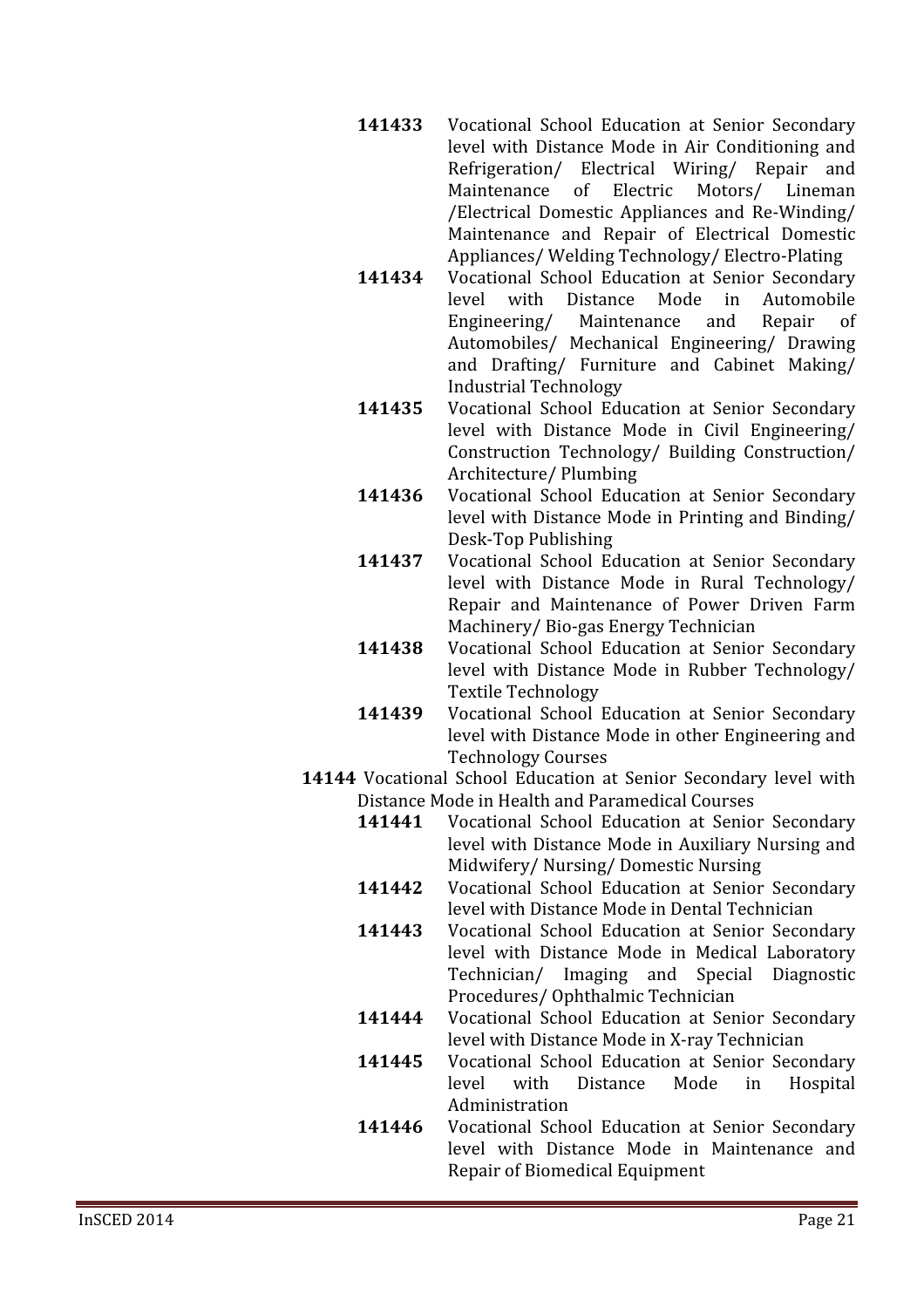- **141447** Vocational School Education at Senior Secondary level with Distance Mode in Yog/ Physiotherapy and Occupational Therapy/ Human Anatomy and Physiology
- **141448** Vocational School Education at Senior Secondary level with Distance Mode in Multipurpose Health Worker/ Basics of Health Care/ Rural Health for Women/ Health and Environment/ Care of Elderly/Aspects of Aging
- 141449 Vocational School Education at Senior Secondary level with Distance Mode in other Health and Paramedical Courses
- **14145** Vocational School Education at Senior Secondary level with Distance Mode in Home Science Courses<br>141451 Vocational School Education
	- Vocational School Education at Senior Secondary<br>level with Distance Mode in Bakery & with Distance Confectionery/ Restaurant Management/ Hotel Management and Catering Technology
	- **141452** Vocational School Education at Senior Secondary level with Distance Mode in Cutting & Tailoring/ Commercial Garment Designing & Making/ Dress Designing & Making/Fashion Designing
	- **141453** Vocational School Education at Senior Secondary level with Distance Mode in Crèche and Pre-School Management/ Nursery Teachers Training/ Play **Centre Management**
	- **141454** Vocational School Education at Senior Secondary level with Distance Mode in Event Management
	- **141455** Vocational School Education at Senior Secondary level with Distance Mode in Beauty Culture/ Cosmetology/Beauty Parlour Management
	- **141456** Vocational School Education at Senior Secondary level with Distance Mode in House Keeping/ **Laundry Services**
	- **141457** Vocational School Education at Senior Secondary<br>level with Distance Mode in Textile level with Distance Mode in Textile Designing/Bleaching, Dyeing and Fabric Printing/ Hand Embroidery/ Hand Block Printing/ Textile Craft
	- **141459** Vocational School Education at Senior Secondary level with Distance Mode in other Home Science Courses
- **14146** Vocational School Education at Senior Secondary level with
	- Distance Mode in Humanities, Science and Education Courses<br>141461 Vocational School Education at Senior Secondar **Vocational School Education at Senior Secondary** level with Distance Mode in Commercial Arts/ Photography/ Dark Room Layout and Practices/ Painting & Designing/Visual Arts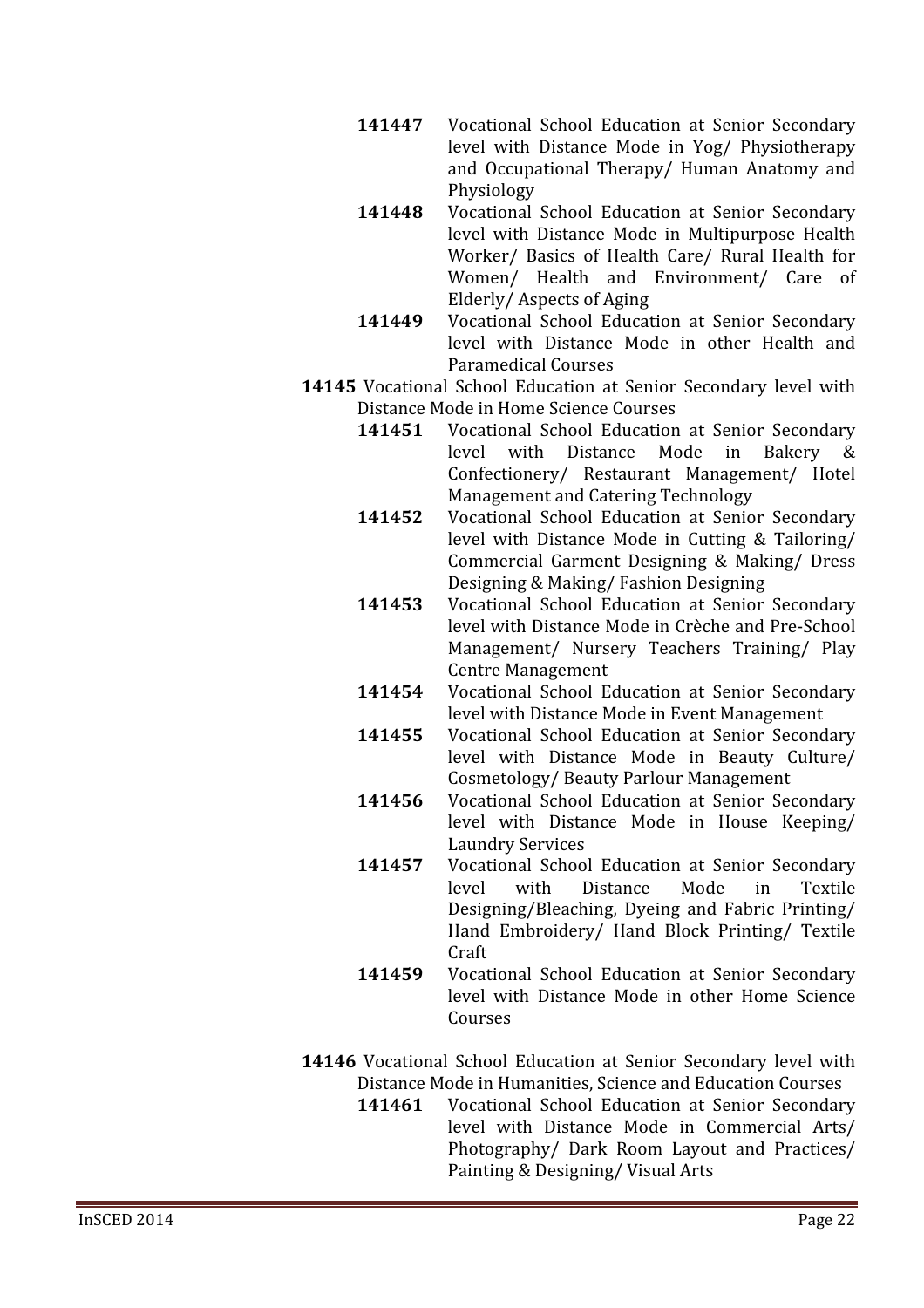- **141462** Vocational School Education at Senior Secondary level with Distance Mode in Library and **Information Science**
- **141463** Vocational School Education at Senior Secondary level with Distance Mode in Leather/ Sports Goods
- **141464** Vocational School Education at Senior Secondary level with Distance Mode in Surveying
- **141465** Vocational School Education at Senior Secondary level with Distance Mode in Security Service
- **141466** Vocational School Education at Senior Secondary level with Distance Mode in Word Processing, Spreadsheet, Internet etc.
- **141469** Vocational School Education at Senior Secondary level with Distance Mode in other Humanities, **Science and Education Courses**
- **14119** Vocational School Education at Senior Secondary level with Distance Mode in Other Streams<br>141199 Vocational School Eq
	- **Vocational School Education at Senior Secondary** level with Distance Mode in Other Streams
- 1419 School Education at Senior Secondary level with Distance Mode in Other streams

## **F Under Graduate**

Programmes at Under Graduate Level are often designed to provide participants with intermediate academic and/or professional knowledge, skills and competencies, leading to a first degree or equivalent qualification in Higher education. Programmes at this level are typically theoretically based but may include practical components and do not necessarily involve the completion of a research project or thesis. They are traditionally offered by Universities and Colleges. Entry to these programmes normally requires the successful completion of Class XII and may depend on subject choice and/or grades achieved at Class XII. Additionally, it may be required to take and succeed in entry examinations. Upon completion of Under Graduate Level programmes, individuals may continue their education at Post Graduate Level. Under Graduate Level programmes do not usually give direct access to programmes at M.Phil./ Ph.D. Level. Programmes to be classified at Under Graduate Level are also referred as Bachelor programme and are generally having the duration of  $3/4/5$  vears.

- 21 Education at Under Graduate level through Regular Mode with programme duration of less than 3 years
- 22 Education at Under Graduate level through Regular Mode with programme duration of 3 years
- 23 Education at Under Graduate level through Regular Mode with programme duration of 4 years

Programmes such as B.Tech., which are conducted through regular mode will be classified here.

24 Education at Under Graduate level through Regular Mode with programme duration of more than 4 years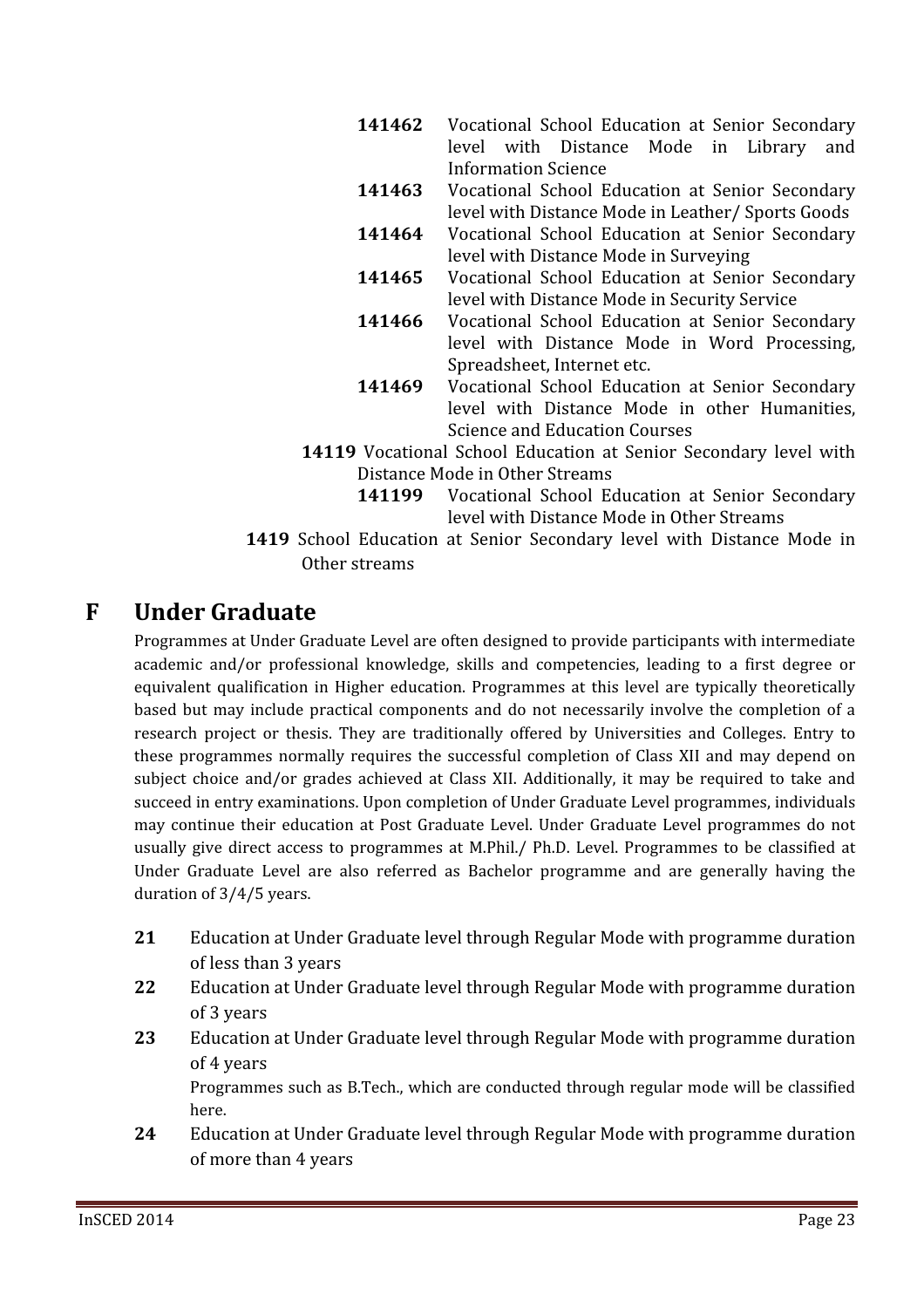Programmes such as M.B.B.S., which are conducted through regular mode will be classified here.

- 25 Second level Under Graduate Education through Regular Mode Programmes such as B.Ed., L.L.B. conducted through regular mode will be classified here. It will not be classified in 21 or 22.
- 26 Education at Under Graduate level through Distance Mode with programme duration of less than 3 years
- 27 Education at Under Graduate level through Distance Mode with programme duration of 3 years
- 28 Education at Under Graduate level through Distance Mode with programme duration of 4 years
- 29 Education at Under Graduate level through Distance Mode with programme duration of more than 4 years
- **30** Second level Under Graduate Education through Distance Mode

## **G Post Graduate**

Programmes at Post Graduate Level are often designed to provide participants with advanced academic and/or professional knowledge, skills and competencies, leading to a second degree or equivalent qualification in Higher education. Programmes at this level are theoretically based, but may have a substantial research component, but do not yet lead to the award of a doctoral qualification. They are traditionally offered by Universities. Entry to these programmes normally requires the successful completion of Under Graduate Level and may depend on subject choice and/or grades achieved. Post Graduate Level programmes give direct access to programmes at M.Phil./ Ph.D. Level. Programmes to be classified at Post Graduate Level are also referred as Master programme and are generally having the duration of 2/3 years.

- 35 Education at Post Graduate level through Regular Mode with programme duration of 2 years or less
- 36 Education at Post Graduate level through Regular Mode with programme duration of more than 2 years
- **37** Education at Post Graduate level through Distance Mode with programme duration of 2 years or less
- 38 Education at Post Graduate level through Distance Mode with programme duration of more than 2 years

## **H M.Phil.**

Programmes at M.Phil. (Master of Philosophy) Level are often designed to provide participants with advanced post graduate research degree. An M.Phil. is in most cases thesis-only, and is regarded as a senior or second Master's degree, standing between a taught Master's and a Ph.D. An M.Phil. may be awarded after completing several years of original research but before the defence of a dissertation, and can serve as a provisional enrollment for a Ph.D. designed for those who would like to acquire a certain level of analytical and applied skills but may not be keen on pursuing a Ph.D. degree. M.Phil. Programmes are generally having the duration of 1/2 years.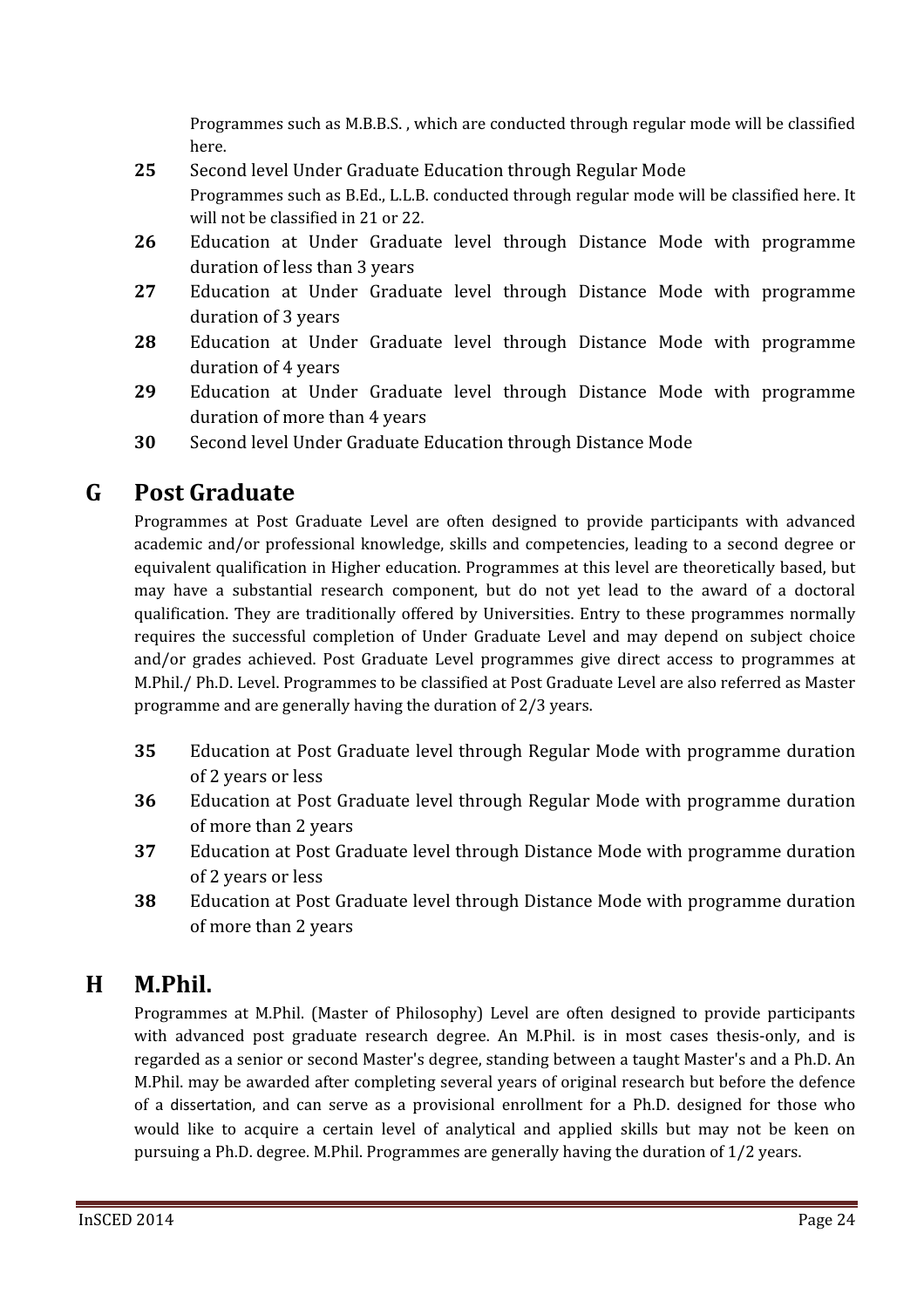- 41 Education at M.Phil. level with entry qualification of Post Graduate Level with **Regular Mode**
- 42 Education at M.Phil. level with entry qualification of Post Graduate Level with Distance Mode

## **I Ph.D.**

Programmes at Ph. D. Level are designed primarily to lead to an advanced research qualification. Programmes at this level are devoted to advanced study and original research and typically offered only by research-oriented higher educational institutions such as Universities and usually concludes with the submission and defence of a thesis, dissertation or equivalent written work of publishable quality representing a significant contribution to knowledge in the respective field of study. These programmes therefore are typically based on research and not only on course-work. Programmes to be classified at Ph.D. Level are also referred as Doctoral programme and are generally having the duration of upto 5 years. Post Doctoral programmes are also included at this level.

- 45 Education at Ph.D. level with entry qualification of Post Graduate Level with Regular Mode
- 46 Education at Ph.D. level with entry qualification of Pd.D. Level with Regular Mode
- 47 Education at Ph.D. level with entry qualification of Post Graduate Level with Distance Mode

## **J Diploma**

Programmes at Diploma Level provide a broad knowledge and skills, incorporating theoretical concepts, with substantial depth in some areas. The focus is on the application of theoretical concepts and technical or creative skills to a range of situations and the evaluation of information. Education at this level may also develop basic management and administrative skills. Entry to Diploma programmes is generally after completion of Class XII or Graduation. The duration of Diploma programmes is generally of 1/2/3 years

- 51 Education at Diploma Level with entry qualification of Class X with duration of at least 3 years with Regular Mode
- 52 Education at Diploma Level with entry qualification of Class XII with duration of at least 9 months but less than 2 years with Regular Mode
- **53** Education at Diploma Level with entry qualification of Class XII with duration of 2 vears or more with Regular Mode
- 54 Education at Diploma Level with entry qualification of Under Graduate or higher Level with duration of at least 9 months but less than 2 vears with Regular Mode
- 55 Education at Diploma Level with entry qualification of Under Graduate or higher Level with duration of 2 years or more with Regular Mode
- 56 Education at Diploma Level with entry qualification of Class X with duration of at least 3 years with Distance Mode
- 57 Education at Diploma Level with entry qualification of Class XII with duration of at least 9 months but less than 2 years with Distance Mode
- 58 Education at Diploma Level with entry qualification of Class XII with duration of 2 years or more with Distance Mode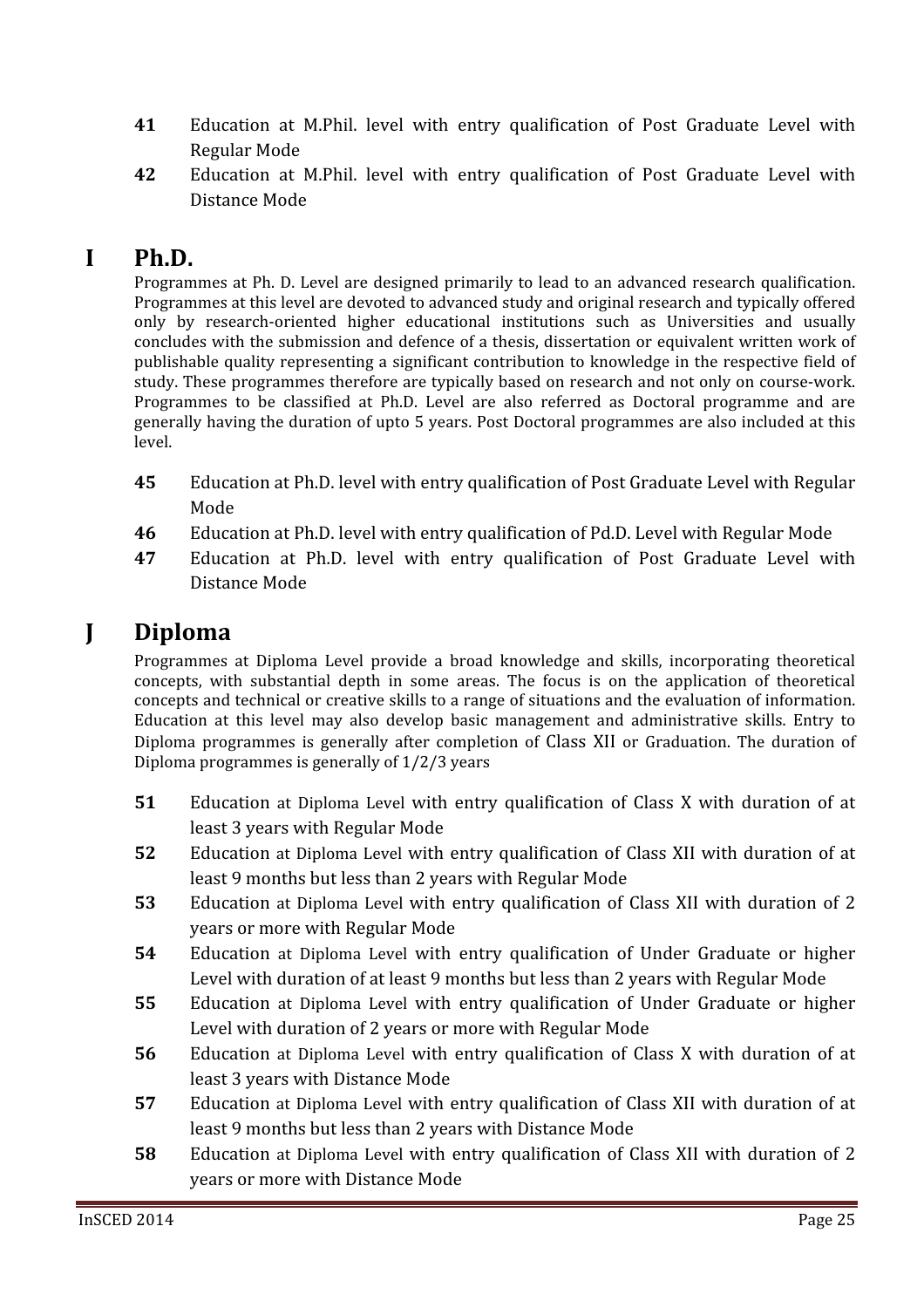- 59 Education at Diploma Level with entry qualification of Under Graduate or higher Level with duration of at least 9 months but less than 2 years with Distance Mode
- 60 Education at Diploma Level with entry qualification of Under Graduate or higher Level with duration of 2 years or more with Distance Mode

# **K Post Graduate Diploma including Advanced Diploma**

Programmes at Post Graduate Diploma Level provide a highly specialised knowledge and skills, incorporating theoretical, technical, creative or conceptual skills with substantial depth in some areas. The focus is on applying a significant range of fundamental principles and complex techniques across a wide and often unpredictable variety of contexts in relation to either varied or highly specific functions. Education at this level includes analysing information and concepts at an abstract level and executing judgments across a range of technical and management functions. Entry to Post Graduate Diploma programmes is generally after completion of Graduation. The duration of Post Graduate Diploma programmes is generally of 1/2/3 years.

- 65 Education at Post Graduate Diploma Level with entry qualification of Under Graduate Level with Regular Mode
- 66 Education at Post Graduate Diploma Level with entry qualification of Diploma Level or any other Level with Regular Mode
- 67 Education at Post Graduate Diploma Level with entry qualification of Under Graduate Level with Distance Mode
- 68 Education at Post Graduate Diploma Level with entry qualification of Diploma Level or any other Level with Distance Mode

# **L Integrated**

Integrated Programmes are generally amalgamation of two programmes. Dual Degree Programmes are also includes at this level. The combination may be of Bachelor's and Bachelor's Degree, Bachelor's and Master's Degree, Master's and Doctorate Degree. When education at this level will be further classified into field of educations, the field will be decided on the basis of the degree awarded at higher level or on the basis of the degree awarded later, if the fields are at the same level. These programmes are generally of very long duration, generally for 5 years or more.

- 71 Education at Integrated Level leading to Bachelor's Degree with Regular Mode
- 72 Education at Integrated Level leading to Master's Degree with Regular Mode
- 73 Education at Integrated Level leading to Doctorate with Regular Mode
- 74 Education at Integrated Level leading to Bachelor's Degree with Distance Mode
- 74 Education at Integrated Level leading to Master's Degree with Distance Mode
- 76 Education at Integrated Level leading to Doctorate with Distance Mode

## **M Certificate**

Programmes at Certificate Level provide a knowledge and skills ranging from an understanding of basic concepts and the ability to perform a defined range of routine and predictable activities, to a breadth, depth and complexity of knowledge incorporating some theoretical concepts and the ability to apply knowledge and skills to a variety of contexts most of which are complex and nonroutine. If it is a Programme similar to Diploma, but is awarded a Certificate by the Institution, it should be included at Level J. Here only those programmes which are of duration of less than 9 months are covered.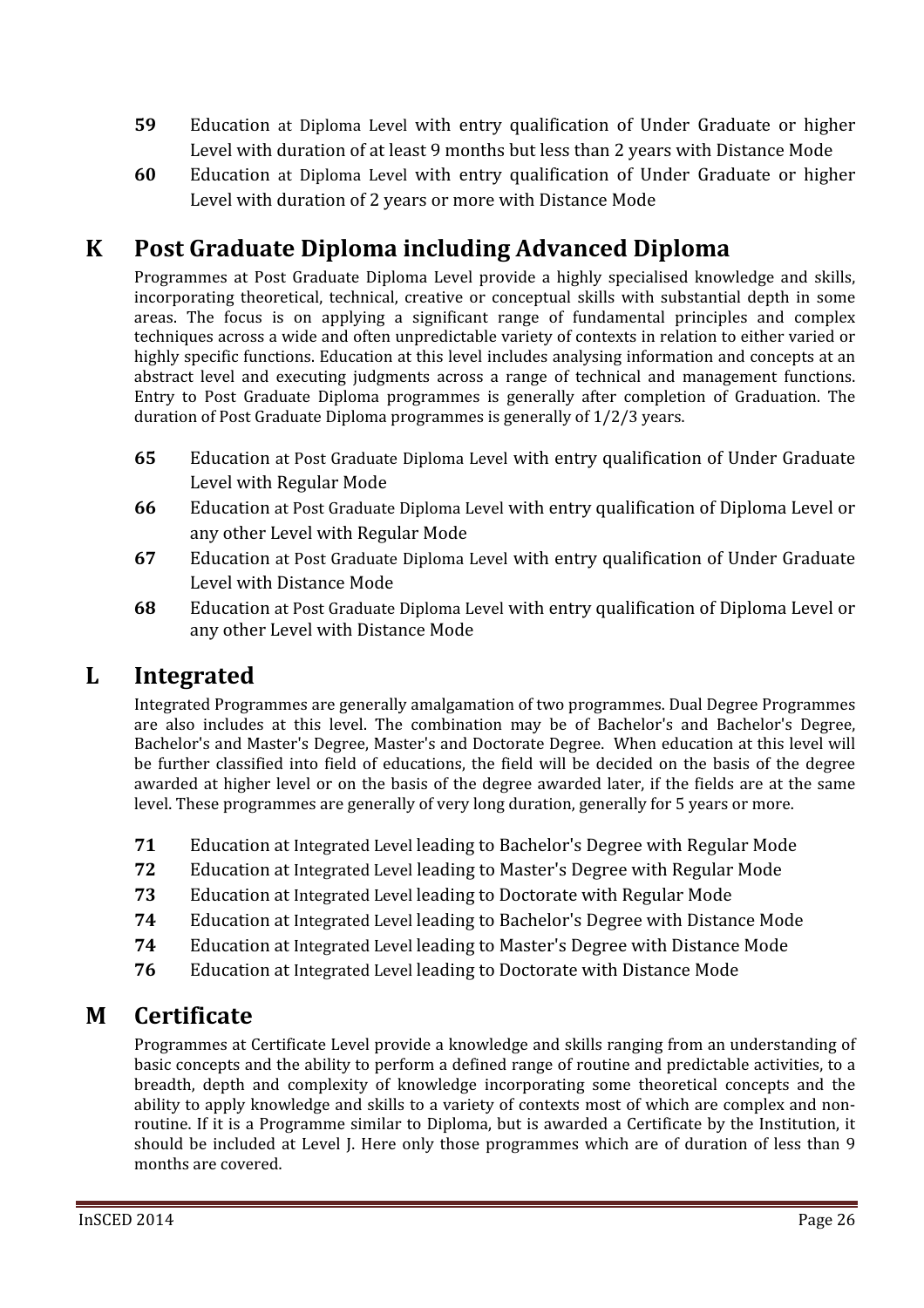- 81 Short term Certificate Courses of duration of less than 9 months with entry qualification of Class X with Regular Mode
- 82 Short term Certificate Courses of duration of less than 9 months with entry qualification of Class XII with Regular Mode
- **<sup>83</sup>** ͻ qualification of Under Graduate or higher Level with Regular Mode
- 84 Short term Certificate Courses of duration of less than 9 months without any entry qualification with Regular Mode
- 85 Short term Certificate Courses of duration of less than 9 months with entry qualification of Class X with Distance Mode
- 86 Short term Certificate Courses of duration of less than 9 months with entry qualification of Class XII with Distance Mode
- 87 Short term Certificate Courses of duration of less than 9 months with entry qualification of Under Graduate or higher Level with Distance Mode
- 88 Short term Certificate Courses of duration of less than 9 months without any entry qualification with Distance Mode

# **N InǦservice Training**

The In-Service Training Program is a series of short courses and programs designed for employees, which gives an opportunity to them to improve and develop practical teaching, coaching, counseling and/or management skills. It is generally given to employees during the course of employment.

- **91** In-Service Training courses for Teachers
- **92** In-Service Training courses for Executives
- **93** In-Service Training courses for Others

# **O Adult Education**

Adult Education aims at extending educational options to those adults, who have lost the opportunity and have crossed the age of formal education, but now feel a need for learning of any type, including, basic education and skill development.

**<sup>95</sup>**

## **X Education n.e.c.**

**99** Education not elsewhere classified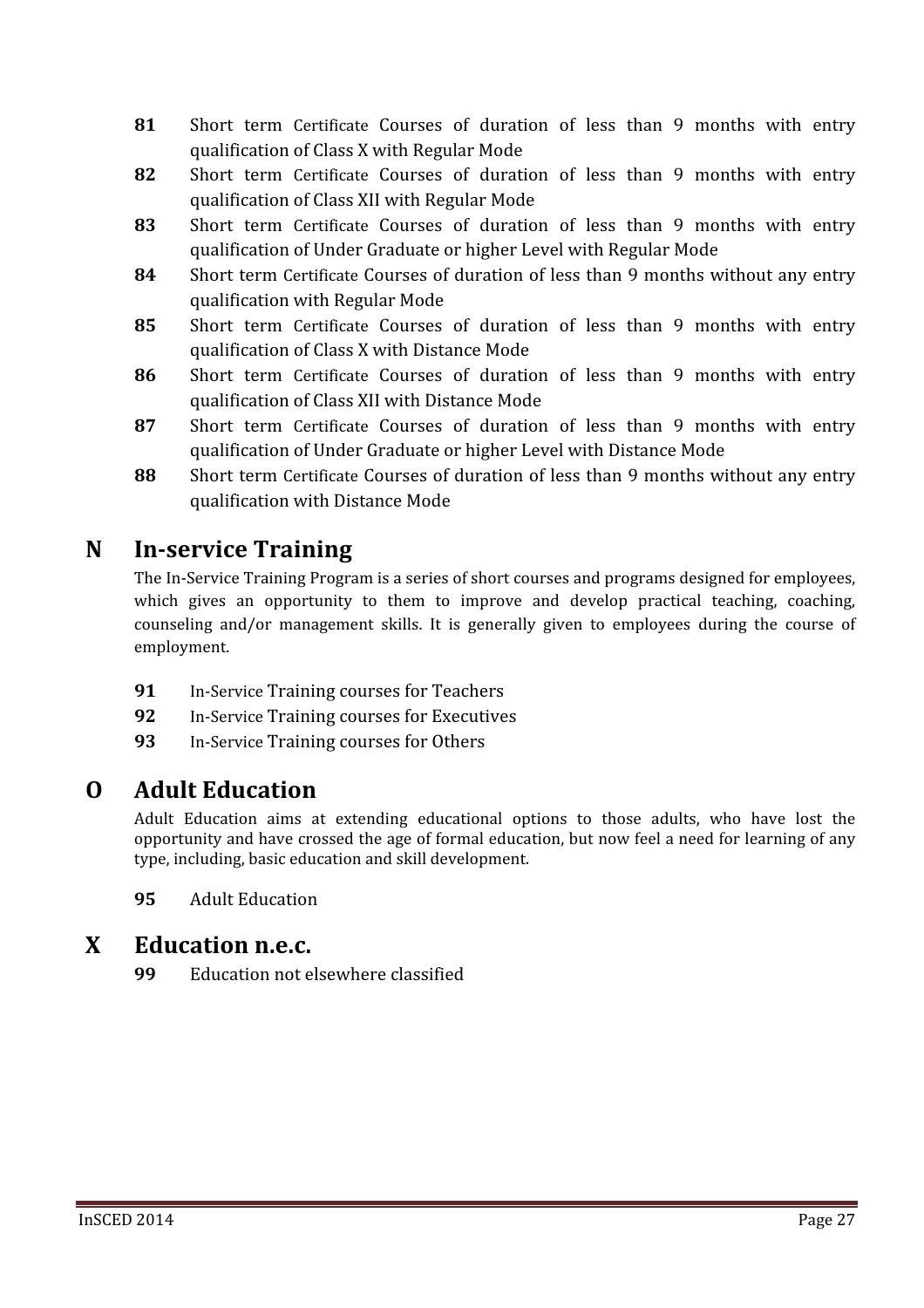## **BROAD GROUPS AND FIELDS OF EDUCATION**

A field is the broad domain, branch or area of content covered by an educational programme, course or module, often referred to as a "subject" or "discipline". This may also be referred to as 'field of study'. Educational programmes are cross-classified by levels and fields of education, each variable being independent. Thus, every educational programme can be classified into one and only one cell in the levelfield matrix. Obviously, not every combination of level and field exists, or can exist. This classification has been designed to describe and categorise field of education at higher education as a two-level hierarchy between broad groups and detailed field and uses a 4-digit coding scheme. There are 35 broad fields and 188 detailed fields. The rationale for the classification of fields of education is the subject content. Inter- or multi-disciplinary programmes should be classified according to a majority rule, i.e. in the field of education in which the students spend most of their time whereas in case of integrated programme, field will be decided on the basis of the degree awarded at higher level or on the basis of the degree awarded later, if the fields are at the same level. In case of Choice-based credit system (CBCS), the field will be decided on the basis of the maximum value of core credits

There are two categories of orientation; at school level, it is general and vocational education. At higher education levels the terms academic and professional will be used in place of general and vocational respectively. Vocational education is defined as educational programmes that are designed for learners to acquire the knowledge, skills and competencies specific for a particular occupation or trade or class of occupations or trades. Such programmes may have work-based components (e.g. apprenticeships). General education is defined as educational programmes that are designed to develop learners' general knowledge, skills and competencies and literacy and numeracy skills, often to prepare participants for more advanced educational programmes at the same or a higher level and to lay the foundation for lifelong learning. These programmes are typically school or college-based.

Orientation and fields of education are two different dimensions in classification. The fields of education with codes from 01 to 16 are of Academic orientation and fields of education with codes from 51 to 68 are of Professional orientation at Under Graduate and Post Graduate Levels, whereas all the fields of education (s will be of Academic orientation at M.Phil. and Ph.D. Levels. At Integrated level, if the education is leading to Doctorate, all the fields of education will be of Academic orientation and if the education is leading to Under Graduate and Post Graduate Levels, the orientation will be decided on the basis of the codes of the fields. At Diploma, Post Graduate Diploma and Certificate levels, all the fields of education will be of Vocational/Professional orientation.

#### **InSCED fields of education:**

| 01 | <b>Area Studies</b>       |                         |  |
|----|---------------------------|-------------------------|--|
|    |                           | 0101 Area Studies       |  |
| 02 | Arts                      |                         |  |
|    | 0201 Arts                 |                         |  |
| 03 | Commerce                  |                         |  |
|    |                           | 0301 Commerce           |  |
|    |                           | 0302 Foreign Trade      |  |
| 04 | <b>Cultural Studies</b>   |                         |  |
|    |                           | 0401 Cultural Studies   |  |
| 05 | <b>Defence Studies</b>    |                         |  |
|    |                           | 0501 Defence Studies    |  |
| በհ | <b>Disability Studies</b> |                         |  |
|    |                           | 0601 Disability Studies |  |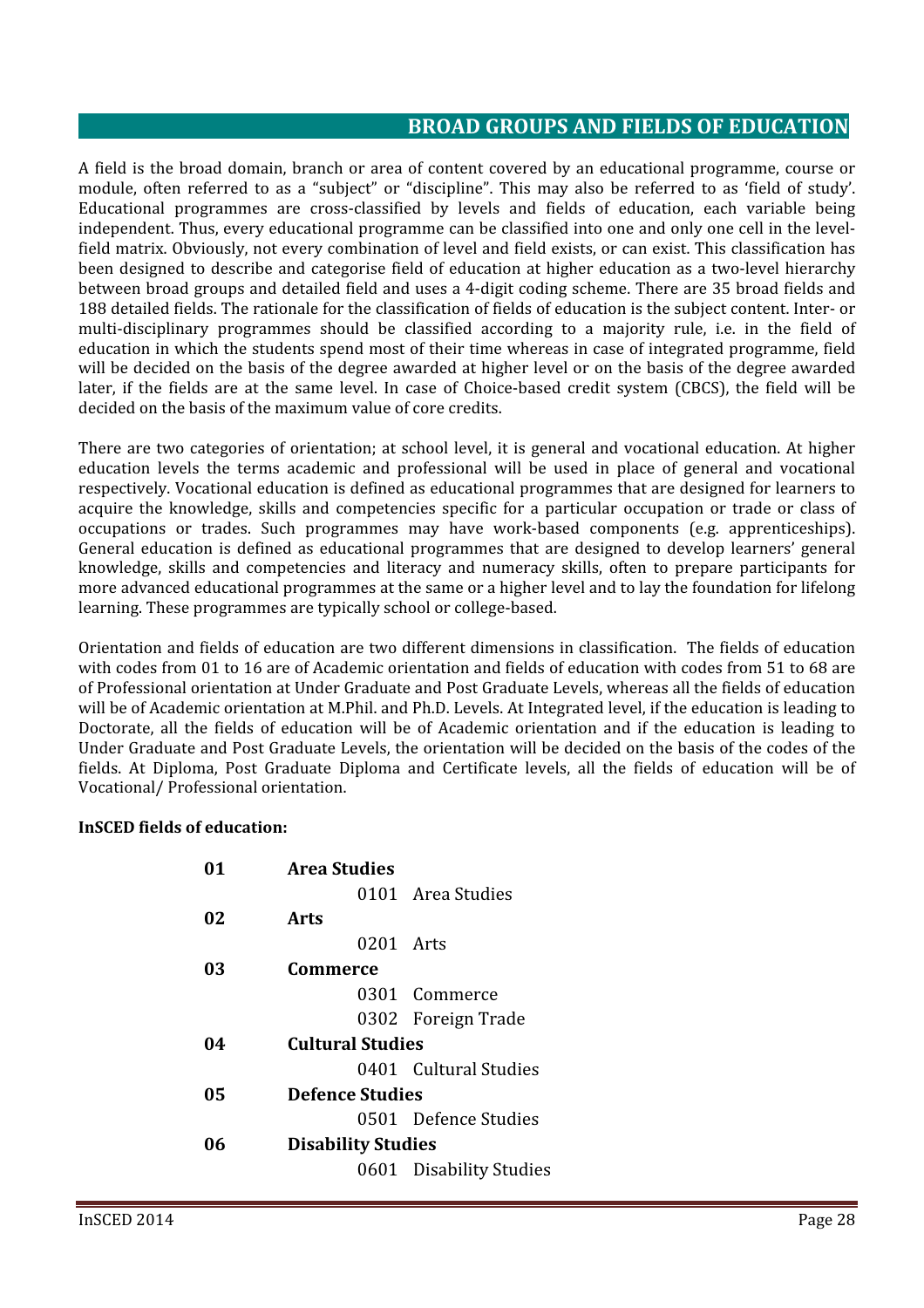| 07 | <b>Foreign Language</b>  |                                                 |
|----|--------------------------|-------------------------------------------------|
|    |                          | 0701 English                                    |
|    |                          | 0702 French                                     |
|    |                          | 0703 German                                     |
|    |                          | 0704 Spanish                                    |
|    |                          | 0709 Other Foreign Languages                    |
| 08 | <b>Gandhian Studies</b>  |                                                 |
|    |                          | 0801 Gandhian Studies                           |
| 09 | <b>Indian Language</b>   |                                                 |
|    |                          | 0901 Bengali                                    |
|    |                          | 0902 Hindi                                      |
|    |                          | 0903 Kannada                                    |
|    |                          | 0904 Malayalam                                  |
|    |                          | 0905 Odiya                                      |
|    |                          | 0906 Punjabi                                    |
|    |                          | 0907 Sanskrit                                   |
|    |                          | 0908 Tamil                                      |
|    |                          | 0909 Telugu                                     |
|    |                          | 0910 Urdu                                       |
|    |                          | 0919 Other Indian Languages                     |
| 10 | Linguistics              |                                                 |
|    |                          | 1001 Linguistics                                |
| 11 | <b>Oriental Learning</b> |                                                 |
|    |                          | 1101 Jyotisha                                   |
|    |                          | 1102 Oriental Learning                          |
|    |                          | 1103 Veda                                       |
| 12 | <b>Religious Studies</b> |                                                 |
|    |                          | 1201 Buddhist Studies<br>1202 Christian Studies |
|    |                          | 1203 Islamic Studies                            |
|    |                          | 1204 Jainism                                    |
|    |                          | 1205 Theology                                   |
|    | 1209                     | <b>Other Religious Studies</b>                  |
| 13 | <b>Science</b>           |                                                 |
|    |                          | 1301 Bio-Chemistry                              |
|    |                          | 1302 Bio-Science                                |
|    |                          | 1303 Bio-Technology                             |
|    |                          | 1304 Botany                                     |
|    |                          | 1305 Chemistry                                  |
|    |                          | 1306 Electronics                                |
|    |                          | 1307 Environmental Science                      |
|    |                          |                                                 |
|    |                          |                                                 |
|    | 1309                     | 1308 Genetics<br>Geology                        |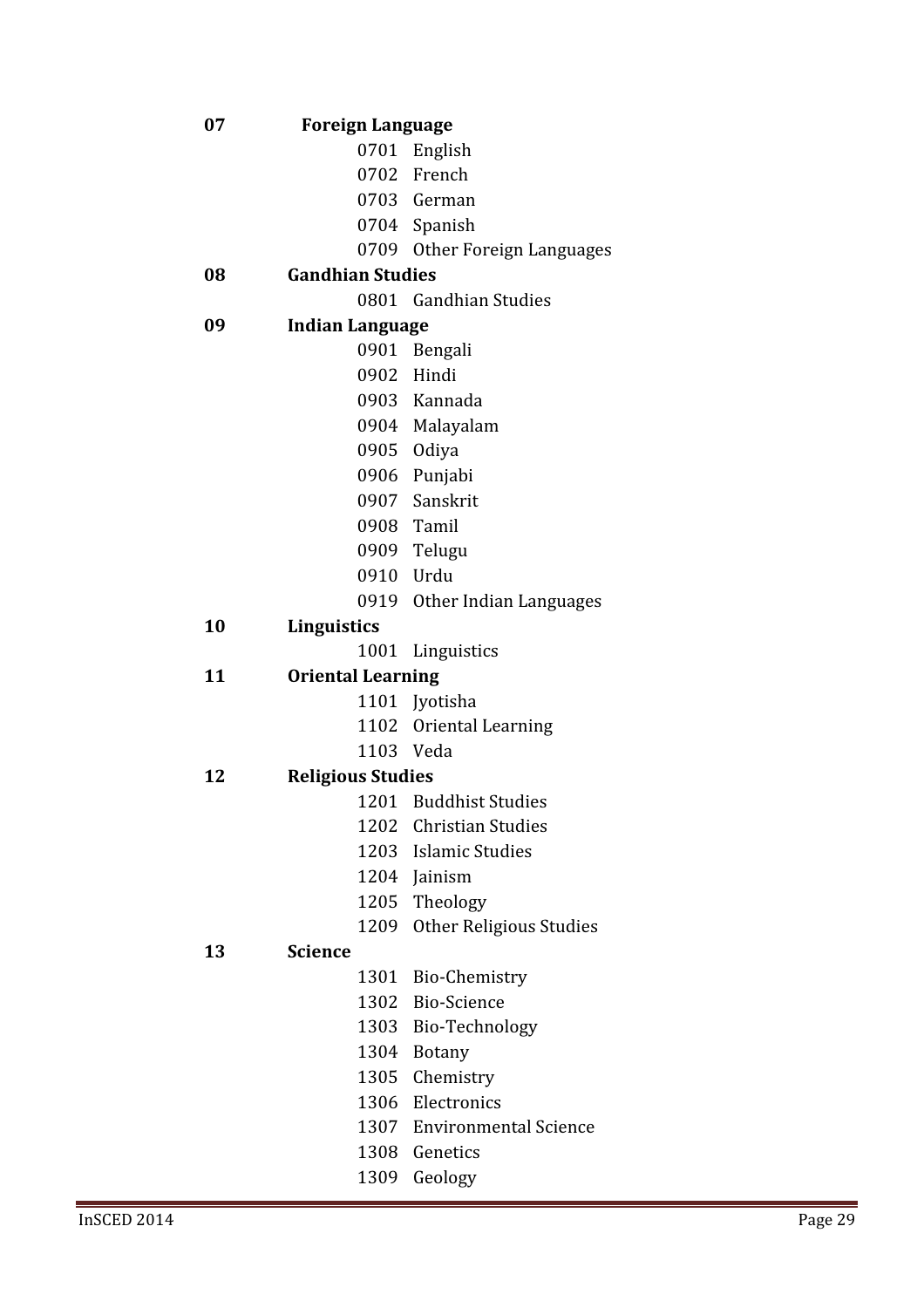- 1310 Geo-Physics
	- 1311 Life Science
	- 1312 Mathematics
	- 1313 Medical Science
	- 1314 Microbiology
	- 1315 Physics
	- 1316 Science
	- 1317 Statistics
	- 1318 Zoology
	- 1329 Other Science

#### **14 Social Science**

- 1401 Anthropology
- 1402 Archaeology
- 1403 Economics
- 1404 Geography
	- 1405 History
	- 1406 Human Rights
	- 1407 Mathematics
	- 1408 Philosophy
	- 1409 Political Science
	- 1410 Population Studies
	- 1411 Psychology
	- 1412 Public Administration
	- 1413 Social Science
	- 1414 Sociology
	- 1415 Statistics
	- 1429 Other Social Science

#### **15 Social Work**

1501 Social Work

#### **16 Women Studies**

1601 Women Studies

### **51 Agriculture**

- 5101 Agriculture
- 5102 Forestry
- 5103 Horticulture
- 5104 Sericulture

### **52 Criminology & Forensic Science**

- 5221 Criminology & Forensic Science
- **53 Design**
- 5301 Design
- 5302 Interior Design

## **54 Education**

5401 Education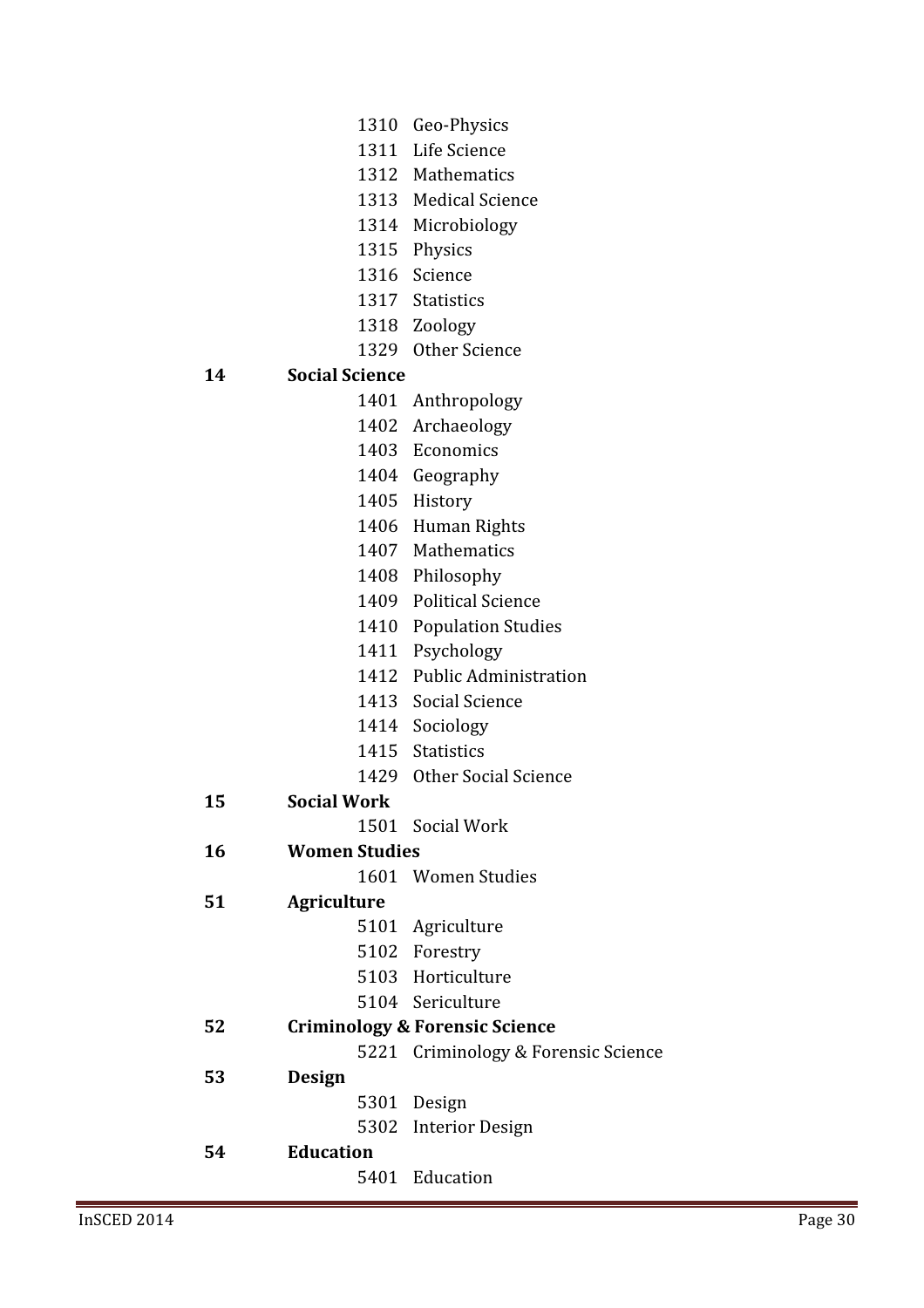| 55 | <b>Engineering &amp; Technology</b> |                                     |
|----|-------------------------------------|-------------------------------------|
|    |                                     | 5501 Aeronautical Engineering       |
|    |                                     | 5502 Agriculture Engineering        |
|    |                                     | 5503 Architecture                   |
|    |                                     | 5504 Chemical Engineering           |
|    |                                     | 5505 Civil Engineering              |
|    |                                     | 5506 Computer Engineering           |
|    |                                     | 5507 Dairy Technology               |
|    |                                     | 5508 Electrical Engineering         |
|    |                                     | 5509 Electronics Engineering        |
|    |                                     | 5510 Food Technology                |
|    |                                     | 5511 Information Technology         |
|    |                                     | 5512 Marine Engineering             |
|    |                                     | 5513 Mechanical Engineering         |
|    |                                     | 5514 Metallurgical Engineering      |
|    |                                     | 5515 Mining Engineering             |
|    |                                     | 5516 Planning                       |
|    |                                     | 5517 Transportation Planning        |
|    |                                     | 5518 Urban Planning                 |
|    |                                     | 5529 Other Engineering & Technology |
| 56 | <b>Fashion Technology</b>           |                                     |
|    |                                     | 5601 Fashion Technology             |
| 57 | <b>Fine Arts</b>                    |                                     |
|    |                                     | 5701 Fine Arts                      |
|    |                                     | 5702 Music                          |
|    |                                     | 5703 Performing Arts                |
|    |                                     | 5704 Visual Arts                    |
| 58 | <b>Fisheries Science</b>            |                                     |
|    |                                     | 5801 Fisheries Science              |
| 59 | <b>Home Science</b>                 |                                     |
|    |                                     | 5901 Food Technology                |
|    |                                     | 5902 Home Science                   |
|    |                                     | 5903 Nutrition                      |
| 60 | IT & Computer                       |                                     |
|    |                                     | 6001 Animation                      |
|    |                                     | 6002 Computer Application           |
|    |                                     | 6003 Computer Science               |
|    |                                     | 6004 Graphics                       |
|    |                                     | 6005 Information Technology         |
|    |                                     | 6006 Multi Media                    |
| 61 |                                     | Journalism & Mass Communication     |

6101 Journalism & Mass Communication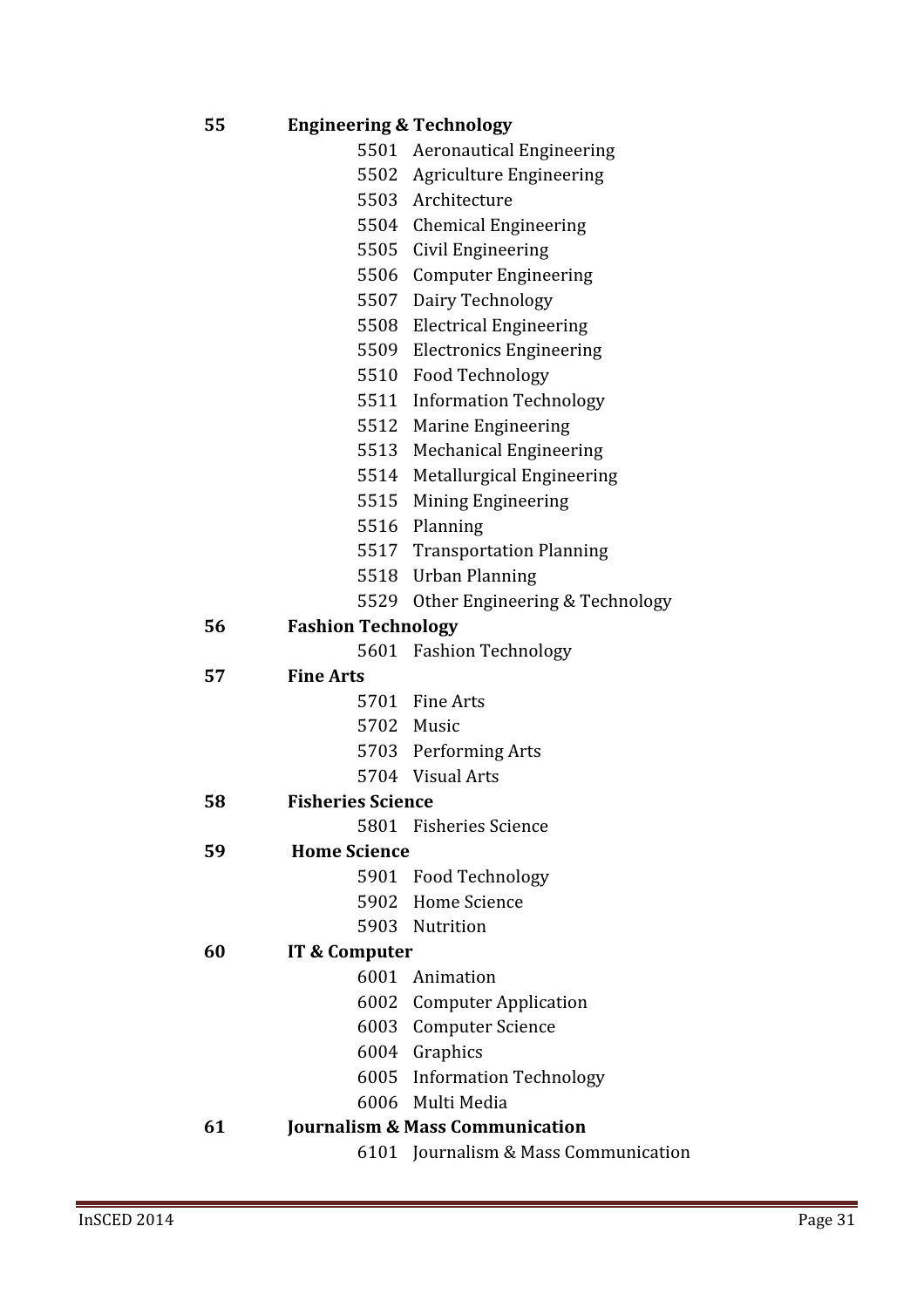| 62 | Law                    |                                          |
|----|------------------------|------------------------------------------|
|    |                        | 6201 Civil Law                           |
|    |                        | 6202 Constitutional Law                  |
|    |                        | 6203 Cyber Crime                         |
|    |                        | 6204 International Law                   |
|    | 6205 Law               |                                          |
| 63 |                        | <b>Library &amp; Information Science</b> |
|    | 6301                   | Library & Information Science            |
| 64 | <b>Management</b>      |                                          |
|    |                        | 6401 Agri-Business Management            |
|    |                        | 6402 Business Administration             |
|    |                        | 6403 Business Management                 |
|    |                        | 6404 Business Studies                    |
|    |                        | 6405 Event Management                    |
|    |                        | 6406 Financial Management                |
|    |                        | 6407 Hospital Administration             |
|    |                        | 6408 Hotel Management                    |
|    |                        | 6409 Human Resource Management           |
|    |                        | 6410 International Business              |
|    |                        | 6411 Marketing Management                |
|    |                        | 6412 Pharmaceutical Technology           |
|    |                        | 6413 Technology                          |
|    |                        | 6414 Tourism Management                  |
|    |                        | 6429 Other Management                    |
| 65 |                        | <b>Marine Science/ Oceanography</b>      |
|    |                        | 6501 Marine Science/ Oceanography        |
| 66 | <b>Medical Science</b> |                                          |
|    |                        | 6601 Anatomy                             |
|    |                        | 6602 Anesthesiology                      |
|    |                        | 6603 Ayurveda                            |
|    |                        | 6604 Bio-Chemistry                       |
|    |                        | 6605 Bio-Physics                         |
|    |                        | 6606 Bio-Statistics                      |
|    |                        | 6607 Bio-Technology                      |
|    |                        | 6608 Cardiology                          |
|    | 6609                   | Dentistry                                |
|    |                        | 6610 Dermatology                         |
|    |                        | 6611 Endocrinology                       |
|    | 6612                   | <b>ENT</b>                               |
|    |                        | 6613 Forensic Medicine/Toxicology        |
|    |                        | 6614 Gastroenterology                    |
|    | 6615                   | <b>General Medicine</b>                  |

6616 General Surgery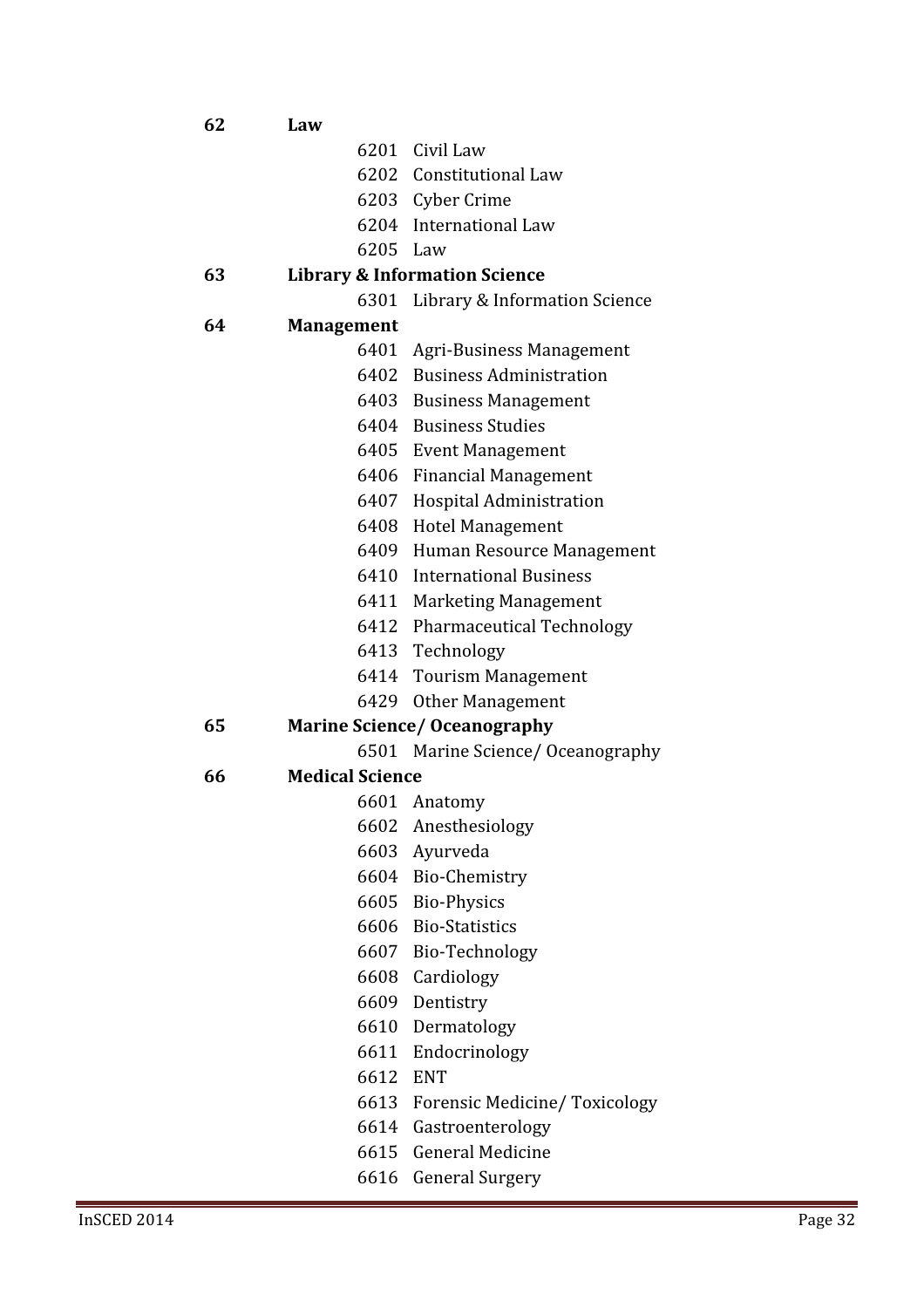|    |                           | 6617 Gynaecology                        |
|----|---------------------------|-----------------------------------------|
|    |                           | 6618 Haematology                        |
|    |                           | 6619 Hepatology                         |
|    |                           | 6620 Homeopathy                         |
|    |                           | 6621 Hospital Administration            |
|    |                           | 6622 Indian Medicine                    |
|    |                           | 6623 Lab Medicine                       |
|    |                           | 6624 Medical Management                 |
|    |                           | 6625 Medical Physics                    |
|    |                           | 6626 Microbiology                       |
|    |                           | 6627 Nephrology                         |
|    |                           | 6628 Neurology                          |
|    |                           | 6629 Nuclear Medicine                   |
|    |                           | 6630 Nursing                            |
|    |                           | 6631 Occupational Therapy               |
|    | 6632                      | Oncology                                |
|    |                           | 6633 Ophthalmology                      |
|    |                           | 6634 Orthopaedics                       |
|    |                           | 6635 Pathology                          |
|    |                           | 6636 Pediatrics                         |
|    |                           | 6637 Pharmacy                           |
|    |                           | 6638 Physiology                         |
|    |                           | 6639 Physiotherapy                      |
|    |                           | 6640 Plastic Surgery                    |
|    |                           | 6641 Psychiatry                         |
|    |                           | 6642 Public Health                      |
|    |                           | 6643 Radiology                          |
|    |                           | 6644 Radiothrapy                        |
|    |                           | 6645 Unani                              |
|    |                           | 6646 Urology                            |
|    |                           | 6699 Other Medical Science              |
| 67 | <b>Physical Education</b> |                                         |
|    |                           | 6701 Physical Education                 |
|    | 6702 Yoga                 |                                         |
| 68 |                           | <b>Veterinary &amp; Animal Sciences</b> |
|    |                           | 6801 Dairy Science                      |
|    |                           | 6802 Veterinary & Animal Sciences       |
| 99 | Not known or unspecified  |                                         |
|    |                           | 9999 Not known or unspecified           |

ȗȗȗȗȗȗȗȗȗȗȗȗȗȗȗȗȗȗȗ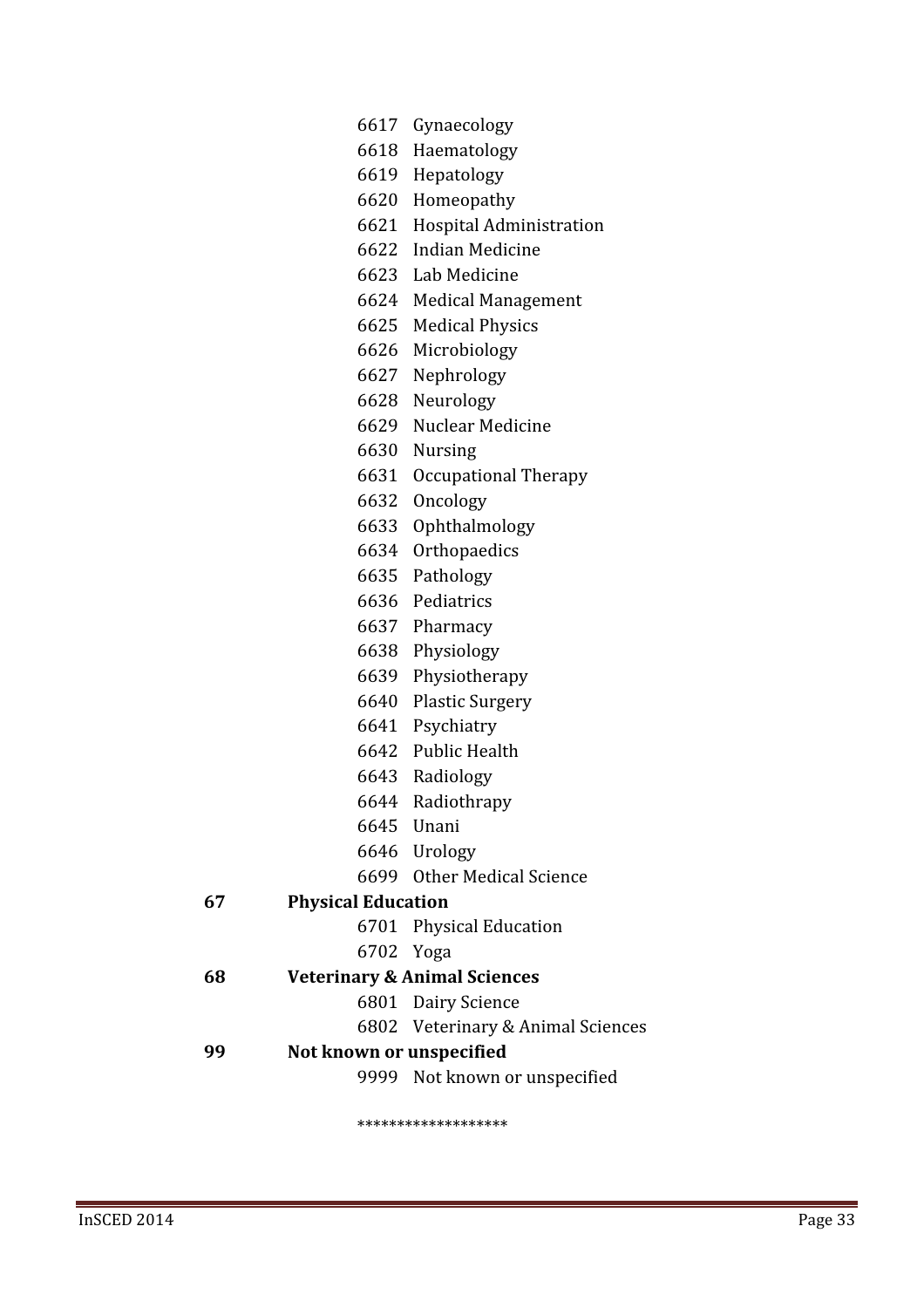## Statement showing comparative structure of Indian Standard Classification of Education (InSCED) and the International Standard Classification of Education (ISCED)

## A. Single digit Concordance

| <b>Indian Standard Classification of Education</b> |                                 | <b>International Standard Classification of Education</b> |                             |  |
|----------------------------------------------------|---------------------------------|-----------------------------------------------------------|-----------------------------|--|
|                                                    | (InSCED) 2014                   | (ISCED) 2011                                              |                             |  |
| <b>INSCED</b><br><b>First digit</b>                |                                 | <b>ISCED</b>                                              |                             |  |
| <b>Code</b>                                        | <b>Description</b>              | <b>First digit</b><br><b>Code</b>                         | <b>Description</b>          |  |
| A                                                  | Pre-Primary                     | Level 0                                                   | Early childhood education   |  |
| B                                                  | Primary                         | Level 1                                                   | Primary                     |  |
| C                                                  | <b>Upper Primary</b>            | Level 2                                                   | Lower secondary             |  |
| D                                                  | Secondary                       | Level 3                                                   | Upper secondary             |  |
| E                                                  | Senior Secondary                | Level 3                                                   | Upper secondary             |  |
| F                                                  | <b>Under Graduate</b>           | Level 5                                                   | Short-cycle tertiary        |  |
|                                                    |                                 | Level 6                                                   | Bachelor or equivalent      |  |
| G                                                  | Post Graduate                   | Level 7                                                   | Master or equivalent        |  |
| н                                                  | M.Phil.                         | Level 7                                                   | Master or equivalent        |  |
| L                                                  | Ph.D.                           | Level 8                                                   | Doctoral or equivalent      |  |
| J                                                  | Diploma                         | Level 4                                                   | Post-secondary non-tertiary |  |
|                                                    |                                 | Level 5                                                   | Short-cycle tertiary        |  |
|                                                    | Post Graduate Diploma including | Level 5                                                   | Short-cycle tertiary        |  |
| К                                                  | <b>Advanced Diploma</b>         | Level 7                                                   | Master or equivalent        |  |
|                                                    |                                 | Level 6                                                   | Bachelor or equivalent      |  |
| L                                                  | Integrated                      | Level 7                                                   | Master or equivalent        |  |
|                                                    |                                 | Level 8                                                   | Doctoral or equivalent      |  |
| M                                                  | Certificate                     | Level 3                                                   | Upper secondary             |  |
|                                                    |                                 | Level 4                                                   | Post-secondary non-tertiary |  |
| N                                                  | <b>In-service Training</b>      |                                                           |                             |  |
| O                                                  | <b>Adult Education</b>          | Level 1                                                   | Primary                     |  |
| X                                                  | Education n.e.c.                | Level 9                                                   | Not elsewhere classified    |  |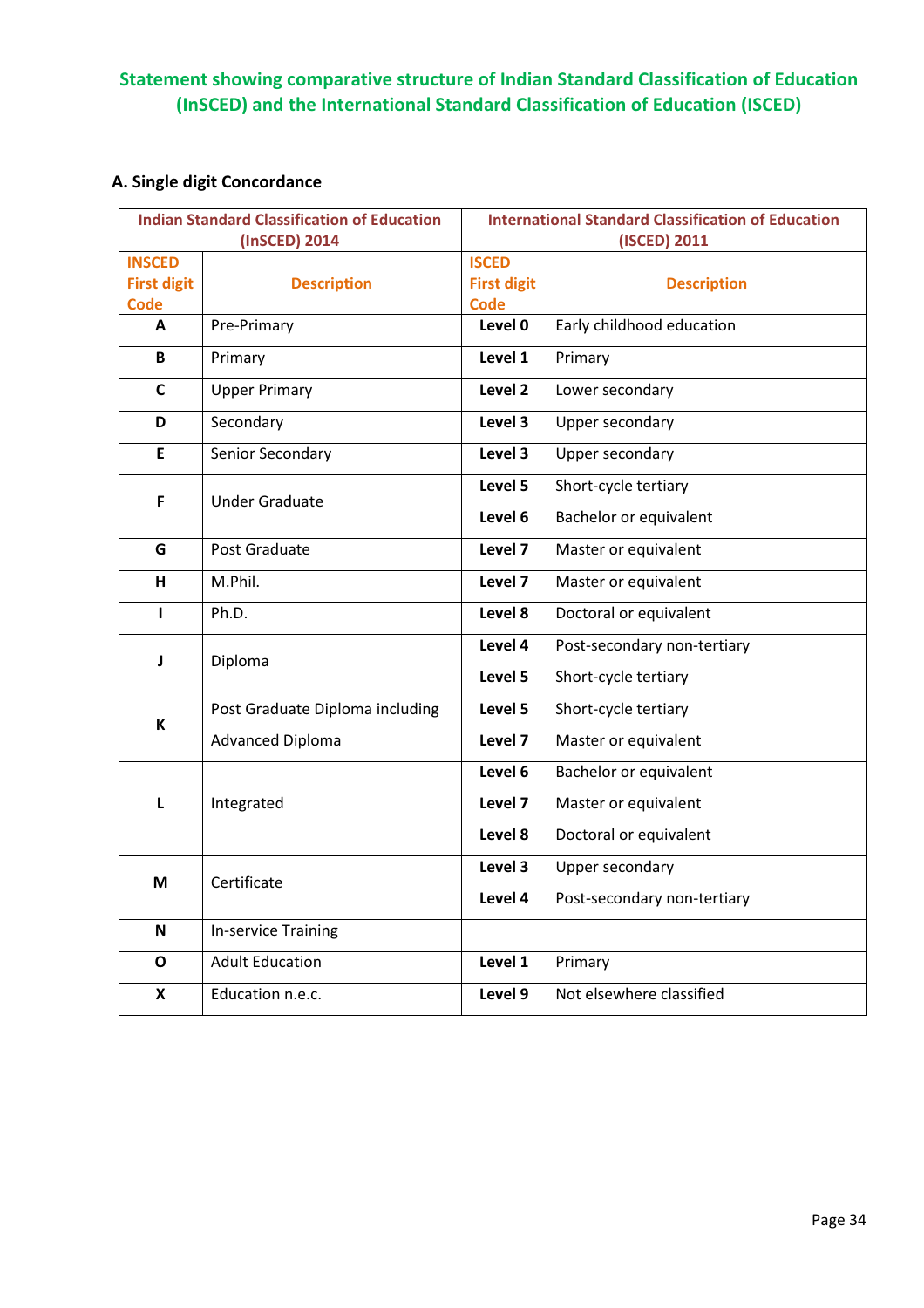#### B. Ultimate digit level Concordance

For the purpose of comparison with international classification, two digit code of InSCED at Under Graduate, Post Graduate M.Phil., Ph.D., Diploma, Post Graduate Diploma, Integrated and Certificate Levels should be read with 2 digit code of broad fields of education.

| <b>Indian Standard Classification of Education</b><br>(InSCED) 2014 |                                                                                                       | <b>International Standard Classification of</b><br><b>Education (ISCED) 2011</b> |                                                                                                                                                                         |
|---------------------------------------------------------------------|-------------------------------------------------------------------------------------------------------|----------------------------------------------------------------------------------|-------------------------------------------------------------------------------------------------------------------------------------------------------------------------|
| Code                                                                | <b>Description</b>                                                                                    | <b>Code</b>                                                                      | <b>Description</b>                                                                                                                                                      |
| 001                                                                 | <b>General School Education (Class</b><br>Nursery to Kindergarten)                                    | 020                                                                              | Pre-primary education                                                                                                                                                   |
| 002                                                                 | Education at Aanganwadi and<br><b>Balwadi Centres</b>                                                 | 020                                                                              | Pre-primary education                                                                                                                                                   |
| 003                                                                 | <b>Education in Play School</b>                                                                       | 010                                                                              | Early childhood educational<br>development                                                                                                                              |
| 01                                                                  | <b>General School Education at</b><br>Primary level (Class I to V)                                    | 100                                                                              | Primary education                                                                                                                                                       |
| 02                                                                  | Education Guarantee Scheme/<br>Alternative & Innovative<br>Education                                  | 100                                                                              | Primary education                                                                                                                                                       |
| 03                                                                  | Non-formal Education at Primary<br>Level                                                              | 100                                                                              | Primary education                                                                                                                                                       |
| 05                                                                  | <b>General School Education at</b><br><b>Upper Primary level (Class VI-</b><br>VIII)                  | 244                                                                              | Lower Secondary general education -<br>Sufficient for level completion, with<br>direct access to upper secondary<br>education                                           |
| 06                                                                  | Non-formal Education at Upper<br>Primary Level                                                        | 244                                                                              | Lower Secondary general education -<br>Sufficient for level completion, with<br>direct access to upper secondary<br>education                                           |
| 08                                                                  | <b>General School Education at</b><br>Secondary level (Class IX-X)                                    | 341                                                                              | Upper Secondary general education -<br>Insufficient for level completion,<br>without direct access to tertiary<br>education                                             |
| 09                                                                  | Vocational School Education with<br>entry qualification of Class VIII                                 | 351                                                                              | <b>Upper Secondary vocational</b><br>education - Insufficient for level<br>completion, without direct access to<br>tertiary education                                   |
| 101                                                                 | <b>General School Education at</b><br>Secondary level with Distance<br>Mode                           | 341                                                                              | Upper Secondary general education -<br>Insufficient for level completion,<br>without direct access to tertiary<br>education                                             |
| 102                                                                 | Vocational School Education at<br>Secondary level with Distance<br>Mode                               | 351                                                                              | <b>Upper Secondary vocational</b><br>education - Insufficient for level<br>completion, without direct access to<br>tertiary education                                   |
| 12                                                                  | <b>General School Education at</b><br>Senior Secondary level (Class XI-<br>XII)                       | 344                                                                              | Upper Secondary general education -<br>Sufficient for level completion, with<br>direct access to tertiary education                                                     |
| 13                                                                  | Vocational School Education with<br>entry qualification of Class X with<br>duration less than 3 years | 353                                                                              | <b>Upper Secondary vocational</b><br>education - Secondary vocational<br>education - Sufficient for level<br>completion, without direct access to<br>tertiary education |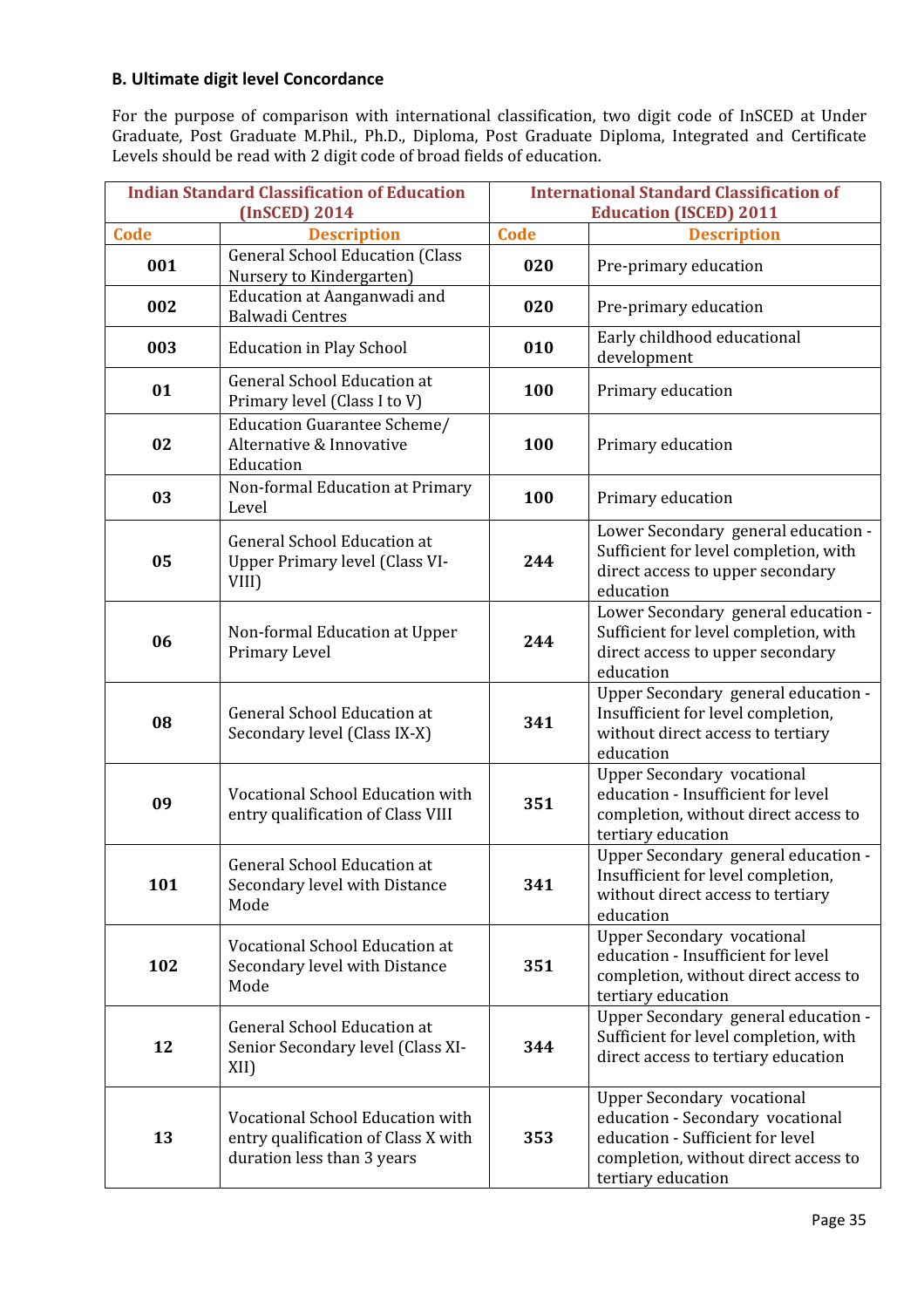| <b>Indian Standard Classification of Education</b><br>(InSCED) 2014 |                                                                                                                                                    | <b>International Standard Classification of</b><br><b>Education (ISCED) 2011</b> |                                                                                                                                                   |
|---------------------------------------------------------------------|----------------------------------------------------------------------------------------------------------------------------------------------------|----------------------------------------------------------------------------------|---------------------------------------------------------------------------------------------------------------------------------------------------|
| <b>Code</b>                                                         | <b>Description</b>                                                                                                                                 | <b>Code</b>                                                                      | <b>Description</b>                                                                                                                                |
| 1411, 1412,<br>1413                                                 | <b>School Education at Senior</b><br>Secondary level with Distance<br>Mode                                                                         | 344                                                                              | Upper Secondary general education -<br>Sufficient for level completion, with<br>direct access to tertiary education                               |
| 1414                                                                | <b>School Education at Senior</b><br>Secondary level with Distance<br>Mode in Vocational Stream                                                    | 354                                                                              | <b>Upper Secondary vocational</b><br>education - Sufficient for level<br>completion, with direct access to<br>tertiary education                  |
| 2101-2116                                                           | <b>Education at Under Graduate level</b><br>through Regular Mode with<br>programme duration of less than<br>3 years with academic orientation      | 544                                                                              | Short-cycle tertiary general<br>education with programme sufficient<br>for level completion                                                       |
| 2151-2168                                                           | <b>Education at Under Graduate level</b><br>through Regular Mode with<br>programme duration of less than<br>3 years with vocational<br>orientation | 554                                                                              | Short-cycle tertiary vocational<br>education with programme sufficient<br>for level completion                                                    |
| 2201-2216                                                           | <b>Education at Under Graduate level</b><br>through Regular Mode with<br>programme duration of 3 years<br>with academic orientation                | 645                                                                              | Bachelor or equivalent with academic<br>orientation leading to first degree<br>with programme duration of 3-4<br>years                            |
| 2251-2268                                                           | Education at Under Graduate level<br>through Regular Mode with<br>programme duration of 3 years<br>with professional orientation                   | 655                                                                              | Bachelor or equivalent with<br>professional orientation leading to<br>first degree with programme<br>duration of 3-4 years                        |
| 2301-2316                                                           | Education at Under Graduate level<br>through Regular Mode with<br>programme duration of 4 years<br>with academic orientation                       | 645                                                                              | Bachelor or equivalent with academic<br>orientation leading to first degree<br>with programme duration of 3-4<br>years                            |
| 2351-2368                                                           | <b>Education at Under Graduate level</b><br>through Regular Mode with<br>programme duration of 4 years<br>with professional orientation            | 655                                                                              | Bachelor or equivalent with<br>professional orientation leading to<br>first degree with programme<br>duration of 3-4 years                        |
| 2401-2416                                                           | <b>Education at Under Graduate level</b><br>through Regular Mode with<br>programme duration of more than<br>4 years with academic orientation      | 646                                                                              | Bachelor or equivalent with academic<br>orientation leading to long first<br>degree with programme duration of<br>more than 4 years               |
| 2451-2468                                                           | Education at Under Graduate level<br>through Regular Mode with<br>programme duration of more than<br>4 years with professional<br>orientation      | 656                                                                              | Bachelor or equivalent with<br>professional orientation leading to<br>long first degree with programme<br>duration of more than 4 years           |
| 2501-2516                                                           | Second level Under Graduate<br><b>Education through Regular Mode</b><br>with academic orientation                                                  | 647                                                                              | Bachelor or equivalent with academic<br>orientation leading to Second or<br>further degree, following a Bachelor's<br>or equivalent programme     |
| 2551-2568                                                           | Second level Under Graduate<br><b>Education through Regular Mode</b><br>with professional orientation                                              | 657                                                                              | Bachelor or equivalent with<br>professional orientation leading to<br>Second or further degree, following a<br>Bachelor's or equivalent programme |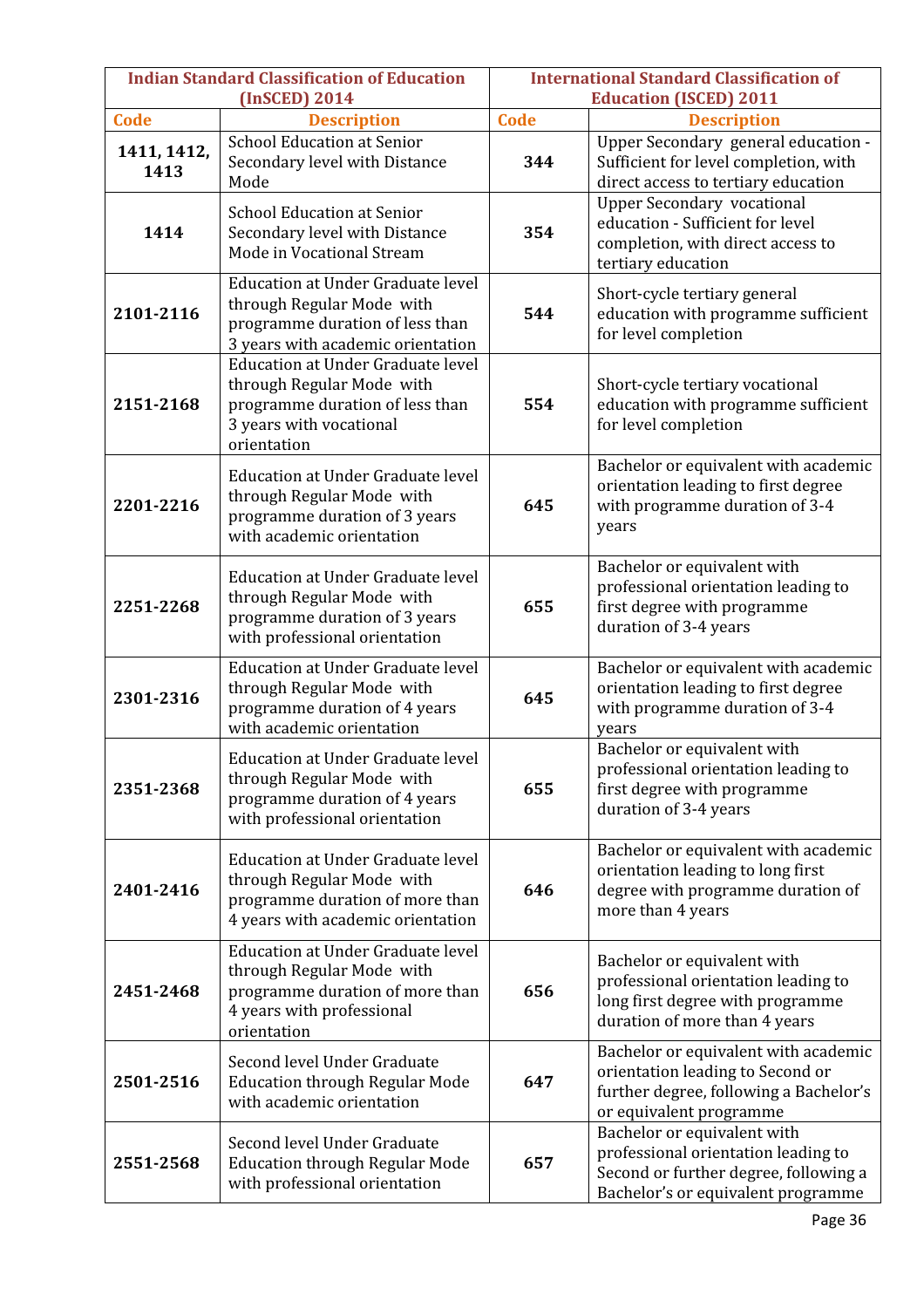| <b>Indian Standard Classification of Education</b> |                                                                                                                                                                      | <b>International Standard Classification of</b><br><b>Education (ISCED) 2011</b> |                                                                                                                                                          |  |
|----------------------------------------------------|----------------------------------------------------------------------------------------------------------------------------------------------------------------------|----------------------------------------------------------------------------------|----------------------------------------------------------------------------------------------------------------------------------------------------------|--|
| <b>Code</b>                                        | (InSCED) 2014                                                                                                                                                        |                                                                                  | <b>Description</b>                                                                                                                                       |  |
| 2601-2616                                          | <b>Description</b><br><b>Education at Under Graduate level</b><br>through Distance Mode with<br>programme duration of less than<br>3 years with academic orientation | Code<br>544                                                                      | Short-cycle tertiary general<br>education with programme sufficient<br>for level completion                                                              |  |
| 2651-2668                                          | <b>Education at Under Graduate level</b><br>through Distance Mode with<br>programme duration of less than<br>3 years with vocational<br>orientation                  | 554                                                                              | Short-cycle tertiary vocational<br>education with programme sufficient<br>for level completion                                                           |  |
| 2701-2716                                          | <b>Education at Under Graduate level</b><br>through Distance Mode with<br>programme duration of 3 years<br>with academic orientation                                 | 645                                                                              | Bachelor or equivalent with academic<br>orientation leading to first degree<br>with programme duration of 3-4<br>years                                   |  |
| 2751-2768                                          | Education at Under Graduate level<br>through Distance Mode with<br>programme duration of 3 years<br>with professional orientation                                    | 655                                                                              | Bachelor or equivalent with<br>professional orientation leading to<br>first degree with programme<br>duration of 3-4 years                               |  |
| 2801-2816                                          | <b>Education at Under Graduate level</b><br>through Distance Mode with<br>programme duration of 4 years<br>with academic orientation                                 | 645                                                                              | Bachelor or equivalent with academic<br>orientation leading to first degree<br>with programme duration of 3-4<br>years                                   |  |
| 2851-2868                                          | <b>Education at Under Graduate level</b><br>through Distance Mode with<br>programme duration of 4 years<br>with professional orientation                             | 655                                                                              | Bachelor or equivalent with<br>professional orientation leading to<br>first degree with programme<br>duration of 3-4 years                               |  |
| 2901-2916                                          | <b>Education at Under Graduate level</b><br>through Distance Mode with<br>programme duration of more than<br>4 years with academic orientation                       | 646                                                                              | Bachelor or equivalent with academic<br>orientation leading to long first<br>degree with programme duration of<br>more than 4 years                      |  |
| 2951-2968                                          | <b>Education at Under Graduate level</b><br>through Distance Mode with<br>programme duration of more than<br>4 years with professional<br>orientation                | 656                                                                              | Bachelor or equivalent with<br>professional orientation leading to<br>long first degree with programme<br>duration of more than 4 years                  |  |
| 3001-3016                                          | Second level Under Graduate<br><b>Education through Distance Mode</b><br>with academic orientation                                                                   | 647                                                                              | Bachelor or equivalent with academic<br>orientation leading to Second or<br>further degree, following a Bachelor's<br>or equivalent programme            |  |
| 3051-3068                                          | Second level Under Graduate<br><b>Education through Distance Mode</b><br>with professional orientation                                                               | 657                                                                              | Bachelor or equivalent with<br>professional orientation leading to<br>Second or further degree, following a<br>Bachelor's or equivalent programme        |  |
| 3501-3516                                          | <b>Education at Post Graduate level</b><br>through Regular Mode with<br>programme duration of 2 years or<br>less with academic orientation                           | 747                                                                              | Master's or equivalent level with<br>academic orientation leading to<br>Second or further degree (following a<br>Bachelor's or equivalent programme)     |  |
| 3551-3568                                          | Education at Post Graduate level<br>through Regular Mode with<br>programme duration of 2 years or<br>less with professional orientation                              | 757                                                                              | Master's or equivalent level with<br>professional orientation leading to<br>Second or further degree (following a<br>Bachelor's or equivalent programme) |  |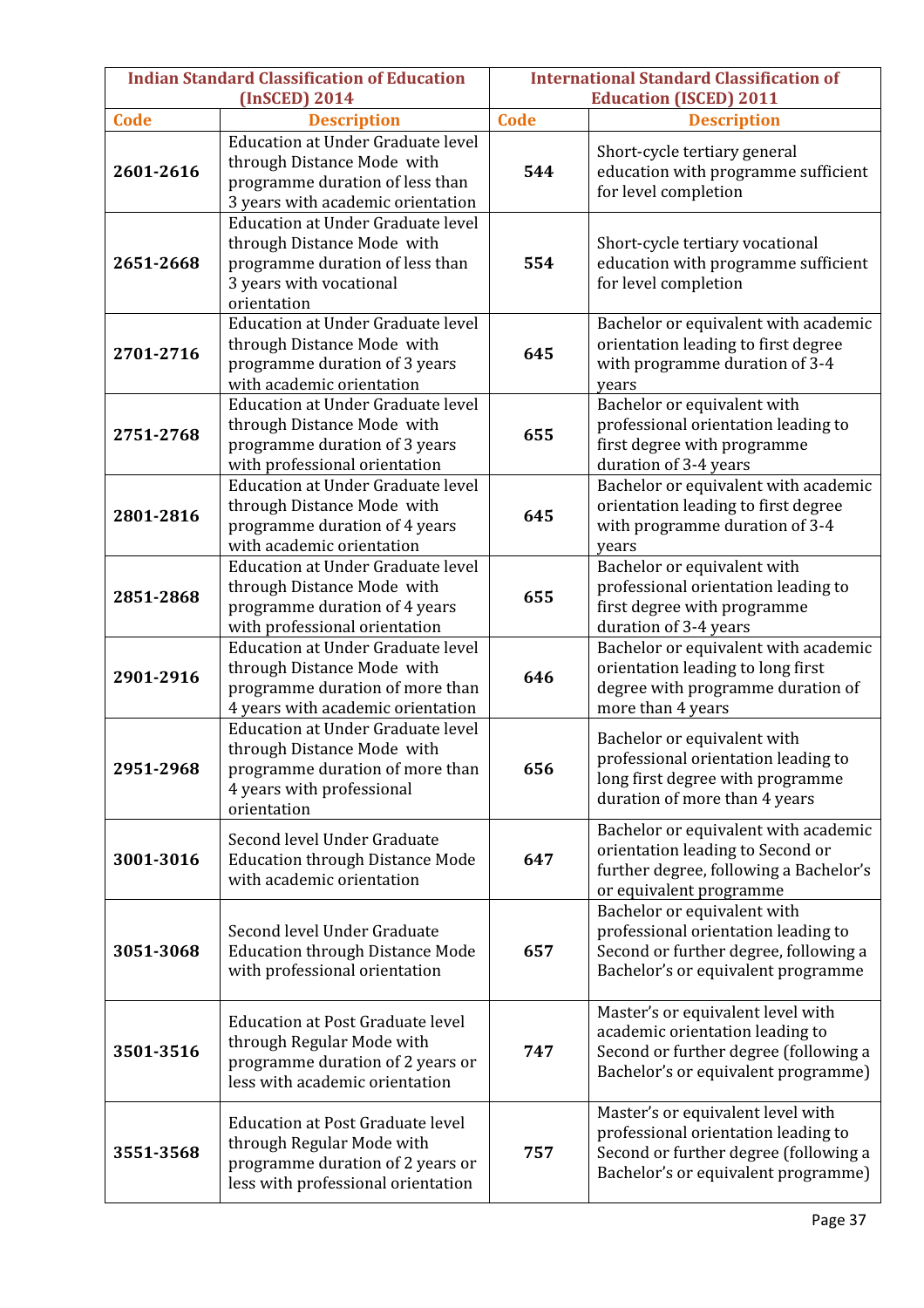| <b>Indian Standard Classification of Education</b><br>(InSCED) 2014 |                                                                                                                                                      | <b>International Standard Classification of</b><br><b>Education (ISCED) 2011</b> |                                                                                                                                                                                |
|---------------------------------------------------------------------|------------------------------------------------------------------------------------------------------------------------------------------------------|----------------------------------------------------------------------------------|--------------------------------------------------------------------------------------------------------------------------------------------------------------------------------|
| Code                                                                | <b>Description</b>                                                                                                                                   |                                                                                  | <b>Description</b>                                                                                                                                                             |
| 3601-3616                                                           | <b>Education at Post Graduate level</b><br>through Regular Mode with<br>programme duration of more than<br>2 years with academic orientation         | <b>Code</b><br>747                                                               | Master's or equivalent level with<br>academic orientation leading to<br>Second or further degree (following a<br>Bachelor's or equivalent programme)                           |
| 3651-3668                                                           | <b>Education at Post Graduate level</b><br>through Regular Mode with<br>programme duration of more than<br>2 years with professional<br>orientation  | 757                                                                              | Master's or equivalent level with<br>professional orientation leading to<br>Second or further degree (following a<br>Bachelor's or equivalent programme)                       |
| 3701-3716                                                           | <b>Education at Post Graduate level</b><br>through Distance Mode with<br>programme duration of 2 years or<br>less with academic orientation          | 747                                                                              | Master's or equivalent level with<br>academic orientation leading to<br>Second or further degree (following a<br>Bachelor's or equivalent programme)                           |
| 3751-3768                                                           | <b>Education at Post Graduate level</b><br>through Distance Mode with<br>programme duration of 2 years or<br>less with professional orientation      | 757                                                                              | Master's or equivalent level with<br>professional orientation leading to<br>Second or further degree (following a<br>Bachelor's or equivalent programme)                       |
| 3801-3816                                                           | <b>Education at Post Graduate level</b><br>through Distance Mode with<br>programme duration of more than<br>2 years with academic orientation        | 747                                                                              | Master's or equivalent level with<br>academic orientation leading to<br>Second or further degree (following a<br>Bachelor's or equivalent programme)                           |
| 3851-3868                                                           | <b>Education at Post Graduate level</b><br>through Distance Mode with<br>programme duration of more than<br>2 years with professional<br>orientation | 757                                                                              | Master's or equivalent level with<br>professional orientation leading to<br>Second or further degree (following a<br>Bachelor's or equivalent programme)                       |
| 4101-4168                                                           | Education at M.Phil. level with<br>entry qualification of Post<br>Graduate Level with Regular Mode                                                   | 758                                                                              | Master's or equivalent level with<br>academic orientation leading to<br>Second or further degree (following<br>successful completion of a Master's<br>or equivalent programme) |
| 4201-4268                                                           | Education at M.Phil. level with<br>entry qualification of Post<br><b>Graduate Level with Distance</b><br>Mode                                        | 758                                                                              | Master's or equivalent level with<br>academic orientation leading to<br>Second or further degree (following<br>successful completion of a Master's<br>or equivalent programme) |
| 4501-4568                                                           | Education at Ph.D. level with entry<br>qualification of Post Graduate<br>Level with Regular Mode                                                     | 844                                                                              | Doctoral or equivalent level with<br>academic orientation and Sufficient<br>for level completion                                                                               |
| 4601-4668                                                           | Education at Ph.D. level with entry<br>qualification of Pd.D. Level with<br>Regular Mode                                                             | 844                                                                              | Doctoral or equivalent level with<br>academic orientation and Sufficient<br>for level completion                                                                               |
| 4701-4768                                                           | Education at Ph.D. level with entry<br>qualification of Post Graduate<br>Level with Distance Mode                                                    | 844                                                                              | Doctoral or equivalent level with<br>academic orientation and Sufficient<br>for level completion                                                                               |
| 5101-5168                                                           | Education at Diploma Level with<br>entry qualification of Class X with<br>duration of at least 3 years with<br>Regular Mode                          | 353                                                                              | <b>Upper Secondary vocational</b><br>education - Secondary vocational<br>education - Sufficient for level<br>completion, without direct access to<br>tertiary education        |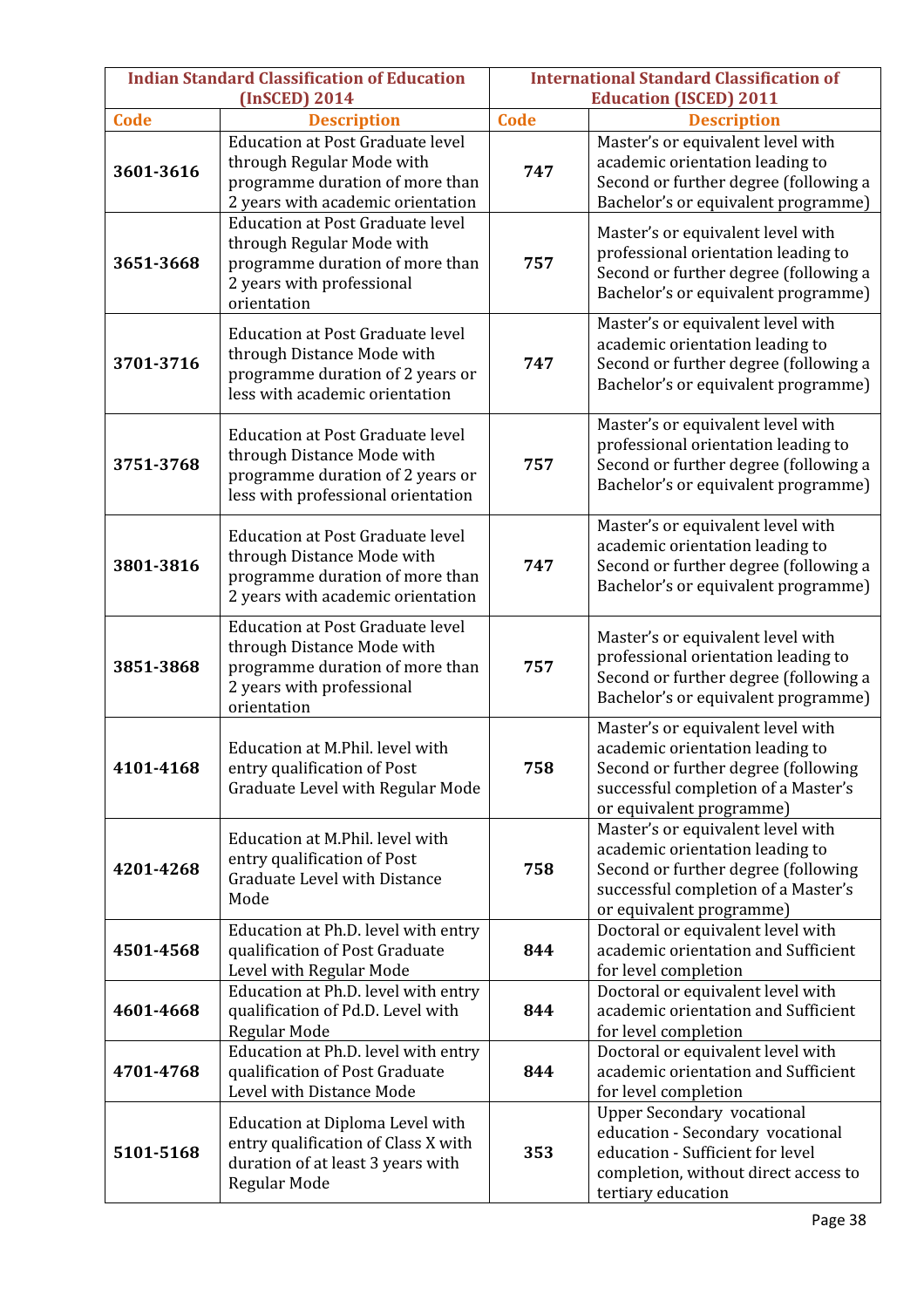| <b>Indian Standard Classification of Education</b><br>(InSCED) 2014 |                                                                                                                                                                                  | <b>International Standard Classification of</b><br><b>Education (ISCED) 2011</b> |                                                                                                                                                   |
|---------------------------------------------------------------------|----------------------------------------------------------------------------------------------------------------------------------------------------------------------------------|----------------------------------------------------------------------------------|---------------------------------------------------------------------------------------------------------------------------------------------------|
| <b>Code</b>                                                         | <b>Description</b>                                                                                                                                                               |                                                                                  | <b>Description</b>                                                                                                                                |
| 5201-5268                                                           | Education at Diploma Level with<br>entry qualification of Class XII<br>with duration of at least 9 months<br>but less than 2 years with Regular<br>Mode                          | <b>Code</b><br>454                                                               | Post-secondary non-tertiary<br>vocational education Sufficient for<br>level completion with, direct access<br>to tertiary education               |
| 5301-5368                                                           | <b>Education at Diploma Level with</b><br>entry qualification of Class XII<br>with duration of 2 years or more<br>with Regular Mode                                              | 454                                                                              | Post-secondary non-tertiary<br>vocational education Sufficient for<br>level completion with, direct access<br>to tertiary education               |
| 5401-5468                                                           | Education at Diploma Level with<br>entry qualification of Under<br>Graduate or higher Level with<br>duration of at least 9 months but<br>less than 2 years with Regular<br>Mode  | 657                                                                              | Bachelor or equivalent with<br>professional orientation leading to<br>Second or further degree, following a<br>Bachelor's or equivalent programme |
| 5501-5568                                                           | Education at Diploma Level with<br>entry qualification of Under<br>Graduate or higher Level with<br>duration of 2 years or more with<br>Regular Mode                             | 657                                                                              | Bachelor or equivalent with<br>professional orientation leading to<br>Second or further degree, following a<br>Bachelor's or equivalent programme |
| 5601-5668                                                           | Education at Diploma Level with<br>entry qualification of Class X with<br>duration of at least 3 years with<br>Distance Mode                                                     | 454                                                                              | Post-secondary non-tertiary<br>vocational education Sufficient for<br>level completion with, direct access<br>to tertiary education               |
| 5701-5768                                                           | Education at Diploma Level with<br>entry qualification of Class XII<br>with duration of at least 9 months<br>but less than 2 years with<br>Distance Mode                         | 454                                                                              | Post-secondary non-tertiary<br>vocational education Sufficient for<br>level completion with, direct access<br>to tertiary education               |
| 5801-5868                                                           | Education at Diploma Level with<br>entry qualification of Class XII<br>with duration of 2 years or more<br>with Distance Mode                                                    | 554                                                                              | Short-cycle tertiary vocational<br>education with programme sufficient<br>for level completion                                                    |
| 5901-5968                                                           | Education at Diploma Level with<br>entry qualification of Under<br>Graduate or higher Level with<br>duration of at least 9 months but<br>less than 2 years with Distance<br>Mode | 657                                                                              | Bachelor or equivalent with<br>professional orientation leading to<br>Second or further degree, following a<br>Bachelor's or equivalent programme |
| 6001-6068                                                           | Education at Diploma Level with<br>entry qualification of Under<br>Graduate or higher Level with<br>duration of 2 years or more with<br>Distance Mode                            | 657                                                                              | Bachelor or equivalent with<br>professional orientation leading to<br>Second or further degree, following a<br>Bachelor's or equivalent programme |
| 6501-6568                                                           | <b>Education at Post Graduate</b><br>Diploma Level with entry<br>qualification of Under Graduate<br>Level with Regular Mode                                                      | 751                                                                              | Master's or equivalent level with<br>professional orientation Insufficient<br>for level completion                                                |
| 6601-6668                                                           | <b>Education at Post Graduate</b><br>Diploma Level with entry<br>qualification of Diploma Level or<br>any other Level with Regular<br>Mode                                       | 551                                                                              | Short-cycle tertiary vocational<br>education Insufficient for level<br>completion                                                                 |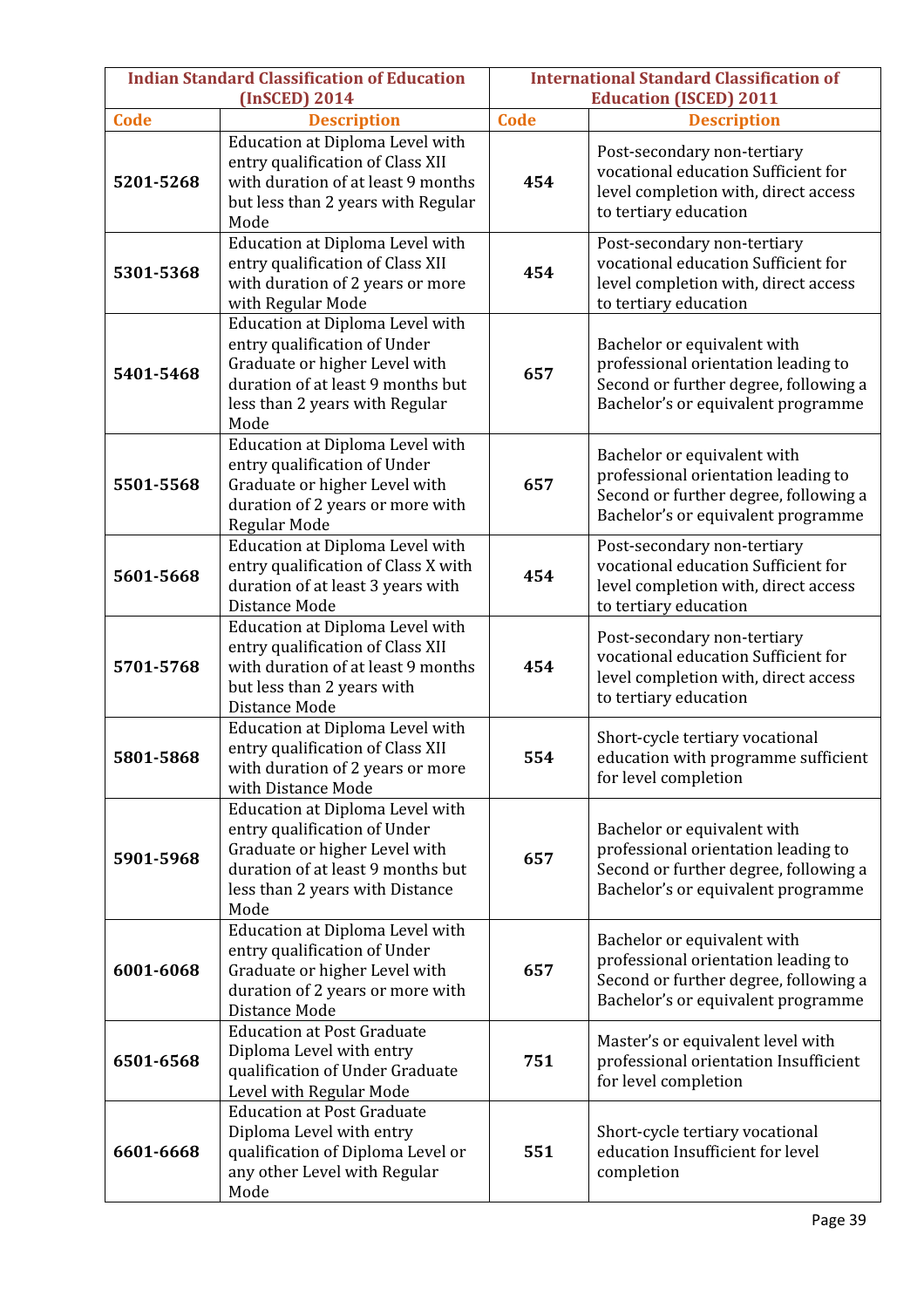| <b>Indian Standard Classification of Education</b><br>(InSCED) 2014 |                                                                                                                                             | <b>International Standard Classification of</b><br><b>Education (ISCED) 2011</b> |                                                                                                                                                                                                          |
|---------------------------------------------------------------------|---------------------------------------------------------------------------------------------------------------------------------------------|----------------------------------------------------------------------------------|----------------------------------------------------------------------------------------------------------------------------------------------------------------------------------------------------------|
| <b>Code</b>                                                         | <b>Description</b>                                                                                                                          | <b>Code</b>                                                                      | <b>Description</b>                                                                                                                                                                                       |
| 6701-6768                                                           | <b>Education at Post Graduate</b><br>Diploma Level with entry<br>qualification of Under Graduate<br>Level with Distance Mode                | 751                                                                              | Master's or equivalent level with<br>professional orientation Insufficient<br>for level completion                                                                                                       |
| 6801-6868                                                           | <b>Education at Post Graduate</b><br>Diploma Level with entry<br>qualification of Diploma Level or<br>any other Level with Distance<br>Mode | 551                                                                              | Short-cycle tertiary vocational<br>education Insufficient for level<br>completion                                                                                                                        |
| 7101-7116                                                           | <b>Education at Integrated Level</b><br>leading to Bachelor's Degree with<br>Regular Mode with academic<br>orientation                      | 646                                                                              | Bachelor or equivalent with academic<br>orientation leading to long first<br>degree with programme duration of<br>more than 4 years                                                                      |
| 7151-7168                                                           | <b>Education at Integrated Level</b><br>leading to Bachelor's Degree with<br>Regular Mode with professional<br>orientation                  | 656                                                                              | Bachelor or equivalent with<br>professional orientation leading to<br>long first degree with programme<br>duration of more than 4 years                                                                  |
| 7201-7216                                                           | <b>Education at Integrated Level</b><br>leading to Master's Degree with<br>Regular Mode with academic<br>orientation                        | 746                                                                              | Master's or equivalent level with<br>academic orientation leading to Long<br>first degree (at least 5 years)                                                                                             |
| 7251-7268                                                           | <b>Education at Integrated Level</b><br>leading to Master's Degree with<br>Regular Mode with professional<br>orientation                    | 756                                                                              | Master's or equivalent level with<br>professional orientation leading to<br>Long first degree (at least 5 years)                                                                                         |
| 7301-7368                                                           | <b>Education at Integrated Level</b><br>leading to Doctorate with Regular<br>Mode                                                           | 844                                                                              | Doctoral or equivalent level with<br>academic orientation and Sufficient<br>for level completion                                                                                                         |
| 7401-7416                                                           | <b>Education at Integrated Level</b><br>leading to Bachelor's Degree with<br>Distance Mode with academic<br>orientation                     | 646                                                                              | Bachelor or equivalent with academic<br>orientation leading to long first<br>degree with programme duration of<br>more than 4 years                                                                      |
| 7451-7468                                                           | <b>Education at Integrated Level</b><br>leading to Bachelor's Degree with<br>Distance Mode with professional<br>orientation                 | 656                                                                              | Bachelor or equivalent with<br>professional orientation leading to<br>long first degree with programme<br>duration of more than 4 years                                                                  |
| 7501-7516                                                           | <b>Education at Integrated Level</b><br>leading to Master's Degree with<br>Distance Mode with academic<br>orientation                       | 746                                                                              | Master's or equivalent level with<br>academic orientation leading to Long<br>first degree (at least 5 years)                                                                                             |
| 7551-7568                                                           | <b>Education at Integrated Level</b><br>leading to Master's Degree with<br>Distance Mode with professional<br>orientation                   | 756                                                                              | Master's or equivalent level with<br>professional orientation leading to<br>Long first degree (at least 5 years)                                                                                         |
| 7601-7668                                                           | <b>Education at Integrated Level</b><br>leading to Doctorate with Distance<br>Mode                                                          | 844                                                                              | Doctoral or equivalent level with<br>academic orientation and Sufficient<br>for level completion                                                                                                         |
| 8101-8168                                                           | Short term Certificate Courses of<br>duration of less than 9 months<br>with entry qualification of Class X<br>with Regular Mode             | 353                                                                              | Upper secondary vocational<br>education Sufficient for level<br>completion, without direct access to<br>tertiary education (but may give<br>direct access to post- secondary non-<br>tertiary education) |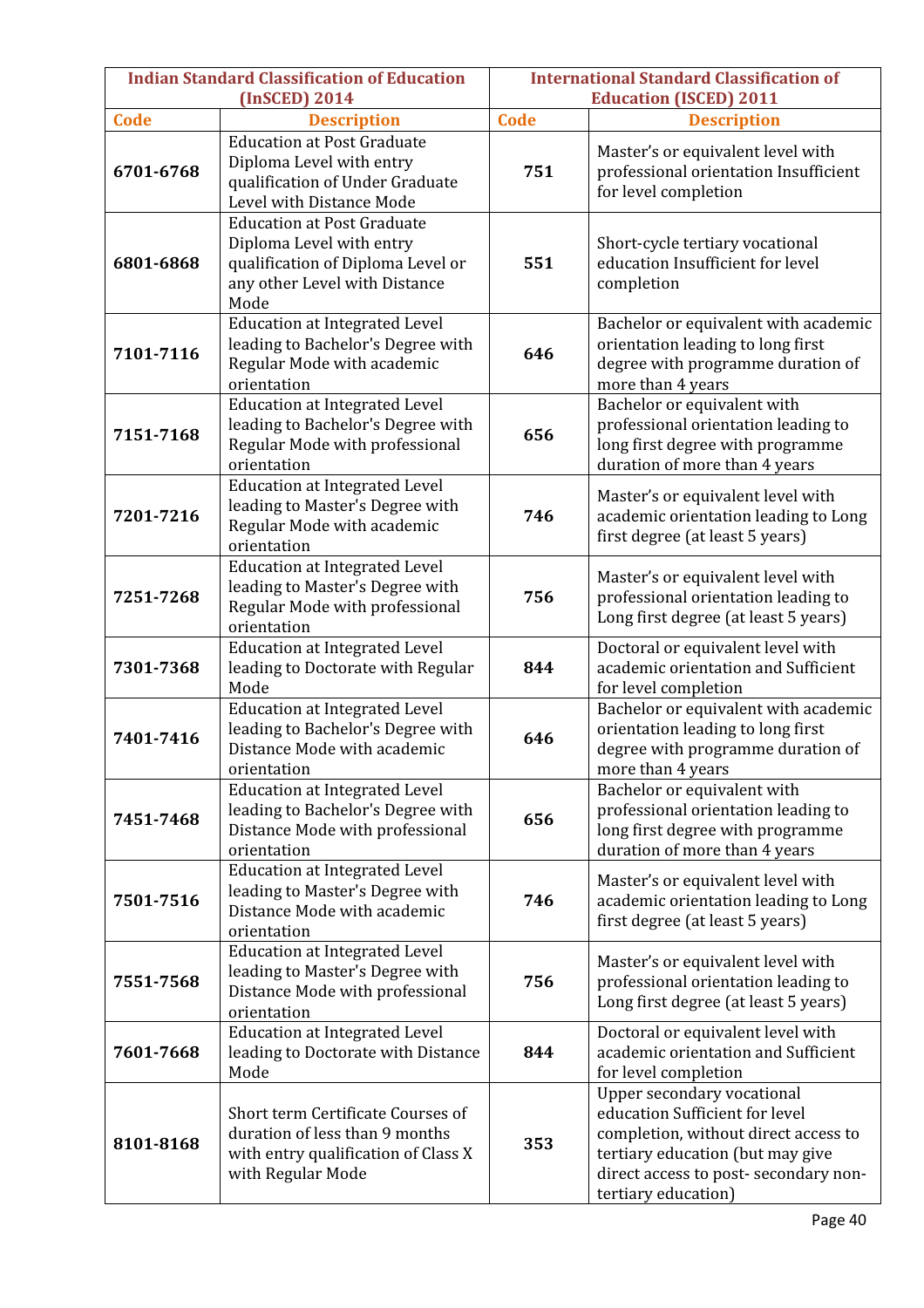| <b>Indian Standard Classification of Education</b> |                                                                                                                                                            | <b>International Standard Classification of</b> |                                                                                                                                                                                                                |  |
|----------------------------------------------------|------------------------------------------------------------------------------------------------------------------------------------------------------------|-------------------------------------------------|----------------------------------------------------------------------------------------------------------------------------------------------------------------------------------------------------------------|--|
|                                                    | (InSCED) 2014                                                                                                                                              | <b>Education (ISCED) 2011</b>                   |                                                                                                                                                                                                                |  |
| <b>Code</b>                                        | <b>Description</b>                                                                                                                                         | <b>Code</b>                                     | <b>Description</b>                                                                                                                                                                                             |  |
| 8201-8268                                          | Short term Certificate Courses of<br>duration of less than 9 months<br>with entry qualification of Class<br>XII with Regular Mode                          | 453                                             | Post-secondary non-tertiary<br>vocational education Sufficient for<br>level completion without, direct<br>access to tertiary education                                                                         |  |
| 8301-8368                                          | Short term Certificate Courses of<br>duration of less than 9 months<br>with entry qualification of Under<br>Graduate or higher Level with<br>Regular Mode  | 554                                             | Short-cycle tertiary vocational<br>education with programme sufficient<br>for level completion                                                                                                                 |  |
| 8401-8468                                          | Short term Certificate Courses of<br>duration of less than 9 months<br>without any entry qualification<br>with Regular Mode                                | 353                                             | Upper secondary vocational<br>education Sufficient for level<br>completion, without direct access to<br>tertiary education (but may give<br>direct access to post- secondary non-<br>tertiary education)       |  |
| 8501-8568                                          | Short term Certificate Courses of<br>duration of less than 9 months<br>with entry qualification of Class X<br>with Distance Mode                           | 353                                             | Upper secondary vocational<br>education Sufficient for level<br>completion, without direct access to<br>tertiary education (but may give<br>direct access to post- secondary non-<br>tertiary education)       |  |
| 8601-8668                                          | Short term Certificate Courses of<br>duration of less than 9 months<br>with entry qualification of Class<br>XII with Distance Mode                         | 453                                             | Post-secondary non-tertiary<br>vocational education Sufficient for<br>level completion without, direct<br>access to tertiary education                                                                         |  |
| 8701-8768                                          | Short term Certificate Courses of<br>duration of less than 9 months<br>with entry qualification of Under<br>Graduate or higher Level with<br>Distance Mode | 554                                             | Short-cycle tertiary vocational<br>education with programme sufficient<br>for level completion                                                                                                                 |  |
| 8801-8868                                          | Short term Certificate Courses of<br>duration of less than 9 months<br>without any entry qualification<br>with Distance Mode                               |                                                 | <b>Upper secondary vocational</b><br>education Sufficient for level<br>completion, without direct access to<br>tertiary education (but may give<br>direct access to post-secondary non-<br>tertiary education) |  |
| 91                                                 | In-Service Training courses for<br>Teachers                                                                                                                |                                                 | Education not elsewhere classified                                                                                                                                                                             |  |
| 92                                                 | In-Service Training courses for<br>Executives                                                                                                              | 999                                             | Education not elsewhere classified                                                                                                                                                                             |  |
| 93                                                 | In-Service Training courses for<br>Others                                                                                                                  | 999                                             | Education not elsewhere classified                                                                                                                                                                             |  |
| 95                                                 | <b>Adult Education</b>                                                                                                                                     | 100                                             | Primary education                                                                                                                                                                                              |  |
| 99                                                 | Education not elsewhere classified                                                                                                                         | 999                                             | Education not elsewhere classified                                                                                                                                                                             |  |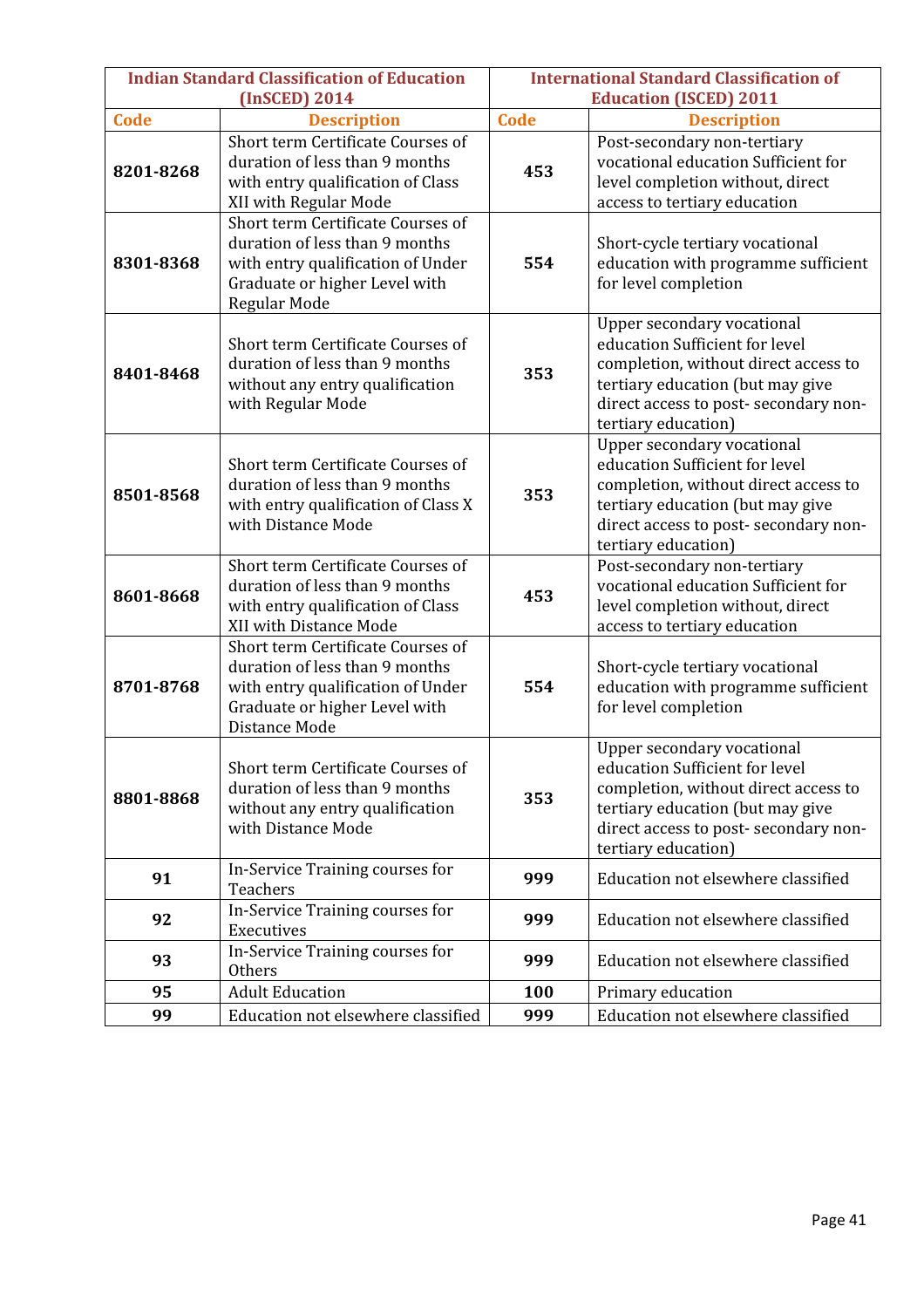### Statement showing comparison of Fields of Education in Indian Standard Classification of Education (InSCED) and in International Standard Classification of Education (ISCED)

As International Standard Classification of Education: Fields of Education and Training (ISCED-F) has been revised from 2013; the comparison has been done with ISCED-F 2013 instead of ISCED-F 2011.

| <b>Indian Standard Classification of Education: Fields</b><br>of Education (InSCED-F) 2014 |                                   | <b>International Standard Classification of Education: Fields of Education and Training</b><br>(ISCED-F) 2013 |             |                                                  |  |
|--------------------------------------------------------------------------------------------|-----------------------------------|---------------------------------------------------------------------------------------------------------------|-------------|--------------------------------------------------|--|
| <b>Code</b>                                                                                | <b>Broad Field/Detailed Field</b> |                                                                                                               | <b>Code</b> | <b>Broad Field/ Narrow Field/ Detailed Field</b> |  |
| 01                                                                                         | <b>Area Studies</b>               | 03                                                                                                            |             | Social sciences, journalism and information      |  |
|                                                                                            |                                   |                                                                                                               | 031         | Social and behavioural sciences                  |  |
| 0101                                                                                       | Area Studies                      |                                                                                                               | 0314        | Sociology and cultural studies                   |  |
| 02                                                                                         | <b>Arts</b>                       | 03                                                                                                            |             | Social sciences, journalism and information      |  |
|                                                                                            |                                   |                                                                                                               | 031         | Social and behavioural sciences                  |  |
| 0201                                                                                       | Arts                              |                                                                                                               | 0314        | Sociology and cultural studies                   |  |
| 03                                                                                         | <b>Commerce</b>                   | 04                                                                                                            |             | Business, administration and law                 |  |
|                                                                                            |                                   |                                                                                                               | 041         | Business and administration                      |  |
| 0301                                                                                       | Commerce                          |                                                                                                               | 0412        | Finance, banking and insurance                   |  |
| 0302                                                                                       | Foreign Trade                     |                                                                                                               | 041         | Business and administration                      |  |
| 04                                                                                         | <b>Cultural Studies</b>           | 03                                                                                                            |             | Social sciences, journalism and information      |  |
|                                                                                            |                                   |                                                                                                               | 031         | Social and behavioural sciences                  |  |
| 0401                                                                                       | <b>Cultural Studies</b>           |                                                                                                               | 0314        | Sociology and cultural studies                   |  |
| 05                                                                                         | <b>Defence Studies</b>            | <b>10</b>                                                                                                     |             | Services                                         |  |
|                                                                                            |                                   |                                                                                                               | 103         | Security services                                |  |
| 0501                                                                                       | <b>Defence Studies</b>            |                                                                                                               | 1031        | Military and defence                             |  |
| 06                                                                                         | <b>Disability Studies</b>         | 09                                                                                                            |             | Health and welfare                               |  |
|                                                                                            |                                   |                                                                                                               | 092         | Welfare                                          |  |
| 0601                                                                                       | <b>Disability Studies</b>         |                                                                                                               | 0921        | Care of the elderly and of disabled adults       |  |
| 07                                                                                         | <b>Foreign Language</b>           | 02                                                                                                            |             | Arts and humanities                              |  |
|                                                                                            |                                   |                                                                                                               | 023         | Languages                                        |  |
| 0701                                                                                       | English                           |                                                                                                               | 0231        | Language acquisition                             |  |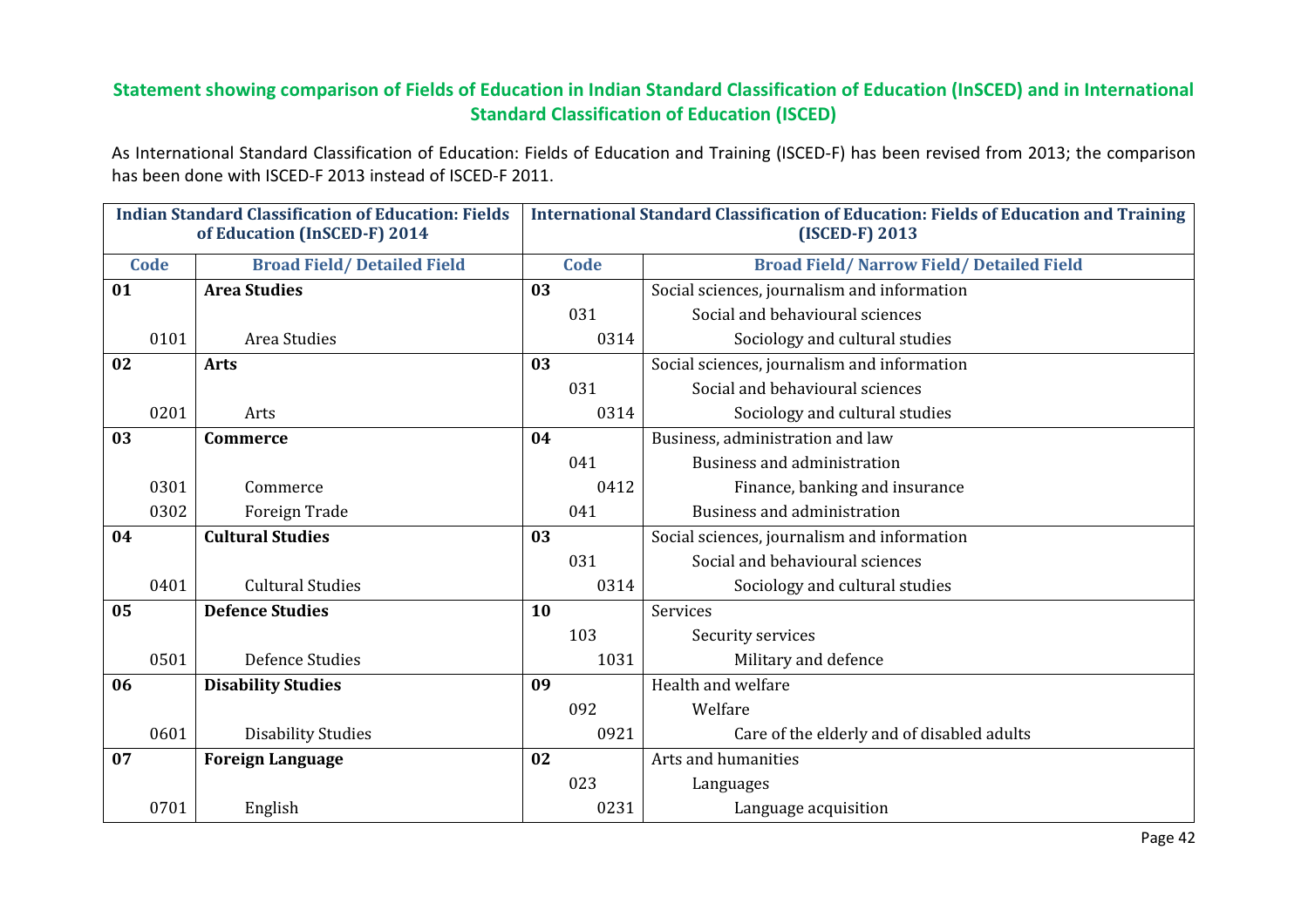| <b>Indian Standard Classification of Education: Fields</b> |                                   | International Standard Classification of Education: Fields of Education and Training |                                                  |  |  |
|------------------------------------------------------------|-----------------------------------|--------------------------------------------------------------------------------------|--------------------------------------------------|--|--|
|                                                            | of Education (InSCED-F) 2014      |                                                                                      | (ISCED-F) 2013                                   |  |  |
| Code                                                       | <b>Broad Field/Detailed Field</b> | Code                                                                                 | <b>Broad Field/ Narrow Field/ Detailed Field</b> |  |  |
| 0702                                                       | French                            | 0231                                                                                 | Language acquisition                             |  |  |
| 0703                                                       | German                            | 0231                                                                                 | Language acquisition                             |  |  |
| 0704                                                       | Spanish                           | 0231                                                                                 | Language acquisition                             |  |  |
| 0709                                                       | Other Foreign Languages           | 0231                                                                                 | Language acquisition                             |  |  |
| 08                                                         | <b>Gandhian Studies</b>           | 02                                                                                   | Arts and humanities                              |  |  |
|                                                            |                                   | 022                                                                                  | Humanities (except languages)                    |  |  |
| 0801                                                       | <b>Gandhian Studies</b>           | 0223                                                                                 | Philosophy and ethics                            |  |  |
| 09                                                         | <b>Indian Language</b>            | 02                                                                                   | Arts and humanities                              |  |  |
|                                                            |                                   | 023                                                                                  | Languages                                        |  |  |
| 0901                                                       | Bengali                           | 0231                                                                                 | Language acquisition                             |  |  |
| 0902                                                       | Hindi                             | 0231                                                                                 | Language acquisition                             |  |  |
| 0903                                                       | Kannada                           | 0231                                                                                 | Language acquisition                             |  |  |
| 0904                                                       | Malayalam                         | 0231                                                                                 | Language acquisition                             |  |  |
| 0905                                                       | Odiya                             | 0231                                                                                 | Language acquisition                             |  |  |
| 0906                                                       | Punjabi                           | 0231                                                                                 | Language acquisition                             |  |  |
| 0907                                                       | Sanskrit                          | 0231                                                                                 | Language acquisition                             |  |  |
| 0908                                                       | Tamil                             | 0231                                                                                 | Language acquisition                             |  |  |
| 0909                                                       | Telugu                            | 0231                                                                                 | Language acquisition                             |  |  |
| 0910                                                       | Urdu                              | 0231                                                                                 | Language acquisition                             |  |  |
| 0919                                                       | Other Indian Languages            | 0231                                                                                 | Language acquisition                             |  |  |
| 10                                                         | Linguistics                       | 02                                                                                   | Arts and humanities                              |  |  |
|                                                            |                                   | 023                                                                                  | Languages                                        |  |  |
| 1001                                                       | Linguistics                       | 0232                                                                                 | Literature and linguistics                       |  |  |
| 11                                                         | <b>Oriental Learning</b>          | 02                                                                                   | Arts and humanities                              |  |  |
|                                                            |                                   | 022                                                                                  | Humanities (except languages)                    |  |  |
| 1101                                                       | Jyotisha                          | 0221                                                                                 | Religion and theology                            |  |  |
| 1102                                                       | Oriental Learning                 | 0221                                                                                 | Religion and theology                            |  |  |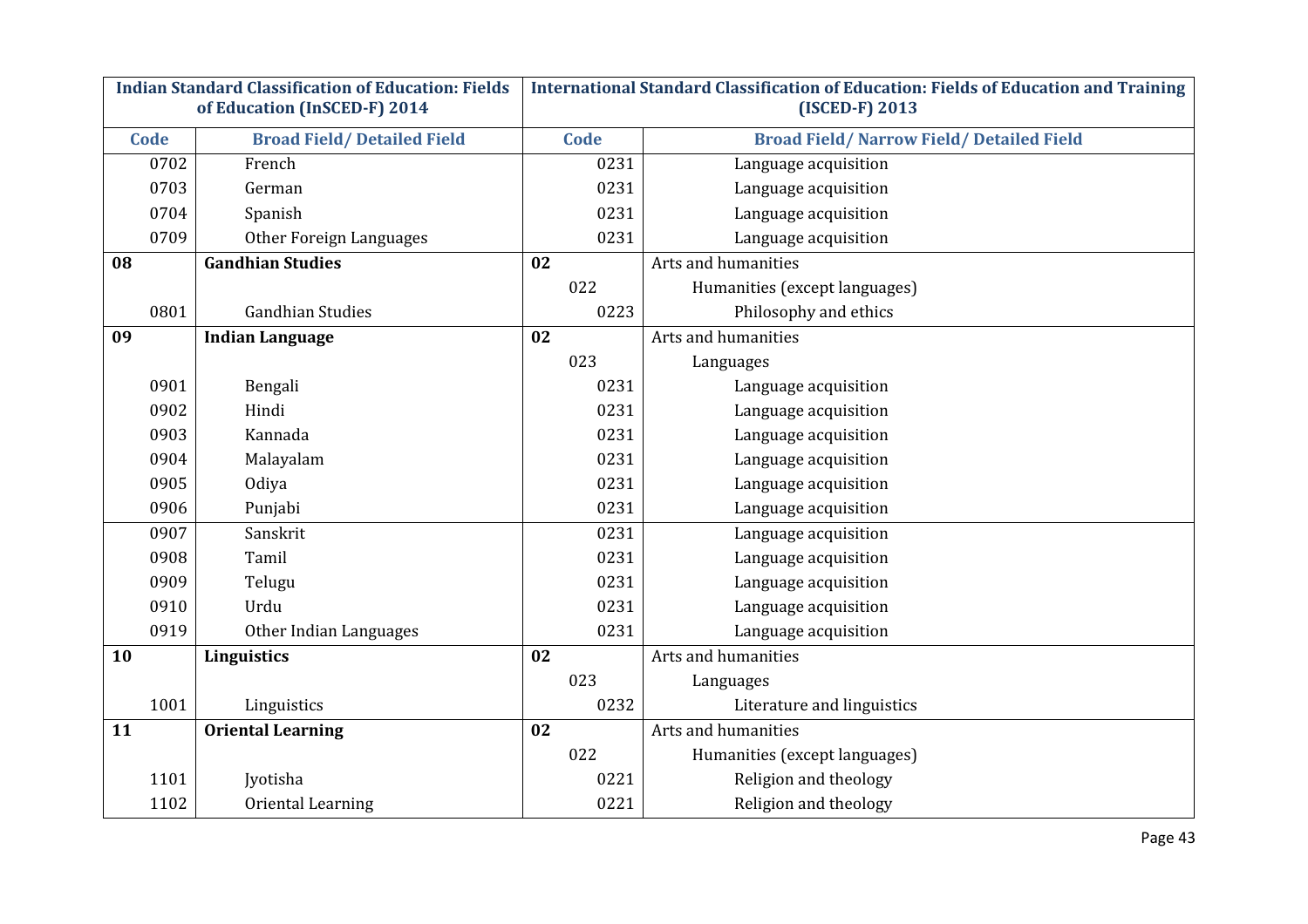| <b>Indian Standard Classification of Education: Fields</b> |                                   | International Standard Classification of Education: Fields of Education and Training |                                                  |  |  |
|------------------------------------------------------------|-----------------------------------|--------------------------------------------------------------------------------------|--------------------------------------------------|--|--|
|                                                            | of Education (InSCED-F) 2014      |                                                                                      | (ISCED-F) 2013                                   |  |  |
| <b>Code</b>                                                | <b>Broad Field/Detailed Field</b> | Code                                                                                 | <b>Broad Field/ Narrow Field/ Detailed Field</b> |  |  |
| 1103                                                       | Veda                              | 0221                                                                                 | Religion and theology                            |  |  |
| 12                                                         | <b>Religious Studies</b>          | 02                                                                                   | Arts and humanities                              |  |  |
|                                                            |                                   | 022                                                                                  | Humanities (except languages)                    |  |  |
| 1201                                                       | <b>Buddhist Studies</b>           | 0221                                                                                 | Religion and theology                            |  |  |
| 1202                                                       | <b>Christian Studies</b>          | 0221                                                                                 | Religion and theology                            |  |  |
| 1203                                                       | <b>Islamic Studies</b>            | 0221                                                                                 | Religion and theology                            |  |  |
| 1204                                                       | Jainism                           | 0221                                                                                 | Religion and theology                            |  |  |
| 1205                                                       | Theology                          | 0221                                                                                 | Religion and theology                            |  |  |
| 1209                                                       | Religious Studies                 | 0221                                                                                 | Religion and theology                            |  |  |
| 13                                                         | <b>Science</b>                    | 05                                                                                   | Natural sciences, mathematics and statistics     |  |  |
|                                                            |                                   | 051                                                                                  | Biological and related sciences                  |  |  |
| 1301                                                       | <b>Bio-Chemistry</b>              | 0512                                                                                 | Biochemistry                                     |  |  |
| 1302                                                       | <b>Bio-Science</b>                | 0511                                                                                 | Biology                                          |  |  |
| 1303                                                       | Bio-Technology                    | 0511                                                                                 | Biology                                          |  |  |
| 1304                                                       | <b>Botany</b>                     | 0511                                                                                 | Biology                                          |  |  |
|                                                            |                                   | 053                                                                                  | Physical sciences                                |  |  |
| 1305                                                       | Chemistry                         | 0531                                                                                 | Chemistry                                        |  |  |
| 1306                                                       | Electronics                       | 0533                                                                                 | Physics                                          |  |  |
|                                                            |                                   | 052                                                                                  | Environment                                      |  |  |
| 1307                                                       | <b>Environmental Science</b>      | 0521                                                                                 | <b>Environmental sciences</b>                    |  |  |
|                                                            |                                   | 051                                                                                  | Biological and related sciences                  |  |  |
| 1308                                                       | Genetics                          | 0511                                                                                 | <b>Biology</b>                                   |  |  |
|                                                            |                                   | 053                                                                                  | Physical sciences                                |  |  |
| 1309                                                       | Geology                           | 0532                                                                                 | Earth sciences                                   |  |  |
| 1310                                                       | Geo-Physics                       | 0532                                                                                 | Earth sciences                                   |  |  |
|                                                            |                                   | 051                                                                                  | Biological and related sciences                  |  |  |
| 1311                                                       | Life Science                      | 0511                                                                                 | <b>Biology</b>                                   |  |  |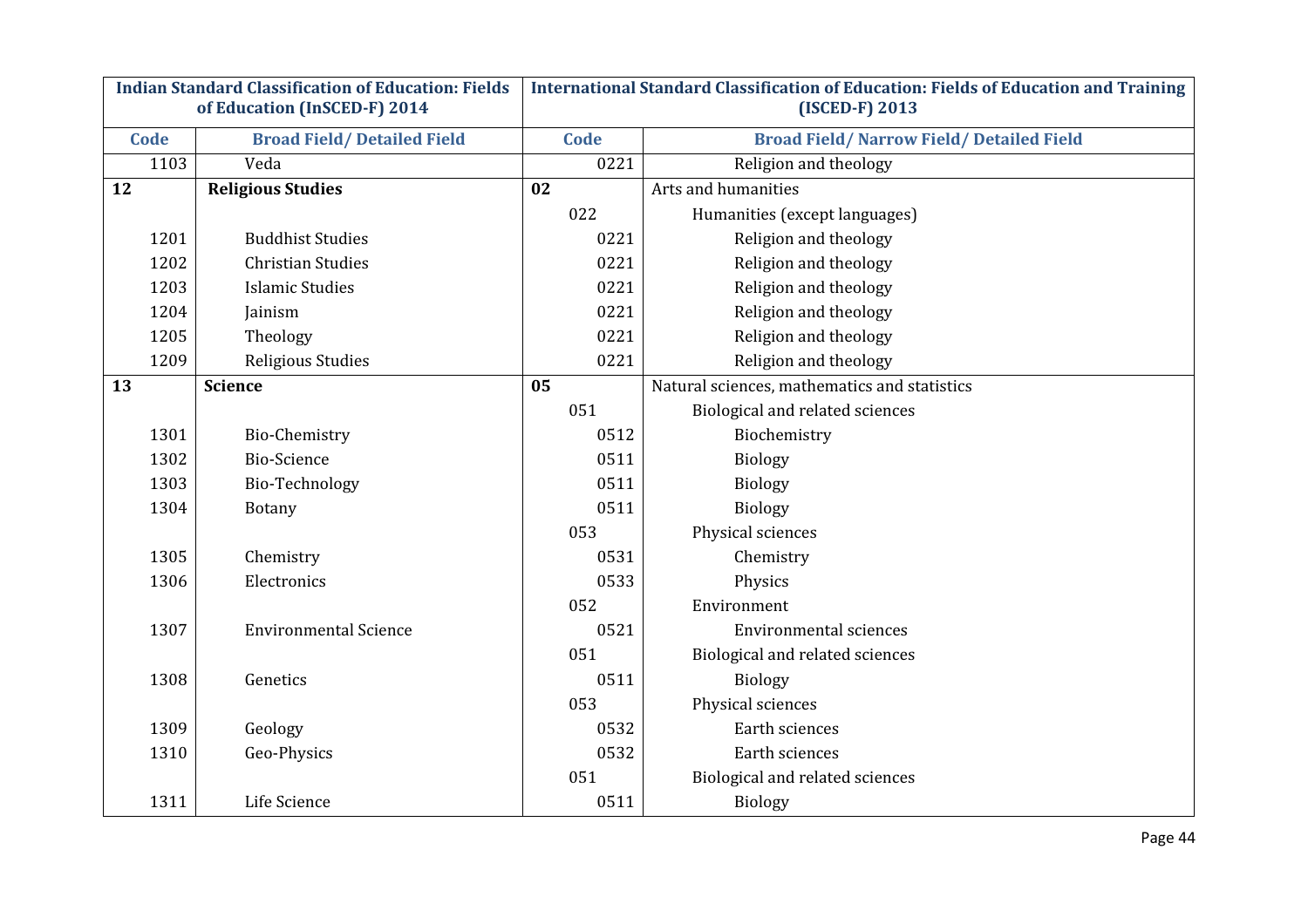| <b>Indian Standard Classification of Education: Fields</b><br>of Education (InSCED-F) 2014 |                                   |             | <b>International Standard Classification of Education: Fields of Education and Training</b><br>(ISCED-F) 2013 |  |  |
|--------------------------------------------------------------------------------------------|-----------------------------------|-------------|---------------------------------------------------------------------------------------------------------------|--|--|
| Code                                                                                       | <b>Broad Field/Detailed Field</b> | <b>Code</b> | <b>Broad Field/ Narrow Field/ Detailed Field</b>                                                              |  |  |
|                                                                                            |                                   | 054         | Mathematics and statistics                                                                                    |  |  |
| 1312                                                                                       | Mathematics                       | 0541        | Mathematics                                                                                                   |  |  |
|                                                                                            |                                   | 051         | Biological and related sciences                                                                               |  |  |
| 1313                                                                                       | <b>Medical Science</b>            | 0511        | <b>Biology</b>                                                                                                |  |  |
|                                                                                            |                                   | 051         | Biological and related sciences                                                                               |  |  |
| 1314                                                                                       | Microbiology                      | 0511        | <b>Biology</b>                                                                                                |  |  |
|                                                                                            |                                   | 053         | Physical sciences                                                                                             |  |  |
| 1315                                                                                       | Physics                           | 0533        | Physics                                                                                                       |  |  |
| 1316                                                                                       | Science                           | 05          | Natural sciences, mathematics and statistics                                                                  |  |  |
|                                                                                            |                                   |             |                                                                                                               |  |  |
|                                                                                            |                                   | 054         | Mathematics and statistics                                                                                    |  |  |
| 1317                                                                                       | <b>Statistics</b>                 | 0542        | <b>Statistics</b>                                                                                             |  |  |
|                                                                                            |                                   | 051         | Biological and related sciences                                                                               |  |  |
| 1318                                                                                       | Zoology                           | 0511        | <b>Biology</b>                                                                                                |  |  |
| 1329                                                                                       | Other Science                     | 05          | Natural sciences, mathematics and statistics                                                                  |  |  |
| 14                                                                                         | <b>Social Science</b>             | 02,03,05    | Arts and humanities, Social sciences, journalism and information,                                             |  |  |
|                                                                                            |                                   | 031         | Natural sciences, mathematics and statistics<br>Social and behavioural sciences                               |  |  |
| 1401                                                                                       | Anthropology                      | 0314        | Sociology and cultural studies                                                                                |  |  |
|                                                                                            |                                   | 022         | Humanities (except languages)                                                                                 |  |  |
| 1402                                                                                       | Archaeology                       | 0222        | History and archaeology                                                                                       |  |  |
|                                                                                            |                                   | 031         | Social and behavioural sciences                                                                               |  |  |
| 1403                                                                                       | Economics                         | 0311        | Economics                                                                                                     |  |  |
|                                                                                            |                                   | 052         | Environment                                                                                                   |  |  |
| 1404                                                                                       | Geography                         | 0522        | Natural environments and wildlife                                                                             |  |  |
|                                                                                            |                                   | 022         | Humanities (except languages)                                                                                 |  |  |
| 1405                                                                                       | History                           | 0222        | History and archaeology                                                                                       |  |  |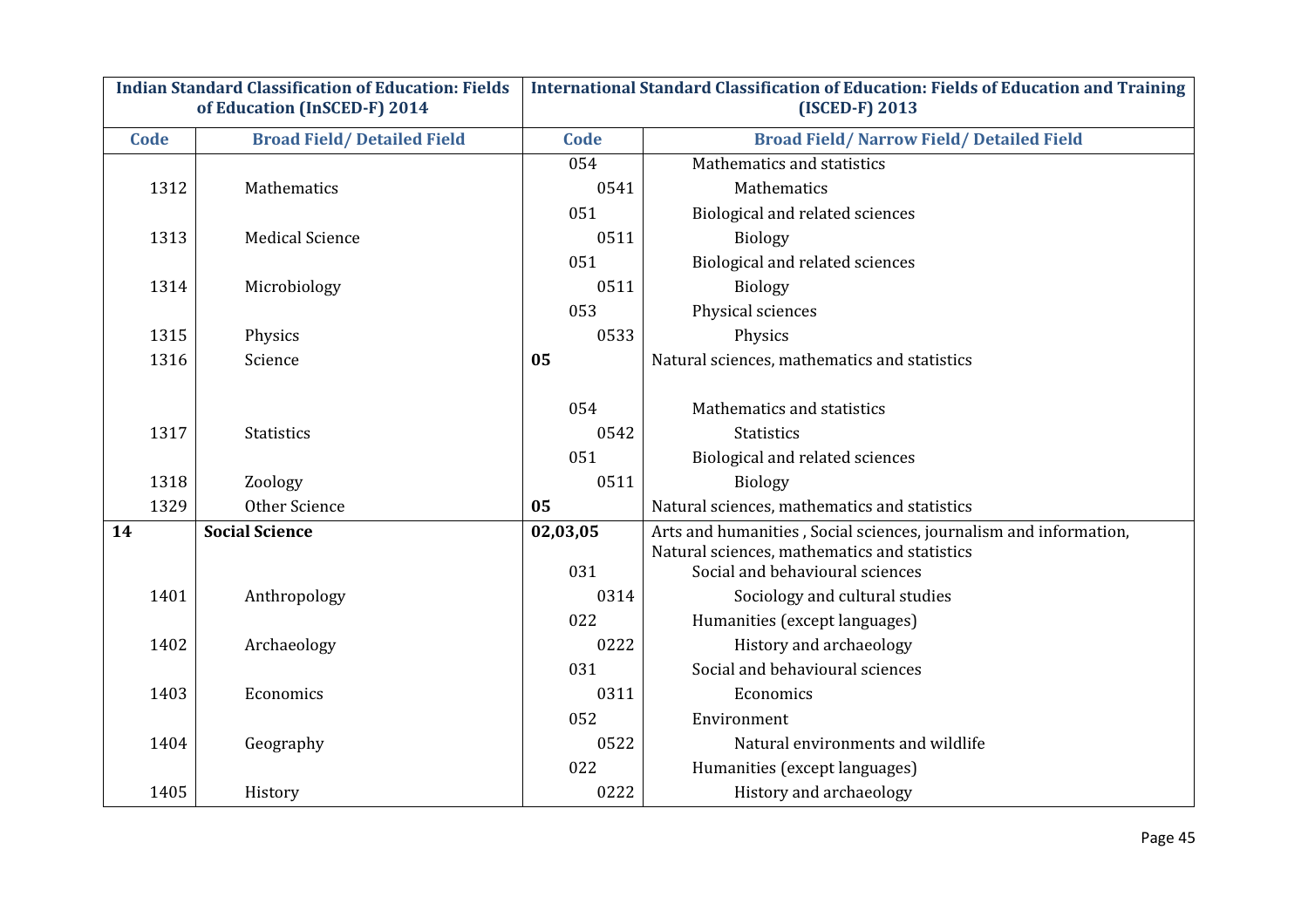| <b>Indian Standard Classification of Education: Fields</b><br>of Education (InSCED-F) 2014 |                                   |    | International Standard Classification of Education: Fields of Education and Training<br>(ISCED-F) 2013 |                                                  |  |
|--------------------------------------------------------------------------------------------|-----------------------------------|----|--------------------------------------------------------------------------------------------------------|--------------------------------------------------|--|
| Code                                                                                       | <b>Broad Field/Detailed Field</b> |    | <b>Code</b>                                                                                            | <b>Broad Field/ Narrow Field/ Detailed Field</b> |  |
|                                                                                            |                                   |    | 031                                                                                                    | Social and behavioural sciences                  |  |
| 1406                                                                                       | Human Rights                      |    | 0312                                                                                                   | Political sciences and civics                    |  |
|                                                                                            |                                   |    | 054                                                                                                    | Mathematics and statistics                       |  |
| 1407                                                                                       | Mathematics                       |    | 0541                                                                                                   | Mathematics                                      |  |
|                                                                                            |                                   |    | 022                                                                                                    | Humanities (except languages)                    |  |
| 1408                                                                                       | Philosophy                        |    | 0223                                                                                                   | Philosophy and ethics                            |  |
|                                                                                            |                                   |    | 031                                                                                                    | Social and behavioural sciences                  |  |
| 1409                                                                                       | <b>Political Science</b>          |    | 0312                                                                                                   | Political sciences and civics                    |  |
| 1410                                                                                       | <b>Population Studies</b>         |    | 0314                                                                                                   | Sociology and cultural studies                   |  |
| 1411                                                                                       | Psychology                        |    | 0313                                                                                                   | Psychology                                       |  |
| 1412                                                                                       | <b>Public Administration</b>      |    | 0312                                                                                                   | Political sciences and civics                    |  |
| 1413                                                                                       | <b>Social Science</b>             |    | 0314                                                                                                   | Sociology and cultural studies                   |  |
| 1414                                                                                       | Sociology                         |    | 0314                                                                                                   | Sociology and cultural studies                   |  |
|                                                                                            |                                   |    | 054                                                                                                    | Mathematics and statistics                       |  |
| 1415                                                                                       | <b>Statistics</b>                 |    | 0542                                                                                                   | <b>Statistics</b>                                |  |
|                                                                                            |                                   |    | 031                                                                                                    | Social and behavioural sciences                  |  |
| 1429                                                                                       | <b>Other Social Science</b>       |    | 0314                                                                                                   | Sociology and cultural studies                   |  |
| 15                                                                                         | Social Work                       | 09 |                                                                                                        | Health and welfare                               |  |
|                                                                                            |                                   |    | 092                                                                                                    | Welfare                                          |  |
| 1501                                                                                       | Social Work                       |    | 0923                                                                                                   | Social work and counseling                       |  |
| 16                                                                                         | <b>Women Studies</b>              | 03 |                                                                                                        | Social sciences, journalism and information      |  |
|                                                                                            |                                   |    | 031                                                                                                    | Social and behavioural sciences                  |  |
| 1601                                                                                       | <b>Women Studies</b>              |    | 0314                                                                                                   | Sociology and cultural studies                   |  |
| 51                                                                                         | <b>Agriculture</b>                | 08 |                                                                                                        | Agriculture, forestry, fisheries and veterinary  |  |
|                                                                                            |                                   |    | 081                                                                                                    | Agriculture                                      |  |
| 5101                                                                                       | Agriculture                       |    | 0811                                                                                                   | Crop and livestock production                    |  |
|                                                                                            |                                   |    | 082                                                                                                    | Forestry                                         |  |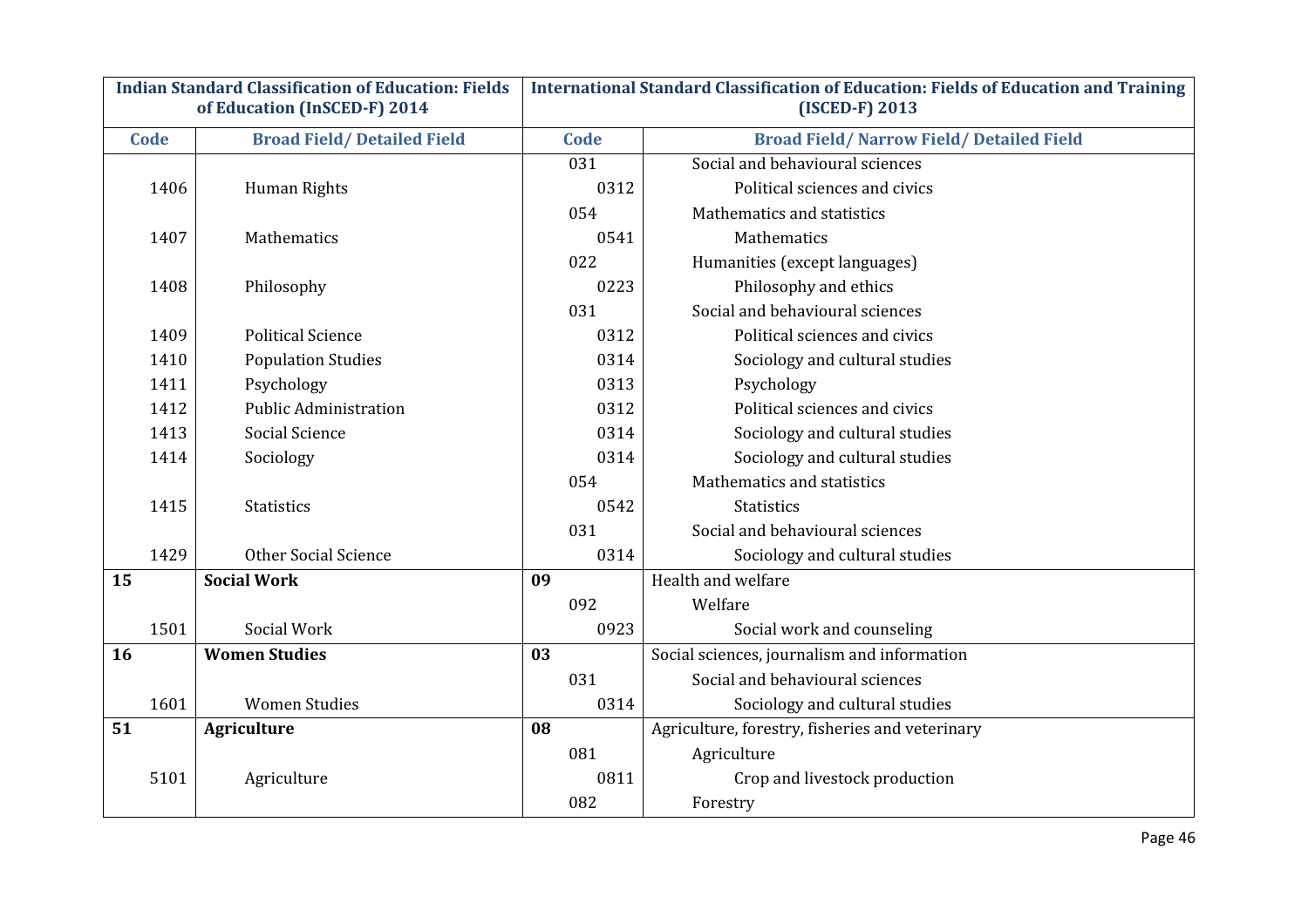| <b>Indian Standard Classification of Education: Fields</b><br>of Education (InSCED-F) 2014 |      | International Standard Classification of Education: Fields of Education and Training<br>(ISCED-F) 2013 |       |                                                                                                   |
|--------------------------------------------------------------------------------------------|------|--------------------------------------------------------------------------------------------------------|-------|---------------------------------------------------------------------------------------------------|
|                                                                                            | Code | <b>Broad Field/Detailed Field</b>                                                                      | Code  | <b>Broad Field/ Narrow Field/ Detailed Field</b>                                                  |
|                                                                                            | 5102 | Forestry                                                                                               | 0821  | Forestry                                                                                          |
|                                                                                            |      |                                                                                                        | 081   | Agriculture                                                                                       |
|                                                                                            | 5103 | Horticulture                                                                                           | 0811  | Crop and livestock production                                                                     |
|                                                                                            | 5104 | Sericulture                                                                                            | 0811  | Crop and livestock production                                                                     |
| 52                                                                                         |      | <b>Criminology &amp; Forensic Science</b>                                                              | 10    | Services                                                                                          |
|                                                                                            |      |                                                                                                        | 103   | Security services                                                                                 |
|                                                                                            | 5201 | Criminology & Forensic Science                                                                         | 1032  | Protection of persons and property                                                                |
| 53                                                                                         |      | Design                                                                                                 | 02    | Arts and humanities                                                                               |
|                                                                                            |      |                                                                                                        | 021   | Arts                                                                                              |
|                                                                                            | 5301 | Design                                                                                                 | 0212  | Fashion, interior and industrial design                                                           |
|                                                                                            | 5302 | <b>Interior Design</b>                                                                                 | 0212  | Fashion, interior and industrial design                                                           |
|                                                                                            |      |                                                                                                        |       |                                                                                                   |
| 54                                                                                         |      | <b>Education</b>                                                                                       | 01    | Education                                                                                         |
|                                                                                            |      |                                                                                                        | 011   | Education                                                                                         |
|                                                                                            | 5401 | Education (at F,G,H,I,K & L levels)                                                                    | 0111  | <b>Education science</b>                                                                          |
|                                                                                            | 5402 | Education (at J level)                                                                                 | 0114  | Teacher training with subject specialization                                                      |
|                                                                                            | 5403 | Education (at M level)                                                                                 | 0113  | Teacher training without subject specialization                                                   |
| 55                                                                                         |      | <b>Engineering &amp; Technology</b>                                                                    | 06,07 | Information and Communication Technologies (ICTs), Engineering,<br>manufacturing and construction |
|                                                                                            |      |                                                                                                        | 071   | Engineering and engineering trades                                                                |
|                                                                                            | 5501 | <b>Aeronautical Engineering</b>                                                                        | 0716  | Motor vehicles, ships and aircraft                                                                |
|                                                                                            | 5502 | <b>Agriculture Engineering</b>                                                                         | 071   | Engineering and engineering trades                                                                |
|                                                                                            |      |                                                                                                        | 073   | Architecture and construction                                                                     |
|                                                                                            | 5503 | Architecture                                                                                           | 0731  | Architecture and town planning                                                                    |
|                                                                                            |      |                                                                                                        | 071   | Engineering and engineering trades                                                                |
|                                                                                            | 5504 | <b>Chemical Engineering</b>                                                                            | 0711  | Chemical engineering and processes                                                                |
|                                                                                            |      |                                                                                                        | 073   | Architecture and construction                                                                     |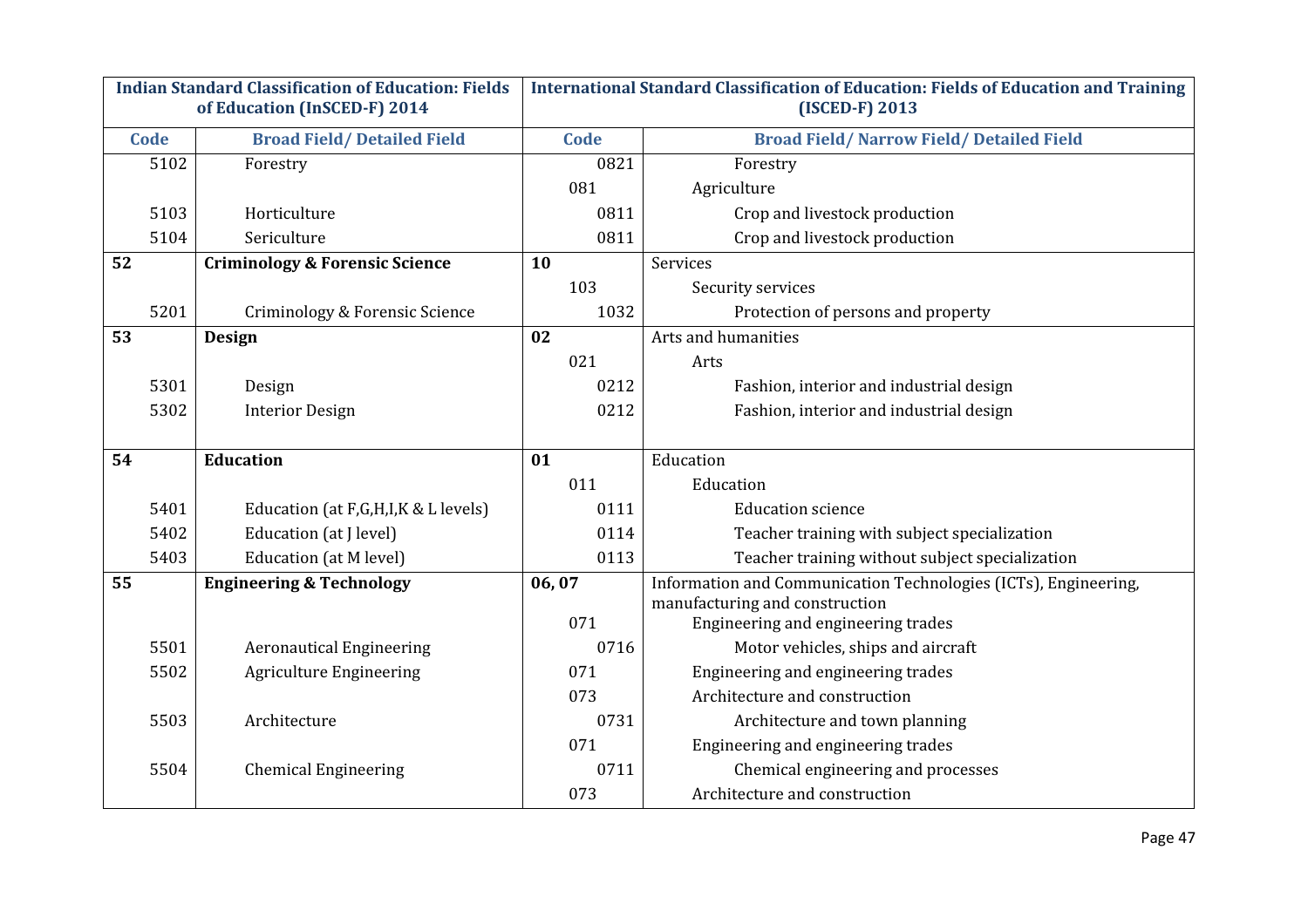| <b>Indian Standard Classification of Education: Fields</b><br>of Education (InSCED-F) 2014 |                                   |    |      | <b>International Standard Classification of Education: Fields of Education and Training</b><br>(ISCED-F) 2013 |
|--------------------------------------------------------------------------------------------|-----------------------------------|----|------|---------------------------------------------------------------------------------------------------------------|
| Code                                                                                       | <b>Broad Field/Detailed Field</b> |    | Code | <b>Broad Field/ Narrow Field/ Detailed Field</b>                                                              |
| 5505                                                                                       | Civil Engineering                 |    | 0732 | Building and civil engineering                                                                                |
|                                                                                            |                                   |    | 071  | Engineering and engineering trades                                                                            |
| 5506                                                                                       | <b>Computer Engineering</b>       |    | 0714 | Electronics and automation                                                                                    |
|                                                                                            |                                   |    | 072  | Manufacturing and processing                                                                                  |
| 5507                                                                                       | Dairy Technology                  |    | 0721 | Food processing                                                                                               |
|                                                                                            |                                   |    | 071  | Engineering and engineering trades                                                                            |
| 5508                                                                                       | <b>Electrical Engineering</b>     |    | 0713 | Electricity and energy                                                                                        |
| 5509                                                                                       | <b>Electronics Engineering</b>    |    | 0714 | Electronics and automation                                                                                    |
|                                                                                            |                                   |    | 072  | Manufacturing and processing                                                                                  |
| 5510                                                                                       | Food Technology                   |    | 0721 | Food processing                                                                                               |
|                                                                                            |                                   | 06 |      | Information and Communication Technologies (ICTs)                                                             |
| 5511                                                                                       | <b>Information Technology</b>     |    | 061  | Information and Communication Technologies (ICTs)                                                             |
|                                                                                            |                                   |    | 071  | Engineering and engineering trades                                                                            |
| 5512                                                                                       | Marine Engineering                |    | 0716 | Motor vehicles, ships and aircraft                                                                            |
| 5513                                                                                       | <b>Mechanical Engineering</b>     |    | 0715 | Mechanics and metal trades                                                                                    |
|                                                                                            |                                   |    | 072  | Manufacturing and processing                                                                                  |
| 5514                                                                                       | Metallurgical Engineering         |    | 0722 | Materials (glass, paper, plastic and wood)                                                                    |
| 5515                                                                                       | Mining Engineering                |    | 0724 | Mining and extraction                                                                                         |
|                                                                                            |                                   |    | 073  | Architecture and construction                                                                                 |
| 5516                                                                                       | Planning                          |    | 0731 | Architecture and town planning                                                                                |
| 5517                                                                                       | <b>Transportation Planning</b>    |    | 0731 | Architecture and town planning                                                                                |
| 5518                                                                                       | <b>Urban Planning</b>             |    | 0731 | Architecture and town planning                                                                                |
| 5529                                                                                       | Other Engineering & Technology    |    | 071  | Engineering and engineering trades                                                                            |
| 56                                                                                         | <b>Fashion Technology</b>         | 02 |      | Arts and humanities                                                                                           |
|                                                                                            |                                   |    | 021  | Arts                                                                                                          |
| 5601                                                                                       | <b>Fashion Technology</b>         |    | 0212 | Fashion, interior and industrial design                                                                       |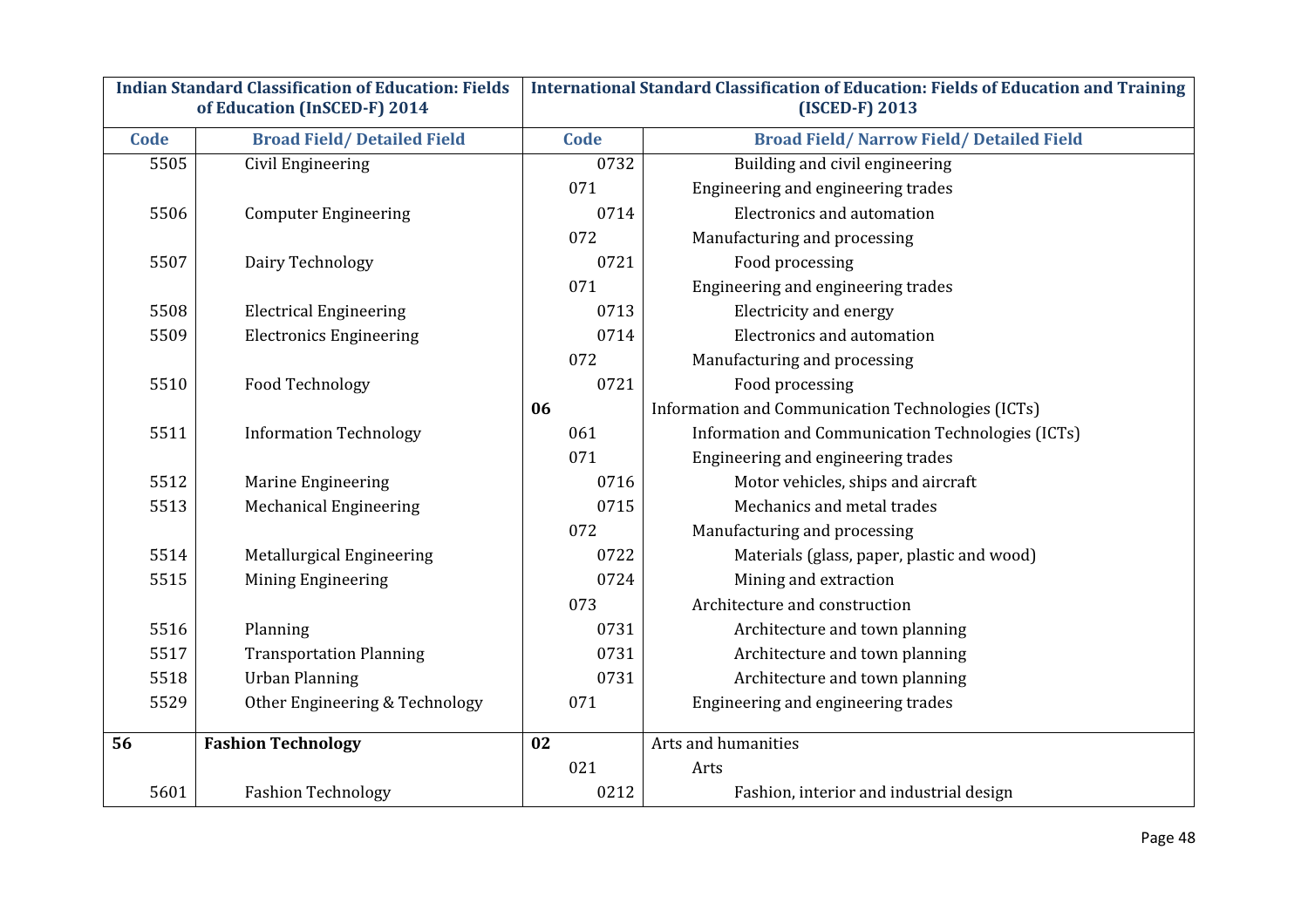| <b>Indian Standard Classification of Education: Fields</b><br>of Education (InSCED-F) 2014 |                                   |             | <b>International Standard Classification of Education: Fields of Education and Training</b><br>(ISCED-F) 2013 |
|--------------------------------------------------------------------------------------------|-----------------------------------|-------------|---------------------------------------------------------------------------------------------------------------|
| Code                                                                                       | <b>Broad Field/Detailed Field</b> | Code        | <b>Broad Field/ Narrow Field/ Detailed Field</b>                                                              |
| 57                                                                                         | <b>Fine Arts</b>                  | 02          | Arts and humanities                                                                                           |
|                                                                                            |                                   | 021         | Arts                                                                                                          |
| 5701                                                                                       | Fine Arts                         | 0213        | Fine arts                                                                                                     |
| 5702                                                                                       | Music                             | 0215        | Music and performing arts                                                                                     |
| 5703                                                                                       | Performing Arts                   | 0215        | Music and performing arts                                                                                     |
| 5704                                                                                       | <b>Visual Arts</b>                | 0211        | Audio-visual techniques and media production                                                                  |
| 58                                                                                         | <b>Fisheries Science</b>          | 08          | Agriculture, forestry, fisheries and veterinary                                                               |
|                                                                                            |                                   | 081         | Agriculture                                                                                                   |
| 5801                                                                                       | <b>Fisheries Science</b>          | 0831        | Fisheries                                                                                                     |
| 59                                                                                         | <b>Home Science</b>               | 07,09,10    | Engineering, manufacturing and construction, Health and welfare,<br>Services                                  |
|                                                                                            |                                   | 072,091,101 | Manufacturing and processing, Health, Personal services                                                       |
| 5901                                                                                       | Food Technology                   | 0721        | Food processing                                                                                               |
| 5902                                                                                       | Home Science                      | 1011        | Domestic services                                                                                             |
| 5903                                                                                       | Nutrition                         | 0915        | Therapy and rehabilitation                                                                                    |
| 60                                                                                         | IT & Computer                     | 02,06       | Arts and humanities, Information and Communication Technologies<br>(ICTs)                                     |
|                                                                                            |                                   | 061         | Information and Communication Technologies (ICTs)                                                             |
| 6001                                                                                       | Animation                         | 0611        | Computer use                                                                                                  |
| 6002                                                                                       | <b>Computer Application</b>       | 0611        | Computer use                                                                                                  |
| 6003                                                                                       | <b>Computer Science</b>           | 0611        | Computer use                                                                                                  |
|                                                                                            |                                   | 021         | Arts                                                                                                          |
| 6004                                                                                       | Graphics                          | 0211        | Audio-visual techniques and media production                                                                  |
| 6005                                                                                       | <b>Information Technology</b>     | 06          | Information and Communication Technologies (ICTs)                                                             |
|                                                                                            |                                   | 021         | Arts                                                                                                          |
| 6006                                                                                       | Multi Media                       | 0211        | Audio-visual techniques and media production                                                                  |
|                                                                                            |                                   |             |                                                                                                               |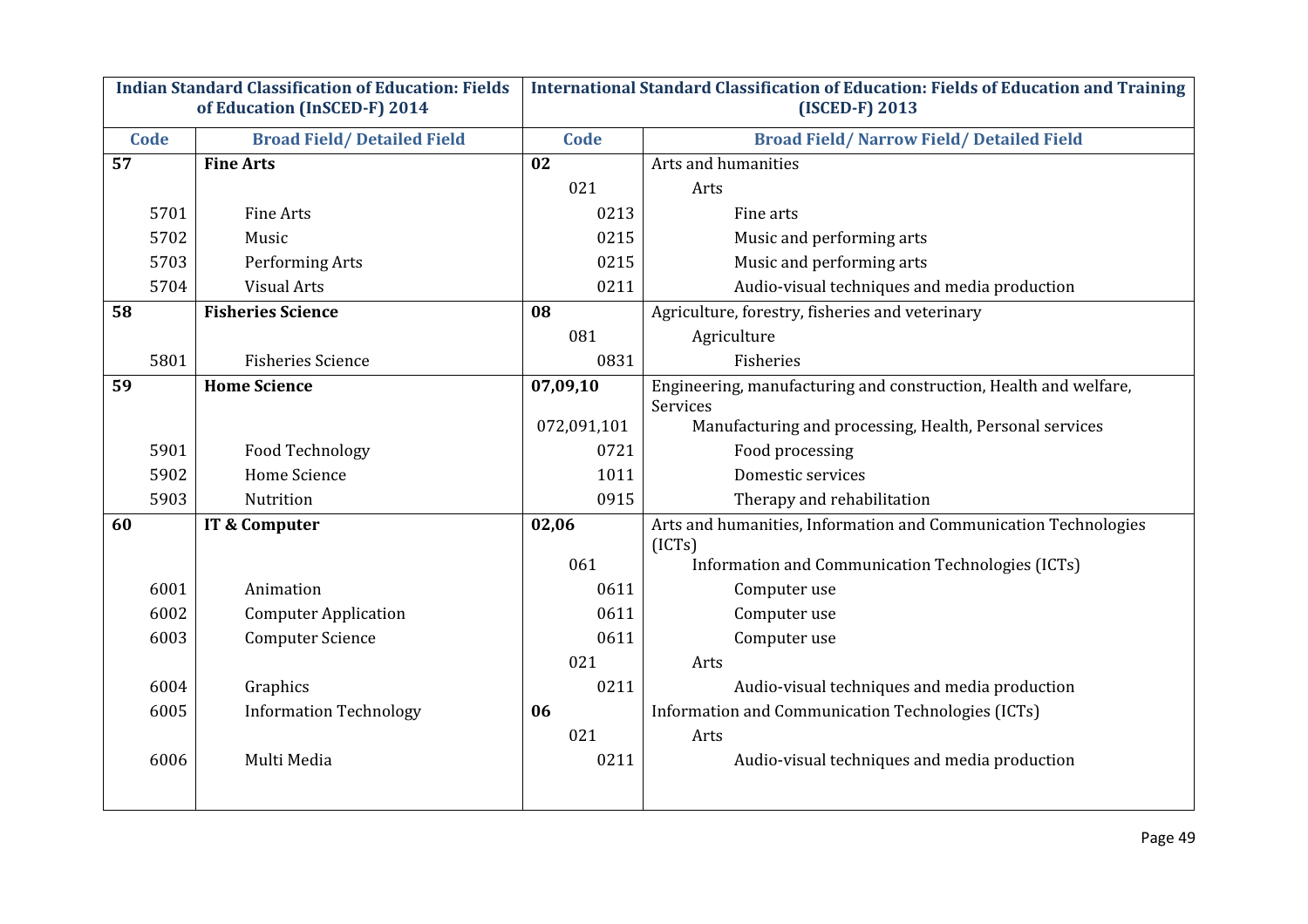| <b>Indian Standard Classification of Education: Fields</b><br>of Education (InSCED-F) 2014 |      | <b>International Standard Classification of Education: Fields of Education and Training</b><br>(ISCED-F) 2013 |      |      |                                                  |
|--------------------------------------------------------------------------------------------|------|---------------------------------------------------------------------------------------------------------------|------|------|--------------------------------------------------|
|                                                                                            | Code | <b>Broad Field/Detailed Field</b>                                                                             | Code |      | <b>Broad Field/ Narrow Field/ Detailed Field</b> |
| 61                                                                                         |      | <b>Journalism &amp; Mass Communication</b>                                                                    | 03   |      | Social sciences, journalism and information      |
|                                                                                            |      |                                                                                                               |      | 032  | Journalism and information                       |
|                                                                                            | 6101 | Journalism & Mass Communication                                                                               |      | 0321 | Journalism and reporting                         |
| 62                                                                                         |      | Law                                                                                                           | 04   |      | Business, administration and law                 |
|                                                                                            |      |                                                                                                               |      | 042  | Law                                              |
|                                                                                            | 6201 | Civil Law                                                                                                     |      | 0421 | Law                                              |
|                                                                                            | 6202 | <b>Constitutional Law</b>                                                                                     |      | 0421 | Law                                              |
|                                                                                            | 6203 | <b>Cyber Crime</b>                                                                                            |      | 0421 | Law                                              |
|                                                                                            | 6204 | <b>International Law</b>                                                                                      |      | 0421 | Law                                              |
|                                                                                            | 6205 | Law                                                                                                           |      | 0421 | Law                                              |
|                                                                                            | 6206 | Civil Law                                                                                                     |      | 0421 | Law                                              |
| 63                                                                                         |      | <b>Library &amp; Information Science</b>                                                                      | 03   |      | Social sciences, journalism and information      |
|                                                                                            |      |                                                                                                               |      | 032  | Journalism and information                       |
|                                                                                            | 6301 | Library & Information Science                                                                                 |      | 0322 | Library, information and archival studies        |
| 64                                                                                         |      | <b>Management</b>                                                                                             | 04   |      | Business, administration and law                 |
|                                                                                            |      |                                                                                                               |      | 041  | <b>Business and administration</b>               |
|                                                                                            | 6401 | Agri-Business Management                                                                                      |      | 0413 | Management and administration                    |
|                                                                                            | 6402 | <b>Business Administration</b>                                                                                |      | 0413 | Management and administration                    |
|                                                                                            | 6403 | <b>Business Management</b>                                                                                    |      | 0413 | Management and administration                    |
|                                                                                            | 6404 | <b>Business Studies</b>                                                                                       |      | 0413 | Management and administration                    |
|                                                                                            | 6405 | <b>Event Management</b>                                                                                       |      | 0413 | Management and administration                    |
|                                                                                            | 6406 | <b>Financial Management</b>                                                                                   |      | 0412 | Finance, banking and insurance                   |
|                                                                                            | 6407 | Hospital Administration                                                                                       |      | 0413 | Management and administration                    |
|                                                                                            | 6408 | <b>Hotel Management</b>                                                                                       |      | 0413 | Management and administration                    |
|                                                                                            | 6409 | Human Resource Management                                                                                     |      | 0413 | Management and administration                    |
|                                                                                            | 6410 | <b>International Business</b>                                                                                 |      | 0416 | Management and administration                    |
|                                                                                            | 6411 | <b>Marketing Management</b>                                                                                   |      | 0414 | Marketing and advertising                        |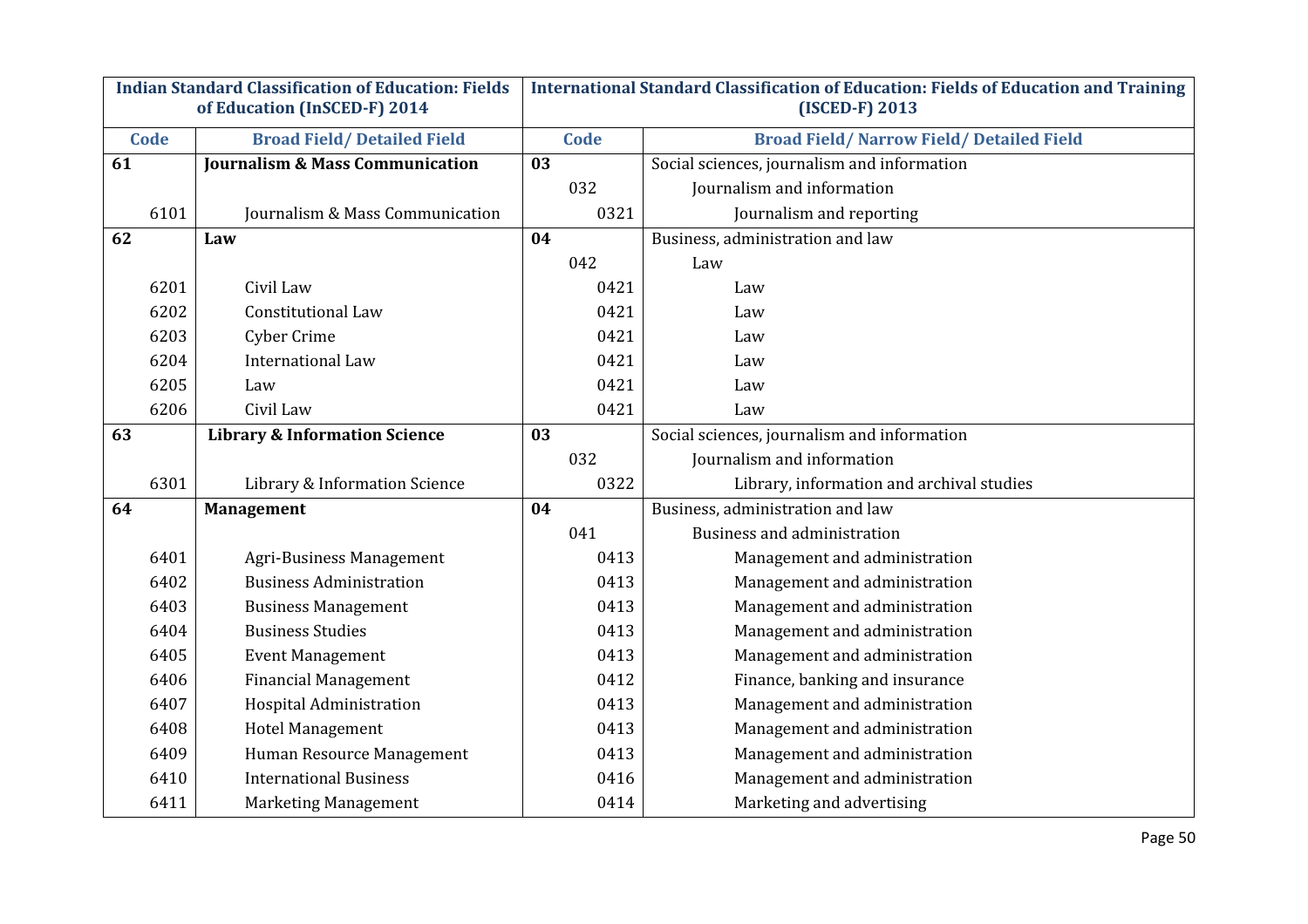| <b>Indian Standard Classification of Education: Fields</b> |                                     | International Standard Classification of Education: Fields of Education and Training |                                                                                                       |  |  |
|------------------------------------------------------------|-------------------------------------|--------------------------------------------------------------------------------------|-------------------------------------------------------------------------------------------------------|--|--|
|                                                            | of Education (InSCED-F) 2014        |                                                                                      | (ISCED-F) 2013                                                                                        |  |  |
| Code                                                       | <b>Broad Field/Detailed Field</b>   | Code                                                                                 | <b>Broad Field/ Narrow Field/ Detailed Field</b>                                                      |  |  |
| 6412                                                       | <b>Pharmaceutical Technology</b>    | 0416                                                                                 | Management and administration                                                                         |  |  |
| 6413                                                       | Technology                          | 0413                                                                                 | Management and administration                                                                         |  |  |
| 6414                                                       | <b>Tourism Management</b>           | 0413                                                                                 | Management and administration                                                                         |  |  |
| 6429                                                       | Other Management                    | 0413                                                                                 | Management and administration                                                                         |  |  |
| 65                                                         | <b>Marine Science/ Oceanography</b> | 07                                                                                   | Engineering, manufacturing and construction                                                           |  |  |
|                                                            |                                     | 071                                                                                  | Engineering and engineering trades                                                                    |  |  |
| 6501                                                       | Marine Science/Oceanography         | 0716                                                                                 | Motor vehicles, ships and aircraft                                                                    |  |  |
| 66                                                         | <b>Medical Science</b>              | 04,05,09                                                                             | Business, administration and law, Natural sciences, mathematics and<br>statistics, Health and welfare |  |  |
|                                                            |                                     | 091                                                                                  | Health                                                                                                |  |  |
| 6601                                                       | Anatomy                             | 0914                                                                                 | Medical diagnostic and treatment technology                                                           |  |  |
| 6602                                                       | Anesthesiology                      | 0914                                                                                 | Medical diagnostic and treatment technology                                                           |  |  |
| 6603                                                       | Ayurveda                            | 0917                                                                                 | Traditional and complementary medicine and therapy                                                    |  |  |
|                                                            |                                     | 051                                                                                  | Biological and related sciences                                                                       |  |  |
| 6604                                                       | Bio-Chemistry                       | 0512                                                                                 | Biochemistry                                                                                          |  |  |
|                                                            |                                     | 053                                                                                  | Physical sciences                                                                                     |  |  |
| 6605                                                       | <b>Bio-Physics</b>                  | 0533                                                                                 | Physics                                                                                               |  |  |
|                                                            |                                     | 054                                                                                  | Mathematics and statistics                                                                            |  |  |
| 6606                                                       | <b>Bio-Statistics</b>               | 0542                                                                                 | <b>Statistics</b>                                                                                     |  |  |
|                                                            |                                     | 051                                                                                  | Biological and related sciences                                                                       |  |  |
| 6607                                                       | Bio-Technology                      | 0511                                                                                 | <b>Biology</b>                                                                                        |  |  |
|                                                            |                                     | 091                                                                                  | Health                                                                                                |  |  |
| 6608                                                       | Cardiology                          | 0914                                                                                 | Medical diagnostic and treatment technology                                                           |  |  |
| 6609                                                       | Dentistry                           | 0911                                                                                 | Dental studies                                                                                        |  |  |
| 6610                                                       | Dermatology                         | 0914                                                                                 | Medical diagnostic and treatment technology                                                           |  |  |
| 6611                                                       | Endocrinology                       | 0914                                                                                 | Medical diagnostic and treatment technology                                                           |  |  |
| 6612                                                       | <b>ENT</b>                          | 0914                                                                                 | Medical diagnostic and treatment technology                                                           |  |  |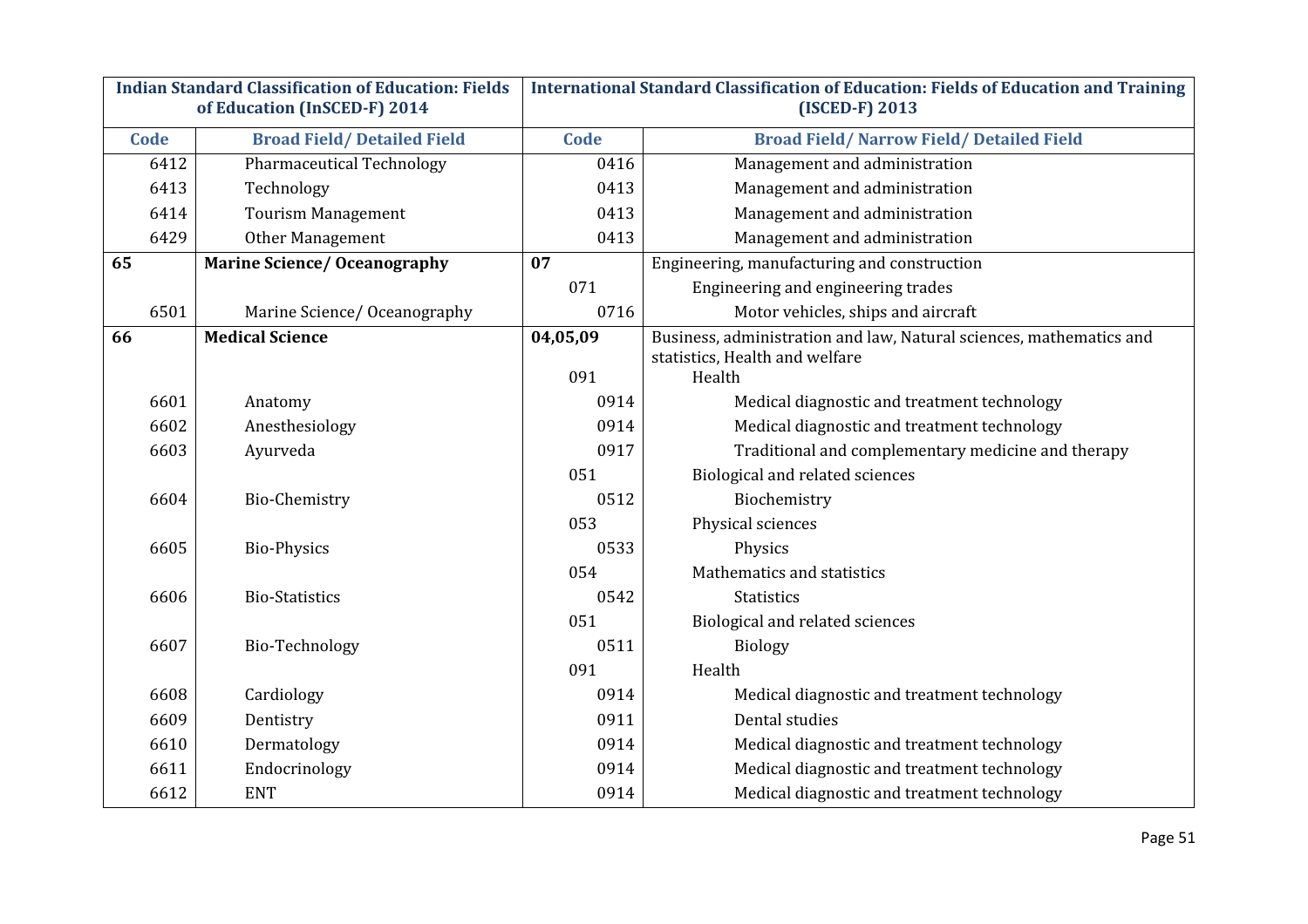| <b>Indian Standard Classification of Education: Fields</b><br>of Education (InSCED-F) 2014 |                                     | International Standard Classification of Education: Fields of Education and Training<br>(ISCED-F) 2013 |                                                    |  |  |
|--------------------------------------------------------------------------------------------|-------------------------------------|--------------------------------------------------------------------------------------------------------|----------------------------------------------------|--|--|
|                                                                                            |                                     |                                                                                                        |                                                    |  |  |
| Code                                                                                       | <b>Broad Field/Detailed Field</b>   | <b>Code</b>                                                                                            | <b>Broad Field/ Narrow Field/ Detailed Field</b>   |  |  |
| 6613                                                                                       | <b>Forensic Medicine/Toxicology</b> | 0914                                                                                                   | Medical diagnostic and treatment technology        |  |  |
| 6614                                                                                       | Gastroenterology                    | 0914                                                                                                   | Medical diagnostic and treatment technology        |  |  |
| 6615                                                                                       | <b>General Medicine</b>             | 0914                                                                                                   | Medical diagnostic and treatment technology        |  |  |
| 6616                                                                                       | <b>General Surgery</b>              | 0914                                                                                                   | Medical diagnostic and treatment technology        |  |  |
| 6617                                                                                       | Gynaecology                         | 0914                                                                                                   | Medical diagnostic and treatment technology        |  |  |
| 6618                                                                                       | Haematology                         | 0914                                                                                                   | Medical diagnostic and treatment technology        |  |  |
| 6619                                                                                       | Hepatology                          | 0914                                                                                                   | Medical diagnostic and treatment technology        |  |  |
| 6620                                                                                       | Homeopathy                          | 0917                                                                                                   | Traditional and complementary medicine and therapy |  |  |
|                                                                                            |                                     | 041                                                                                                    | <b>Business and administration</b>                 |  |  |
| 6621                                                                                       | Hospital Administration             | 0413                                                                                                   | Management and administration                      |  |  |
|                                                                                            |                                     | 091                                                                                                    | Health                                             |  |  |
| 6622                                                                                       | <b>Indian Medicine</b>              | 0917                                                                                                   | Traditional and complementary medicine and therapy |  |  |
| 6623                                                                                       | Lab Medicine                        | 0912                                                                                                   | Medicine                                           |  |  |
|                                                                                            |                                     | 041                                                                                                    | Business and administration                        |  |  |
| 6624                                                                                       | <b>Medical Management</b>           | 0413                                                                                                   | Management and administration                      |  |  |
|                                                                                            |                                     | 091                                                                                                    | Health                                             |  |  |
| 6625                                                                                       | <b>Medical Physics</b>              | 0915                                                                                                   | Therapy and rehabilitation                         |  |  |
|                                                                                            |                                     | 051                                                                                                    | Biological and related sciences                    |  |  |
| 6626                                                                                       | Microbiology                        | 0511                                                                                                   | <b>Biology</b>                                     |  |  |
|                                                                                            |                                     | 091                                                                                                    | Health                                             |  |  |
| 6627                                                                                       | Nephrology                          | 0914                                                                                                   | Medical diagnostic and treatment technology        |  |  |
| 6628                                                                                       | Neurology                           | 0914                                                                                                   | Medical diagnostic and treatment technology        |  |  |
| 6629                                                                                       | Nuclear Medicine                    | 0912                                                                                                   | Medicine                                           |  |  |
| 6630                                                                                       | <b>Nursing</b>                      | 0913                                                                                                   | Nursing and midwifery                              |  |  |
| 6631                                                                                       | <b>Occupational Therapy</b>         | 0915                                                                                                   | Therapy and rehabilitation                         |  |  |
| 6632                                                                                       | Oncology                            | 0914                                                                                                   | Medical diagnostic and treatment technology        |  |  |
| 6633                                                                                       | Ophthalmology                       | 0914                                                                                                   | Medical diagnostic and treatment technology        |  |  |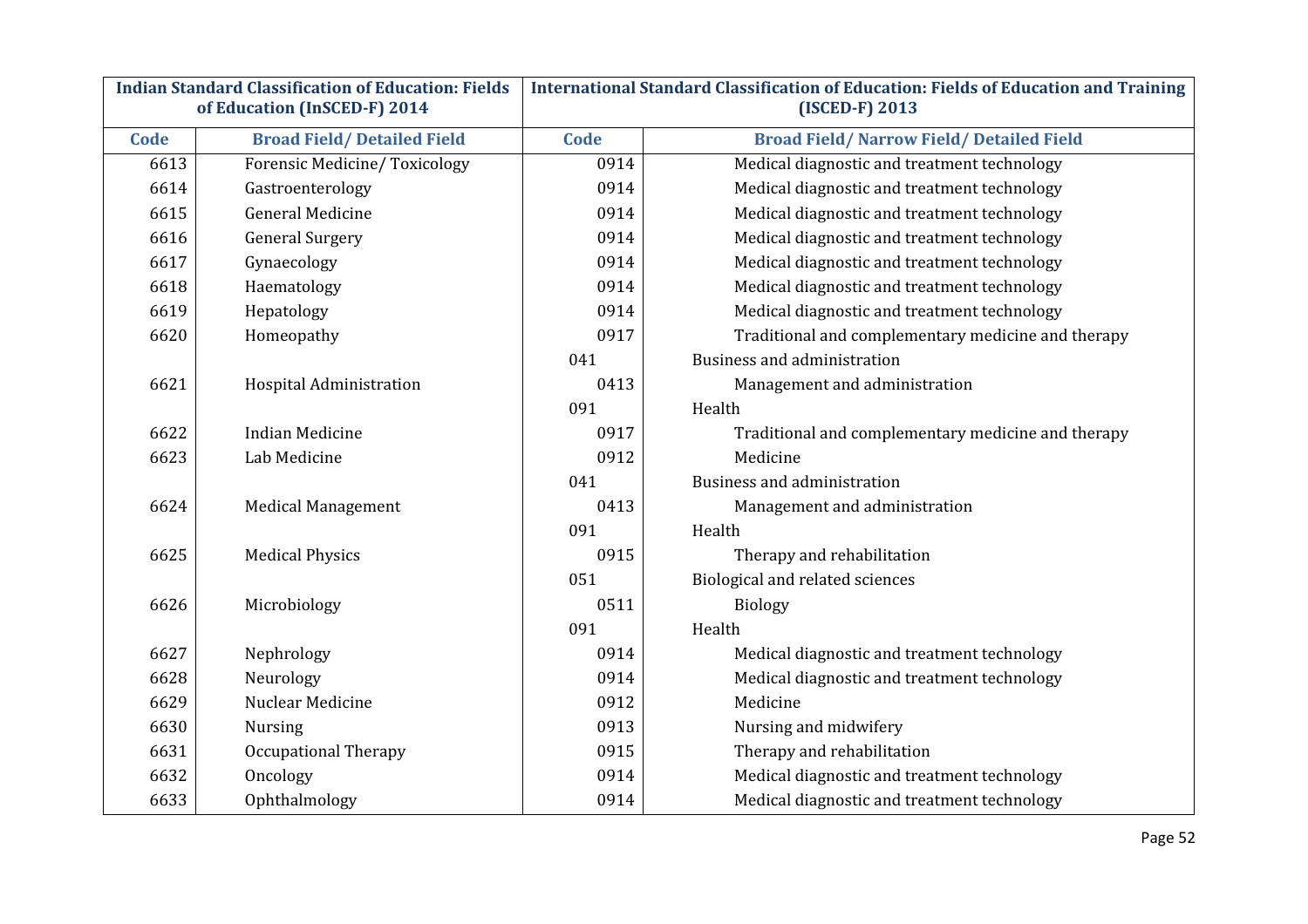| <b>Indian Standard Classification of Education: Fields</b><br>of Education (InSCED-F) 2014 |      |                                         | International Standard Classification of Education: Fields of Education and Training<br>(ISCED-F) 2013 |      |                                                    |  |
|--------------------------------------------------------------------------------------------|------|-----------------------------------------|--------------------------------------------------------------------------------------------------------|------|----------------------------------------------------|--|
|                                                                                            | Code | <b>Broad Field/Detailed Field</b>       |                                                                                                        | Code | <b>Broad Field/ Narrow Field/ Detailed Field</b>   |  |
|                                                                                            | 6634 | Orthopaedics                            |                                                                                                        | 0914 | Medical diagnostic and treatment technology        |  |
|                                                                                            | 6635 | Pathology                               |                                                                                                        | 0914 | Medical diagnostic and treatment technology        |  |
|                                                                                            | 6636 | Pediatrics                              |                                                                                                        | 0914 | Medical diagnostic and treatment technology        |  |
|                                                                                            | 6637 | Pharmacy                                |                                                                                                        | 0916 | Pharmacy                                           |  |
|                                                                                            | 6638 | Physiology                              |                                                                                                        | 0915 | Medical diagnostic and treatment technology        |  |
|                                                                                            | 6639 | Physiotherapy                           |                                                                                                        | 0915 | Therapy and rehabilitation                         |  |
|                                                                                            | 6640 | <b>Plastic Surgery</b>                  |                                                                                                        | 0914 | Medical diagnostic and treatment technology        |  |
|                                                                                            | 6641 | Psychiatry                              |                                                                                                        | 0914 | Medical diagnostic and treatment technology        |  |
|                                                                                            | 6642 | <b>Public Health</b>                    |                                                                                                        | 0914 | Medical diagnostic and treatment technology        |  |
|                                                                                            | 6643 | Radiology                               |                                                                                                        | 0914 | Medical diagnostic and treatment technology        |  |
|                                                                                            | 6644 | Radiothrapy                             |                                                                                                        | 0914 | Medical diagnostic and treatment technology        |  |
|                                                                                            | 6645 | Unani                                   |                                                                                                        | 0917 | Traditional and complementary medicine and therapy |  |
|                                                                                            | 6646 | Urology                                 |                                                                                                        | 0914 | Medical diagnostic and treatment technology        |  |
|                                                                                            | 6699 | <b>Other Medical Science</b>            |                                                                                                        | 0914 | Medical diagnostic and treatment technology        |  |
| 67                                                                                         |      | <b>Physical Education</b>               | 01                                                                                                     |      | Education                                          |  |
|                                                                                            |      |                                         |                                                                                                        | 011  | Education                                          |  |
|                                                                                            | 6701 | <b>Physical Education</b>               |                                                                                                        | 0114 | Teacher training with subject specialization       |  |
|                                                                                            | 6702 | Yoga                                    |                                                                                                        | 0114 | Teacher training with subject specialization       |  |
| 68                                                                                         |      | <b>Veterinary &amp; Animal Sciences</b> | 08                                                                                                     |      | Agriculture, forestry, fisheries and veterinary    |  |
|                                                                                            |      |                                         |                                                                                                        | 084  | Veterinary                                         |  |
|                                                                                            | 6801 | Dairy Science                           |                                                                                                        | 0841 | Veterinary                                         |  |
|                                                                                            | 6802 | Veterinary & Animal Sciences            |                                                                                                        | 0841 | Veterinary                                         |  |
| 99                                                                                         |      | Not known or unspecified                | 99                                                                                                     |      | Not known or unspecified                           |  |
|                                                                                            |      |                                         |                                                                                                        | 999  | Not known or unspecified                           |  |
|                                                                                            | 9999 | Not known or unspecified                |                                                                                                        | 9999 | Not known or unspecified                           |  |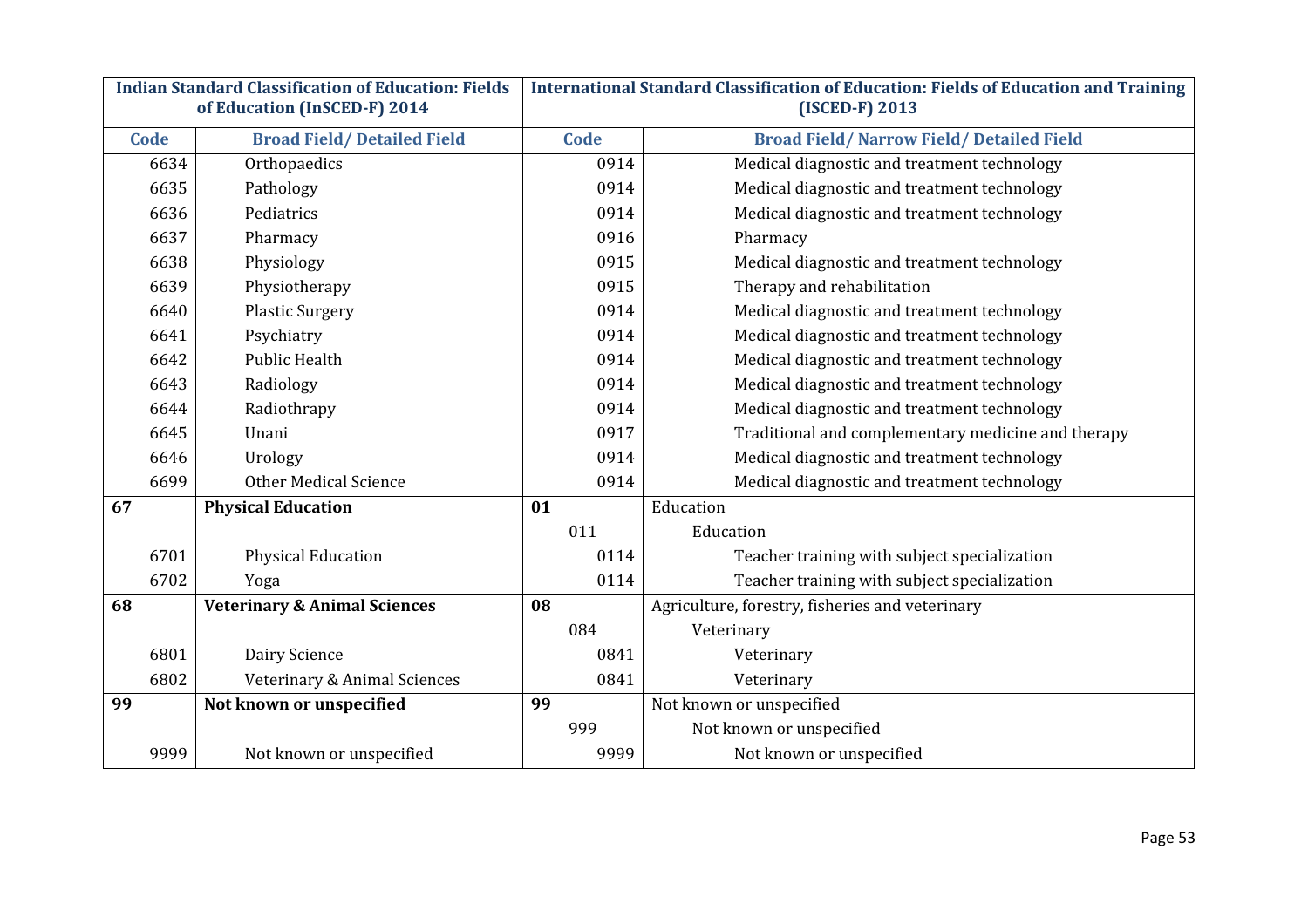F.No. 7-23/2011-Stat. Government of India Ministry of Human Resource Development Department of Higher Education Statistics Division

> Shastri Bhavan, New Delhi Date: 24<sup>th</sup> September, 2012

#### **NOTIFICATION**

#### **Subject: Constitution of a Committee for National Standard Classification of Education**

In view of the recommendation of the Standing Committee on Economic and Social Classification at national level, of Ministry of Statistics and Programme Implementation, it has been decided with the approval of competent authority to constitute a committee to develop a National Standard Classification on Education with the following term of reference:-

- a) To develop a National Standard Classification on Education
- b) To prepare Concordance with International Standard Classification of Education (ISCED).
- 2. The composition of the Committee shall be as under:-
	- I. Shri Amit Khare, Joint Secretary, Department of Higher Education: Chairman

| II. DDG, Department of Higher Education, MHRD                              | : Member   |
|----------------------------------------------------------------------------|------------|
| III. Chief Statistical Officer, University Grants Commission               | : Member   |
| IV. Adviser (Education), Planning Commission                               | : Member   |
| V. DDG(Social Statistics Division), Central Statistics Office              | : Member   |
| VI. Representative from Association of Indian Universities                 | : Member   |
| VII. Representative from Department of School Education & Literacy: Member |            |
| VIII. Director (HE), Department of Higher Education                        | : Member   |
| IX. Shri Sanjay, Director                                                  | : Convenor |

3. The Committee may co-opt additional members/special invitees as and when need arises.

4. The expenditure on TA/DA to members in connection with the meeting of the Committee will be borne by the parent Departments/Organisations to which the member belongs.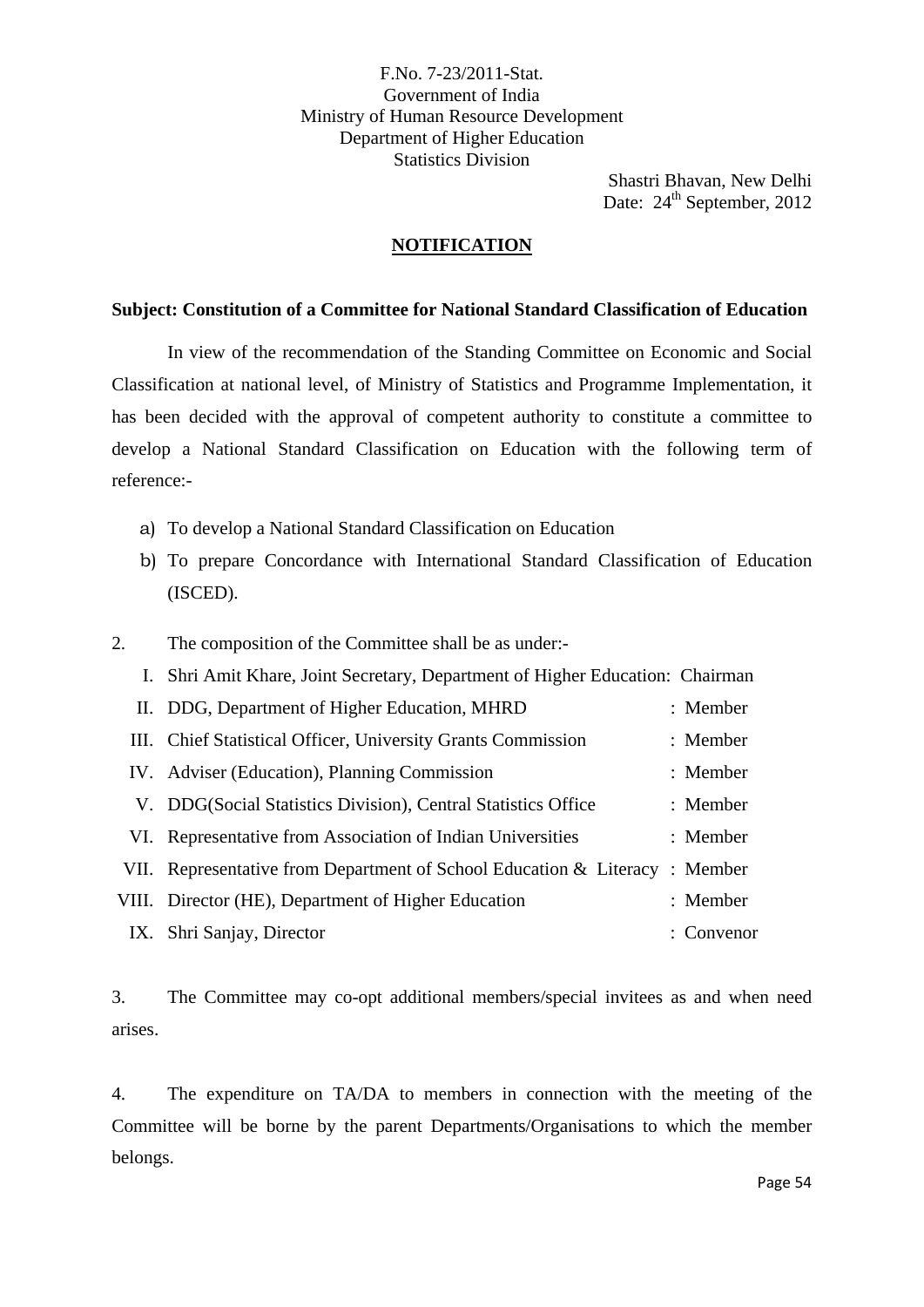5. Secretarial assistance to the committee will be provided by the Statistics Division of MHRD, New Delhi.

6. The Committee will submit the report within 3 months from the date of issue of this Notification.

(Sanjay)

**Director** Telefax: 011-23381877

To

#### All Members of the Committee

Copy to:-

- a. Member (Education), Planning Commission
- b. Secretary (HE)
- c. Secretary (SE&L)
- d. Secretary (MOSPI)
- e. Chairman, University Grants Commission
- f. Secretary-General, Association of Indian Universities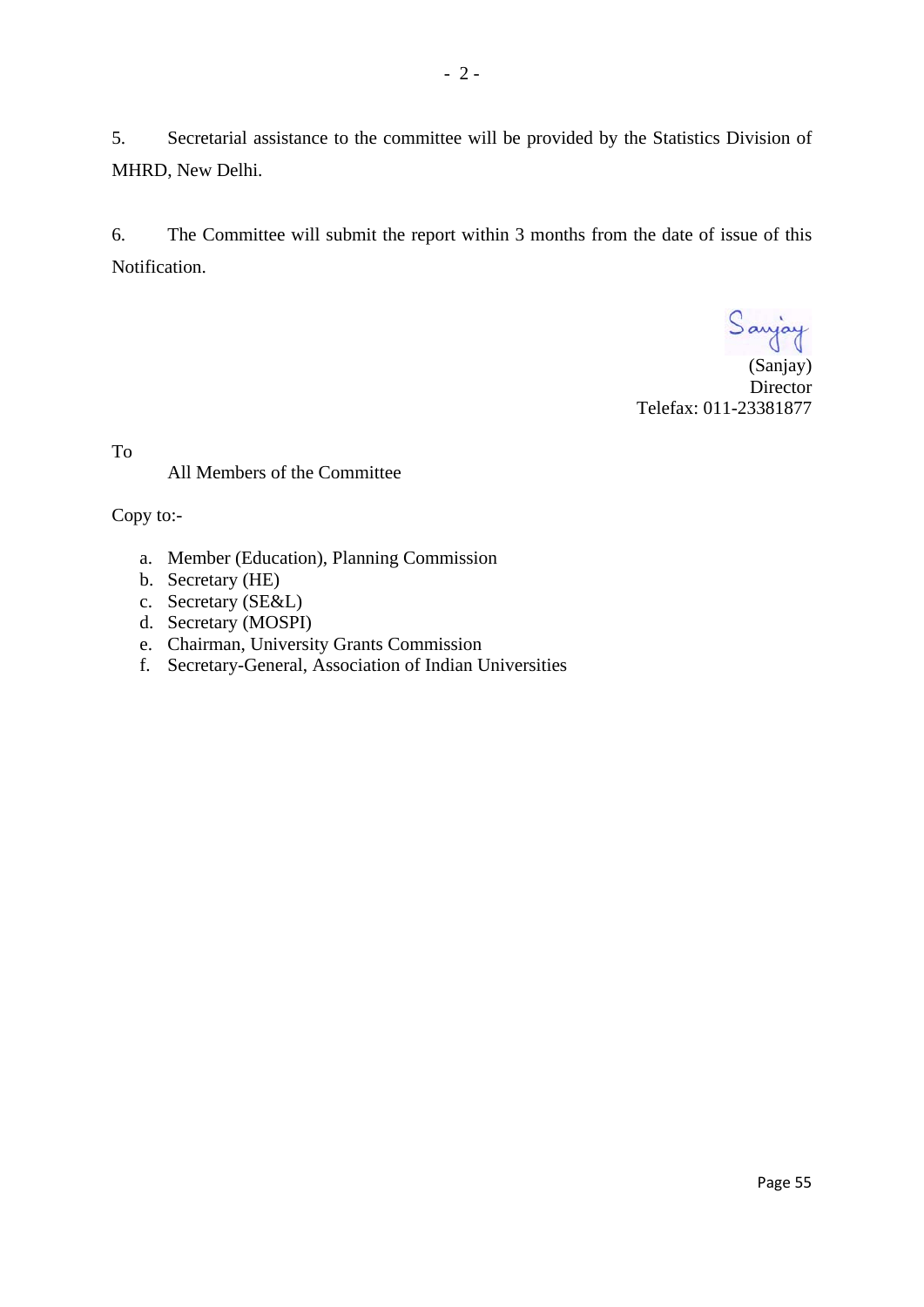## **MINUTES OF THE FIRST MEETING OF THE COMMITTEE FOR NATIONAL STANDARD CLASSIFICATION OF EDUCATION**

The first meeting of the Committee for National Standard Classification of Education was held under the Chairmanship of Shri Amit Khare, Joint Secretary, Department of Higher Education on 20th December, 2012 at Shastri Bhawan, New Delhi. The list of participants is annexed.

It was brought to the notice of the committee that Indian Standard Classification of Education (INSCED) is being developed for the first time as part of a national framework for the storage, exchange and dissemination of statistical and administrative data on educational activity in India. INSCED will be a statistical classification for use in the collection and analysis of data on educational activity and attainment. The primary consideration in designing INSCED will be to cater the requirements of all sectors of Indian Educational System. An additional consideration will be to make it comparable with the International Standard. INSCED will cover two cross-classification variables, Levels and Fields of Education. The basic unit of classification in INSCED is the educational programme.

After detailed deliberations and considering various Existing Classifications of different Countries, particularly Australian Standard Classification of Education and International Standard Classification of Education (ISCED), the following decisions were taken:

- 1. In the first phase, Classification pertaining to School Education Sector will be finalised. The draft write up on proposed Classification may be sent to  $D/O$ School Education & Literacy for their views/comments. After incorporating the same in the proposal, it may be circulated among the members of the committee and other stake holders for their comments and suggestions. This will also be sent to all the states for their comments and suggestions. Views of National Sample Survey Office (NSSO), Ministry of Statistics & Programme Implementation, being the premier data collection agency in India, will also be sought.
- 2. Classification pertaining to Higher Education Sector and the suggestions received on School sector will be discussed in the next meeting.

Meeting ended with thanks to the chair.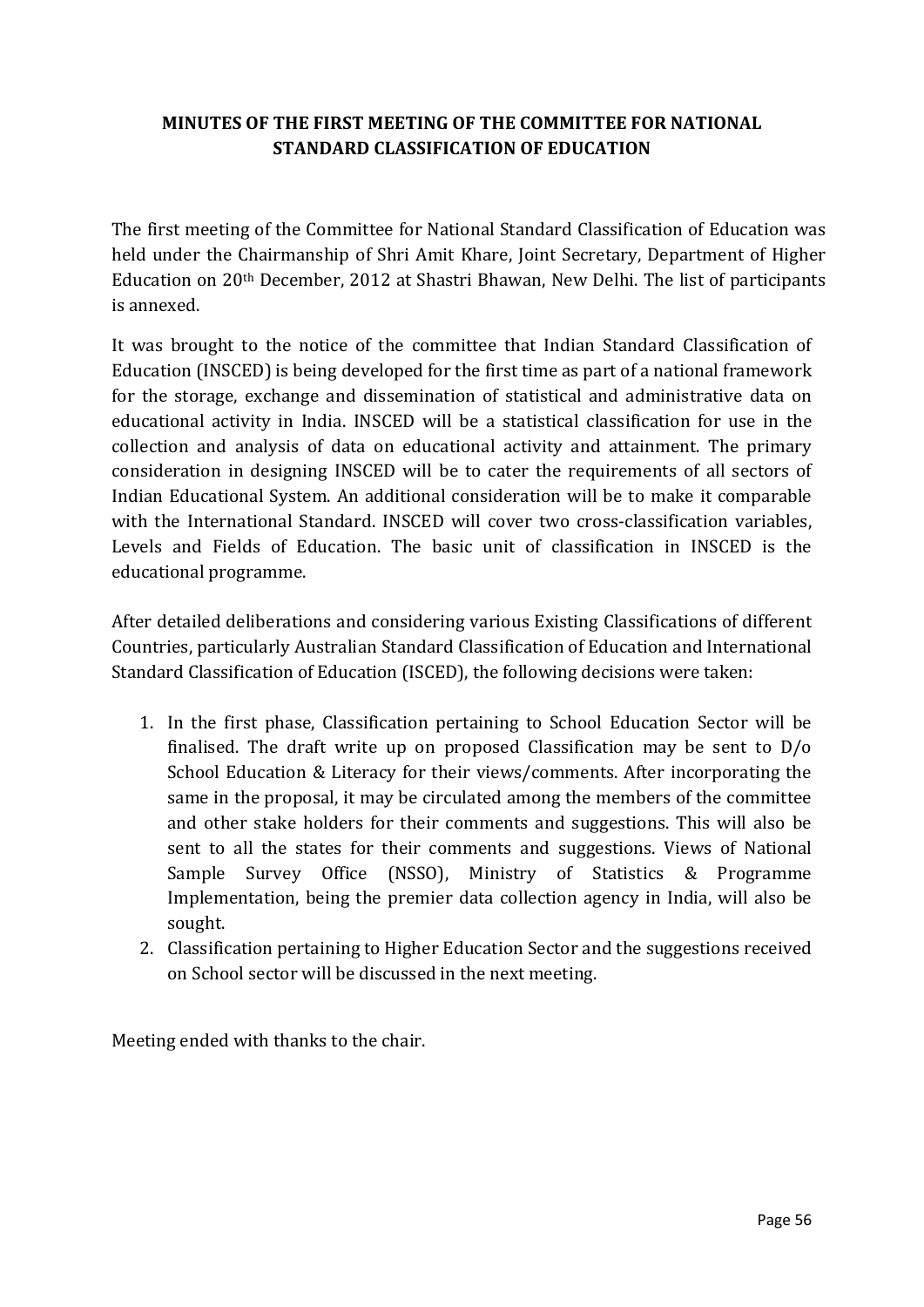#### **Annex**

## **List of Participants**

## **First meeting of the Committee on National Standard Classification of Education** held on 20/12/2012 at Shastri Bhawan, New Delhi.

| 1. Shri Amit Khare, Joint Secretary   | <b>MHRD</b>                |
|---------------------------------------|----------------------------|
| 2. Shri V.P.Goel, DDG                 | <b>MHRD</b>                |
| 3. Shri H.Borah, DDG                  | SSD,CSO, MOSPI             |
| 4. Shri Harpreet Singh, Director (HE) | <b>MHRD</b>                |
| 5. Dr. Pritam Singh, Joint Adviser    | <b>Planning Commission</b> |
| 6. Smt. Bindu, Director               | <b>MHRD</b>                |
| 7. Ms. M.S. Laxmi, AD                 | AD.                        |
| 8. Dr. T.C. Sharma                    | <b>UGC</b>                 |
| 9. Shri L.M. Nayak                    | <b>UGC</b>                 |
| 10. Sanjay, Director                  | <b>MHRD</b>                |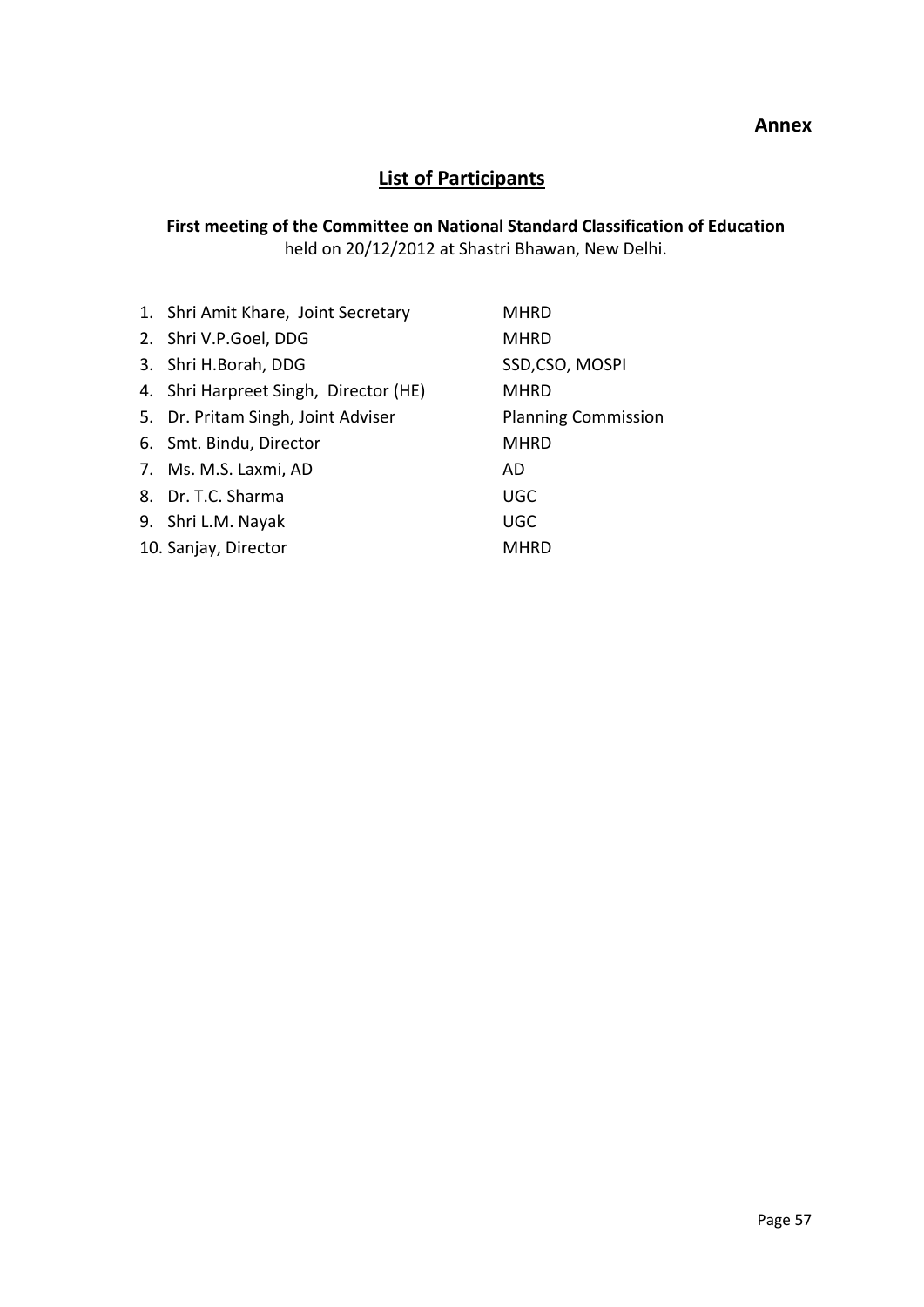## **MINUTES OF THE SECOND MEETING OF THE COMMITTEE FOR NATIONAL STANDARD CLASSIFICATION ON EDUCATION**

The second meeting of the Committee for National Standard Classification of Education was held under the Chairmanship of Shri Amit Khare, Joint Secretary, Department of Higher Education on 14th October, 2013 at Shastri Bhawan, New Delhi. The list of participants is given at Annex.

As per the decisions taken in the first meeting, the draft classification pertaining to school education sector was sent to D/o School Education & Literacy (DoSE&L), National Sample Survey Office, the members of Committee and to School Departments of all the States. The comments and suggestions received from them were discussed in detail. The concordance between National Classification and ISCED was also discussed up to school level. The classification pertaining to higher education was also discussed in detail, which was prepared after incorporating suggestions received from UIS. After detailed deliberations, the following decisions were taken:

- 1. At present vocational education has been separately classified at secondary and senior secondary level. The Department of School Education and Literacy (DoSE&L) may be requested to suggest whether vocational education should be classified at Upper Primary level also.
- 2. Under vocational education, wherever "word processing" is mentioned, it should be expanded to cover spread sheet, internet etc. without mentioning the name of any proprietary related item.
- 3. The Committee was of the view that Special Education for Persons with Disability at Upper Primary level may be classified separately. However, views of DoSE&L may be sought to know that it is not against the principle of inclusiveness of education.
- 4. While explaining the concepts, educational attainment may be described at appropriate places so that data collected through household surveys can be mapped for comparability.
- 5. Disability studies may be added as a separate subject while classifying higher education.
- 6. There was general agreement on the standards of classification of higher education at six digit level.
- 7. It was decided that the concordance between InSCED & ISCED may be prepared by the Statistics Division in consultation with UIS.
- 8. Final document after carrying out necessary modification may be circulated among all members for their comments.

Meeting ended with thanks to the chair.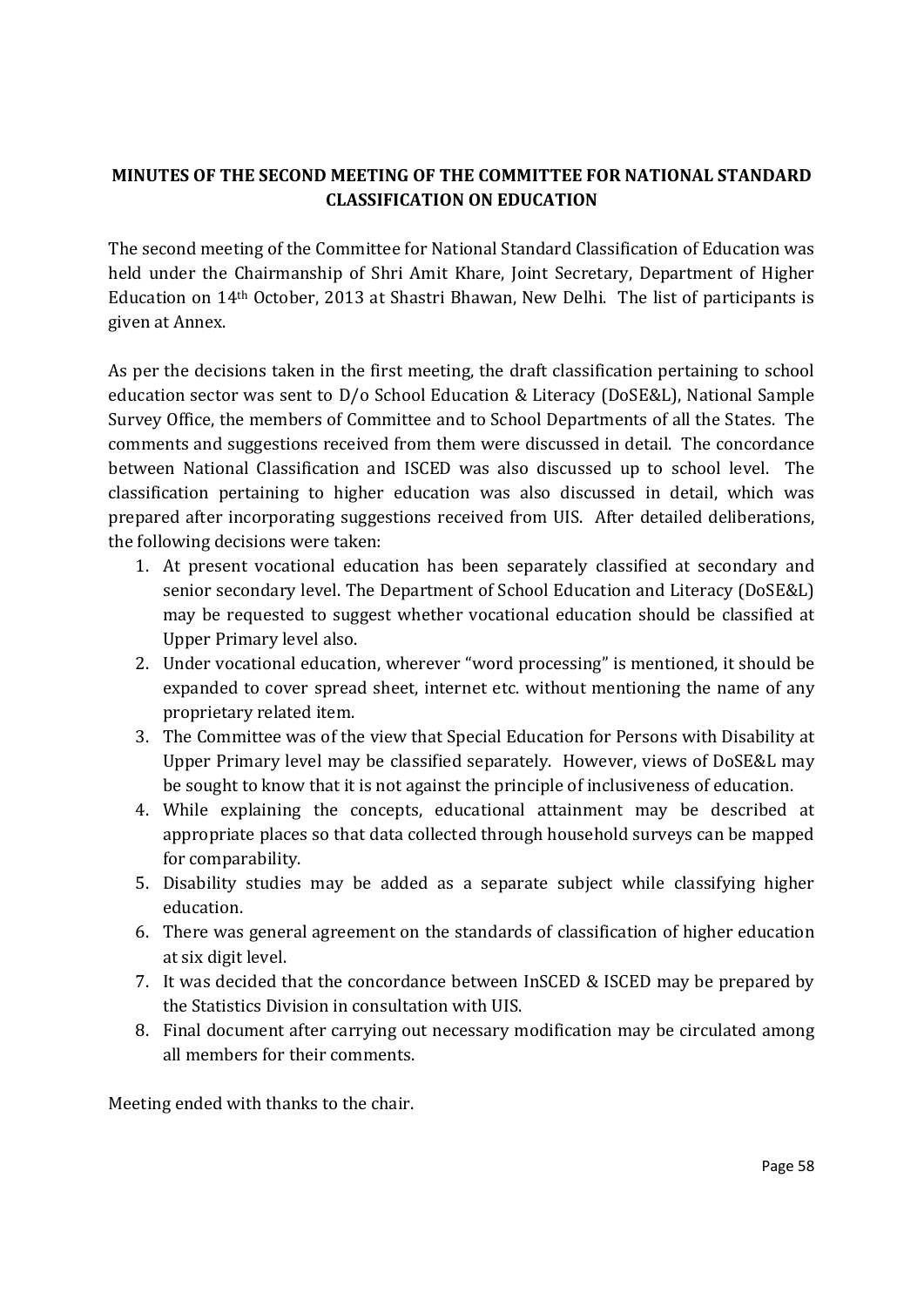## **List of Participants**

#### **Second meeting of the Committee on National Standard Classification of Education** held on 14/10/2013 at Shastri Bhawan, New Delhi.

| 1. Shri. Amit Khare, Joint Secretary & Chairman | <b>MHRD</b>                |
|-------------------------------------------------|----------------------------|
| 2. Shri . S.N. Singh, DDG                       | CPD, NSSO                  |
| 3. Shri. B.N. Tiwari, DDG                       | <b>MHRD</b>                |
| 4. Shri. H. Borah, DDG                          | SSD,CSO, MOSPI             |
| 5. Sri Shailendra Sigdel                        | UIS                        |
| 6. Dr. Pritam Singh, Joint Adviser              | <b>Planning Commission</b> |
| 7. Smt. Ruchika Gupta, Joint Director           | <b>MHRD</b>                |
| 8. Smt. Kajal Jain, DD                          | SSD, CSO, MOSPI            |
| 9. Shri . Manoj Kumar Verma, AD                 | <b>MHRD</b>                |
| 10. Dr. T.C. Sharma, Sr. Statistical officer    | UGC                        |
| 11. Shri. L.M. Nayak, Sr. Statistical officer   | <b>UGC</b>                 |
| 12. Shri. Sanjay, Director                      | <b>MHRD</b>                |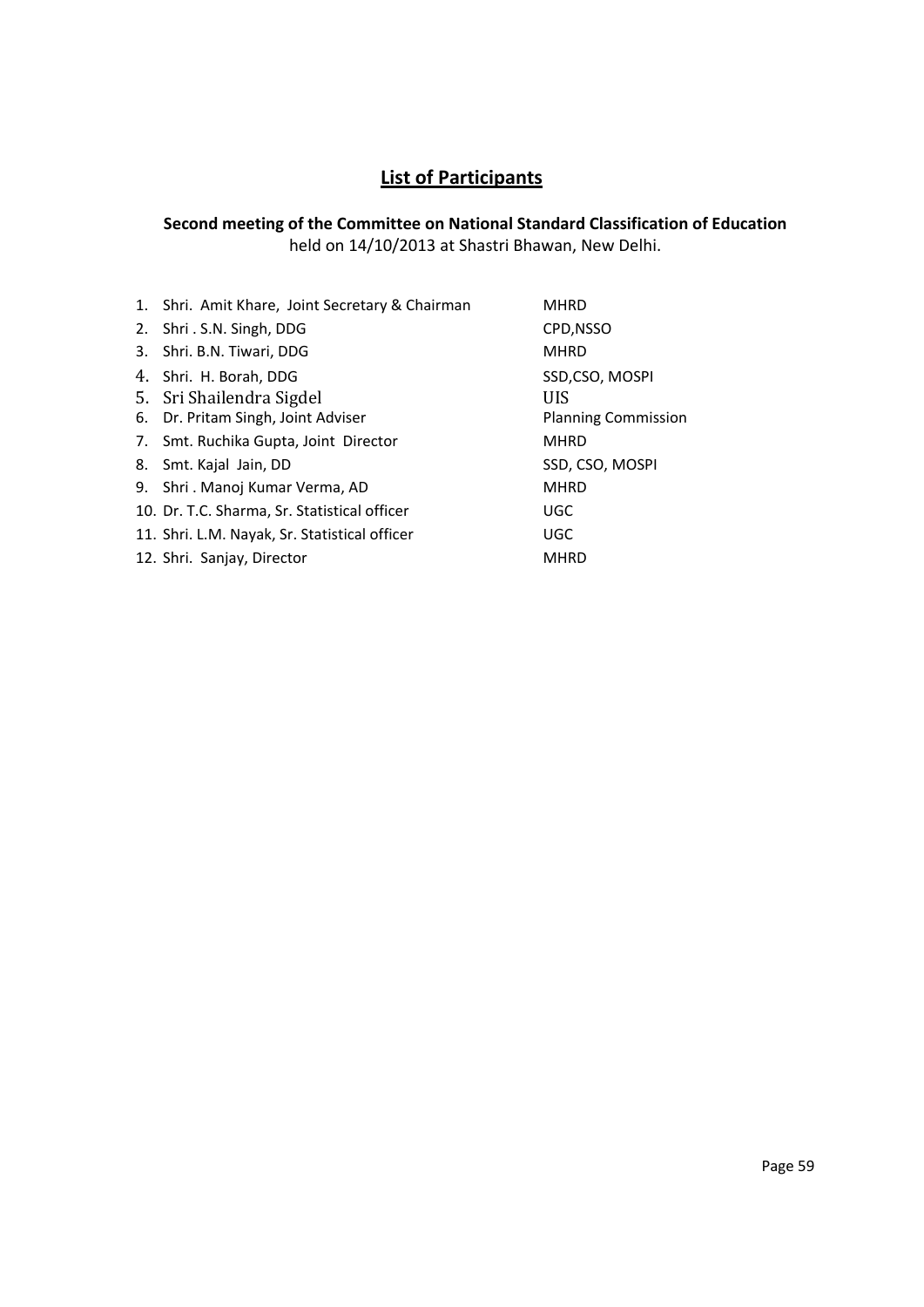## **MINUTES OF THE THIRD MEETING OF THE COMMITTEE ON NATIONAL STANDARD CLASSIFICATION ON EDUCATION**

The third meeting of the Committee on National Standard Classification of Education was held under the Chairmanship of Shri Amit Khare, Joint Secretary, Department of Higher Education on 28th February, 2014 at Shastri Bhawan, New Delhi. The list of participants is given at Annexure.

After detailed deliberations the following decisions were taken:

- 1. Accepting the suggestions received from the Department of School Education and Literacy, it was decided not to classify special education for persons with disability separately. Special education will be classified at appropriate level under formal education.
- 2. The number of Broad groups was increased from six to seven, under vocational education at secondary and senior secondary levels by including a separate classification for other streams.
- 3. The concordance between InSCED & ISCED including the comparison of fields of education, prepared by the Statistics Division and UIS, was discussed in detail and was approved by the Committee with minor modifications.
- 4. The document prepared on Indian Standard Classification was approved with the above mentioned modifications.

Meeting ended with thanks to the chair.